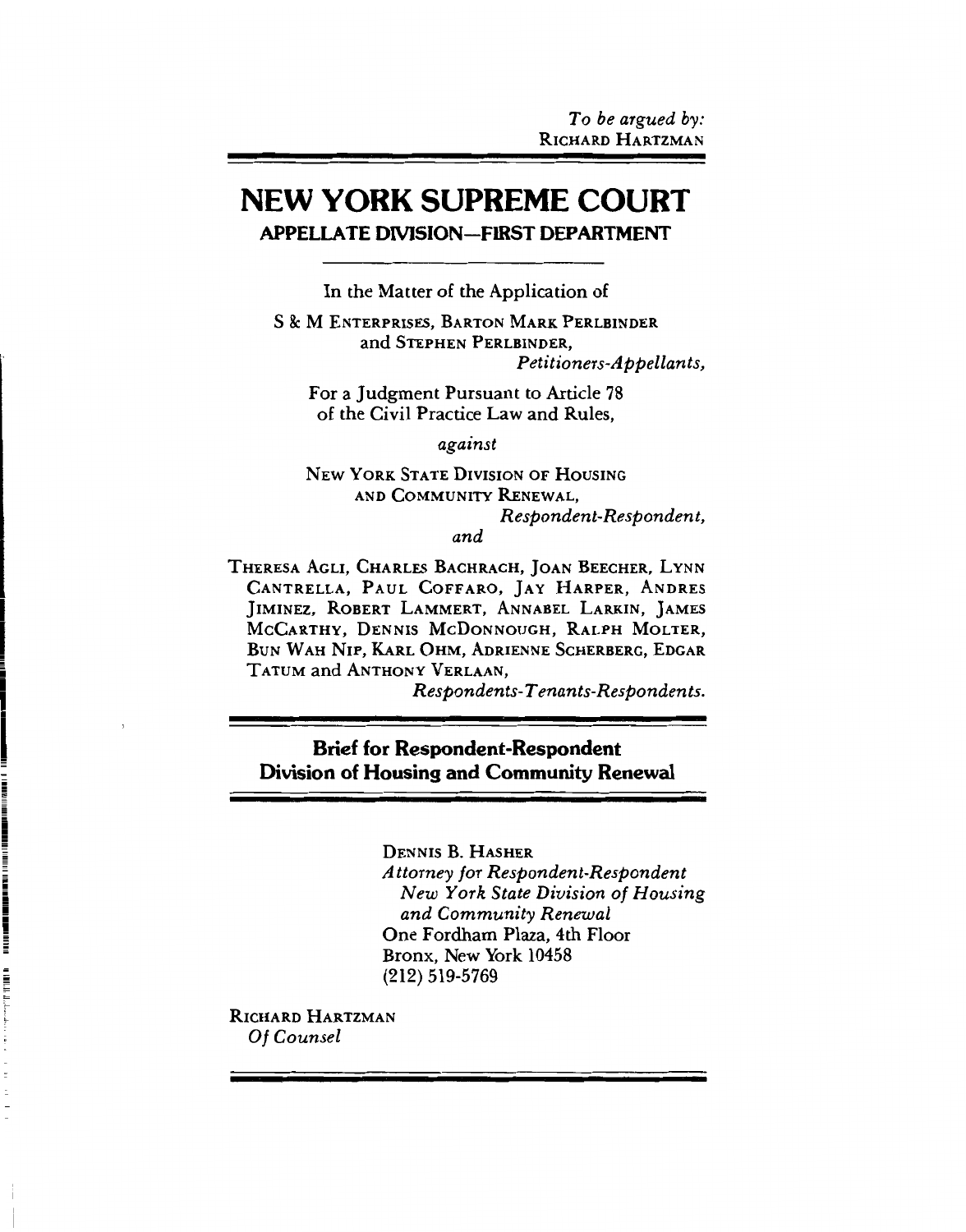## SUPREME COURT OF THE STATE OF NEW YORK

\_\_\_\_\_\_\_\_\_\_\_\_\_\_\_\_\_\_\_\_\_\_\_\_\_\_\_\_\_\_\_\_\_\_\_\_\_\_\_\_\_\_\_\_\_\_\_\_\_\_\_\_ \_\_\_\_\_\_\_\_\_\_\_\_\_\_\_\_\_\_\_\_\_\_\_\_\_\_\_\_\_\_\_\_\_\_\_\_\_\_\_\_\_\_\_\_\_\_\_\_\_\_\_\_

## APPELLATE DIVISION : FIRST DEPARTMENT

-------------------------------

In the Matter of the Application of S&M ENTERPRISES, BARTON MARK PERLBINDER and STEPHEN PERLBINDER,

Petitioners-Appellants,

For a Judgment Pursuant to Article 78 of the Civil Practice Law and Rules,

- against -

## NEW YORK STATE DIVISION OF HOUSING AND COMMUNITY RENEWAL,

Respondent-Respondent,

and

THERESA AGLI, CHARLES BACHRACH, JOAN BEECHER, LYNN CANTRELLA, PAUL COFFARO, JAY HARPER, ANDRES JIMENEZ, ROBERT LAMMERT, ANNABEL LARKIN, JAMES McCARTHY, DENNIS MCDONNOUGH, RALPH MOLTER, BUN-WAH NIP, KARL OHM, ADRIENNE SCHERBERG, EDGAR TATUM and ANTHONY VERLAAN,

Respondents-Tenants-Respondents.

\_\_\_\_\_\_\_\_\_\_\_\_\_\_\_\_\_\_\_\_\_\_\_\_\_\_\_\_\_\_\_\_\_\_\_\_\_\_\_\_\_\_\_\_\_\_\_\_\_\_\_\_ \_\_\_\_\_\_\_\_\_\_\_\_\_\_\_\_\_\_\_\_\_\_\_\_\_\_\_\_\_\_\_\_\_\_\_\_\_\_\_\_\_\_\_\_\_\_\_\_\_\_\_\_

## BRIEF OF RESPONDENT-RESPONDENT DIVISION OF HOUSING AND COMMUNITY RENEWAL

\_\_\_\_\_\_\_\_\_\_\_\_\_\_\_\_\_\_\_\_\_\_\_\_\_\_\_\_\_\_\_\_\_\_\_\_\_\_\_\_\_\_\_\_\_\_\_\_\_\_\_\_ \_\_\_\_\_\_\_\_\_\_\_\_\_\_\_\_\_\_\_\_\_\_\_\_\_\_\_\_\_\_\_\_\_\_\_\_\_\_\_\_\_\_\_\_\_\_\_\_\_\_\_\_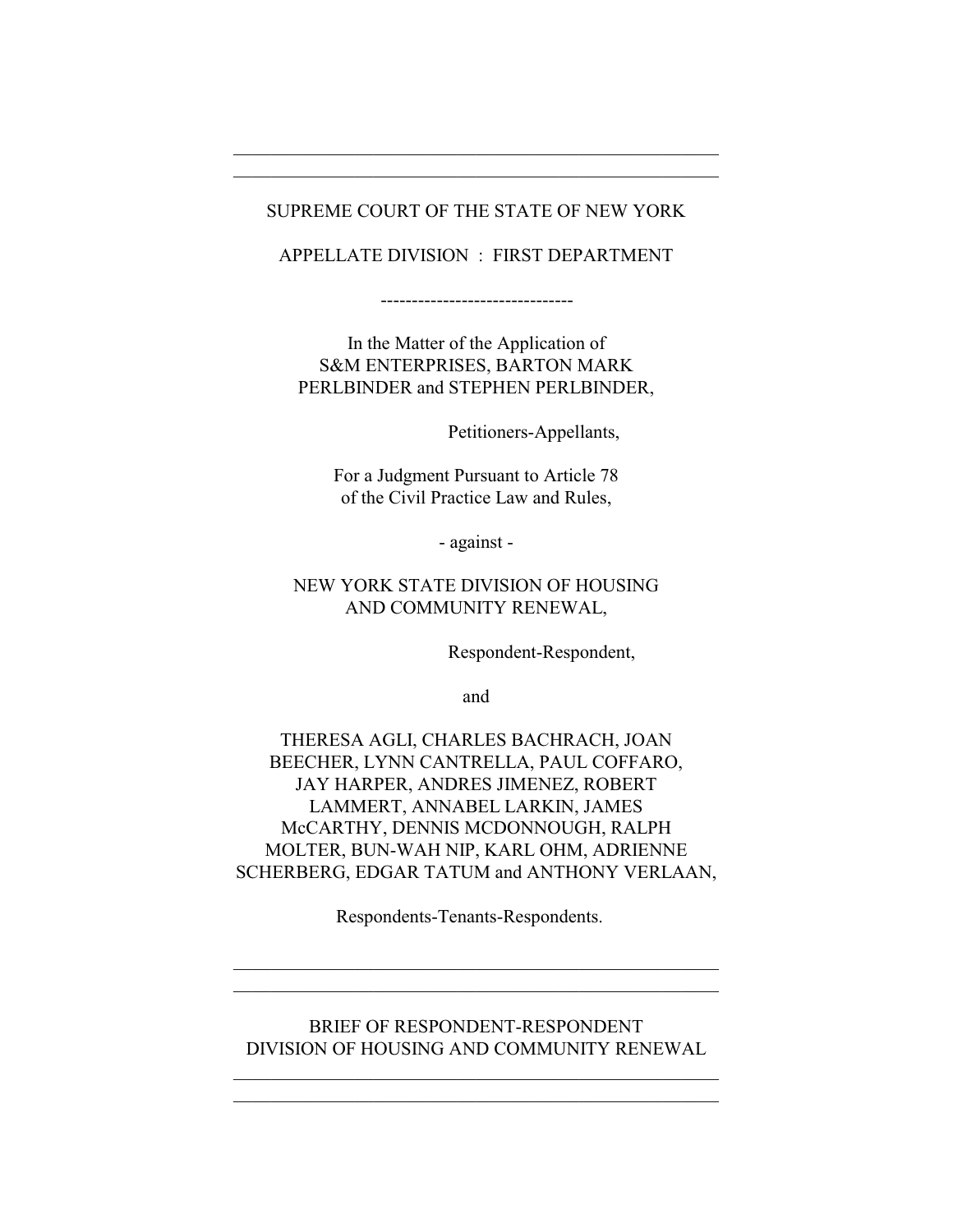## **PRELIMINARY STATEMENT**

In this appeal, appellants, who are the owners of the subject premises at 665 and 669 Second Avenue and 243 and 245 East 36th Street, seek to reverse an decision and order of the Supreme Court, New York County (Silbermann, J.) entered on March 2, 1992. The Court's order affirmed an order of the Deputy Commissioner of respondent New York State Division of Housing and Community Renewal (hereinafter the "DHCR"), issued March 19, 1991, which denied, after a full hearing, appellants' application to terminate a finding of harassment that had been imposed against them by DHCR by order issued on October 30, 1985, and that had been affirmed by this Court.

## **COUNTER-STATEMENT OF THE QUESTION PRESENTED**

1. Did the Commissioner properly deny appellants' application to terminate a finding of harassment?

The court below answered in the affirmative.

## **STATEMENT OF THE NATURE OF THE CASE**

One of the most serious findings that DHCR, the city rent agency, can make is that a landlord is guilty of harassment. The statute, §26-412(d) of the Administrative Code of the City of New York, requires that there be a full oral evidentiary hearing before there can be a finding made that the landlord:

> with intent to cause any tenant to vacate housing accommodations or to surrender or waive any rights of such tenant under this chapter or the regulations promulgated thereunder, to engage in any course of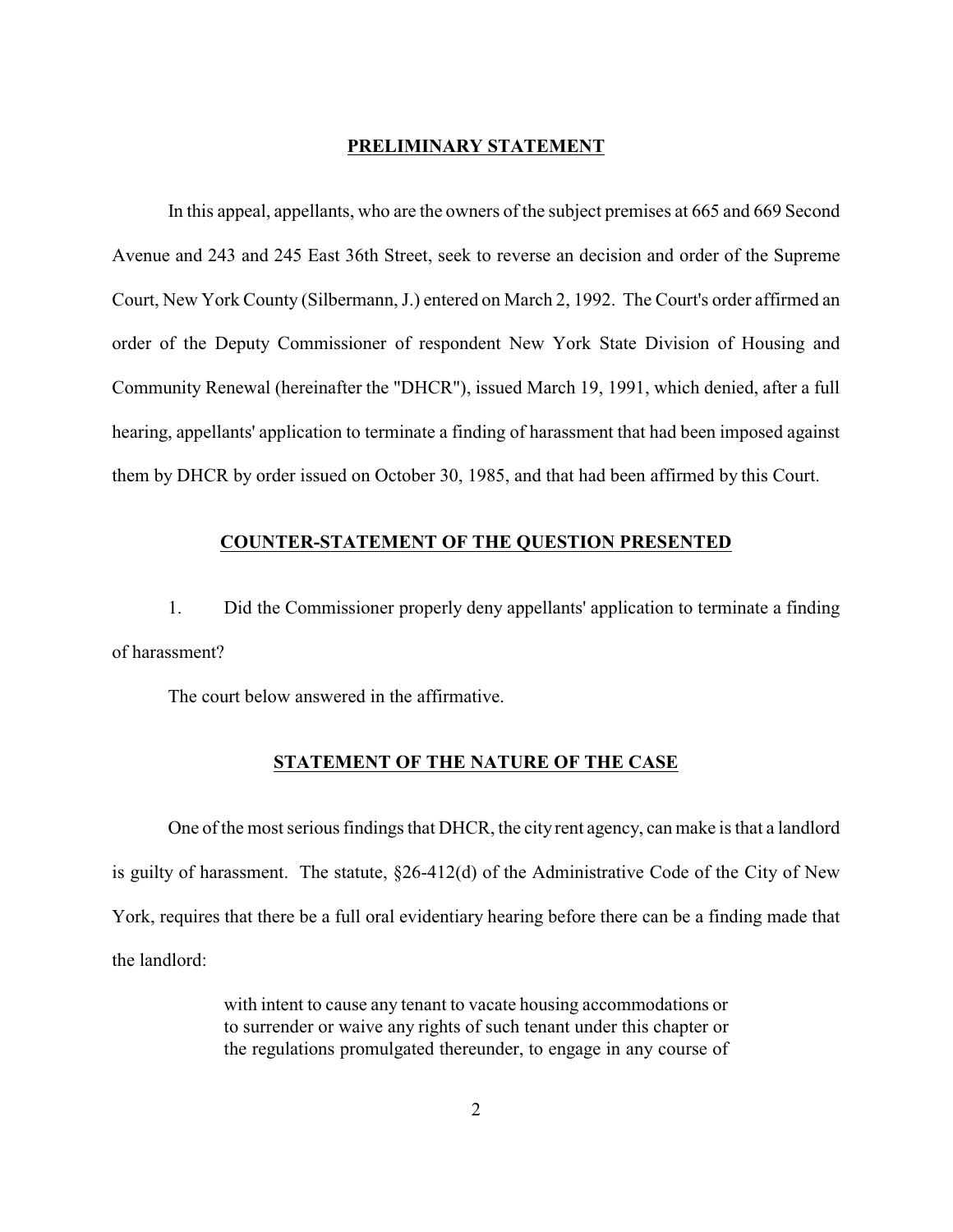conduct including, but not limited to, interruption or discontinuance or essential service which interferes with or disturbs or is intended to interfere with or disturb the comfort, repose, or quiet of such tenant in his or her use or occupancy of the housing accommodations.

In this case, there had been a long trial before Justice Ascione, in which the Court dismissed all the attempts by the landlords to evict the tenants. The Court also entered a series of injunctions against appellants, finding that they had conducted what the Court labeled as a "total assault" on the tenants from the time they purchased the subject premises in the early 1980's. Based on the findings of Supreme Court, and the testimony and exhibits before it, DHCR concluded that the landlords had conducted "guerilla warfare" against the tenants, found appellants liable for the willful and unlawful harassment of the tenants at the subject premises, and assessed civil penalties in the amount of \$13,500.00. The stabilized apartments were, as required by law, made subject to the city rent control law. By judgment dated March 28, 1986, the Court (Dontzin, J.) dismissed the Article 78 proceeding challenging this finding of harassment.

The rent and eviction regulations permit a landlord to apply to vacate the findings of harassment. Pursuant to 9 N.Y.C.R.R. §2206.5(c), a landlord may, no earlier than one year after the order finding harassment is issued, apply to the rent agency for an order terminating the finding of harassment "by submitting affirmative proof that the proscribed course of conduct has not been engaged in since the issuance of such order." Appellants have twice applied under this provision to vacate the harassment finding. In both proceedings, DHCR found that appellants had failed to establish that they met this significant burden.

In the instant proceeding, after reviewing the harassment order and the order denying the first application to vacate; after a 19-day hearing in which both the appellants and the tenants presented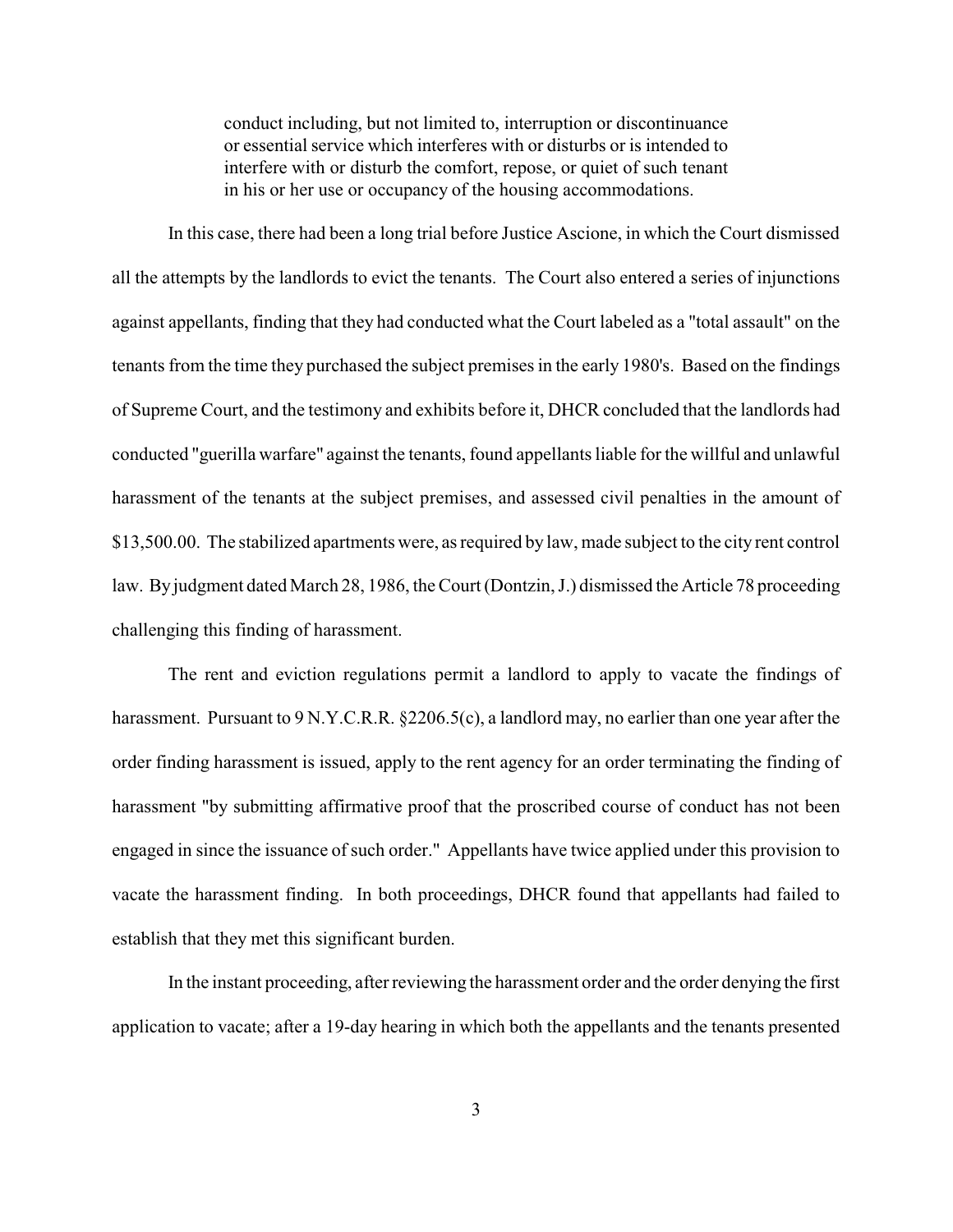extensive testimony concerning the landlords' conduct since the harassment order had been issued; and after reviewing the hundreds of documents -- legal papers, photographs, letters, bills, private investigators' reports, etc. -- submitted by both sides, DHCR determined that the credible evidence did not support a conclusion that the course of conduct that had led to the finding of harassment had ceased. Thus, the applications were denied.

It must be noted that appellants bought the buildings in order to demolish them. They stated their intention immediately. They continue to this day to desire to demolish the building. But now that there is a finding of harassment against the buildings, the landlords cannot demolish them until the finding is vacated.

The Commissioner's ruling denying the first application to vacate the harassment finding demonstrated that wholesale misconduct had been continued by the landlords.

Security, a critical concern because the subject premises are located near the Midtown Tunnel in an area where there are many "flower peddlers, window washers and vagrants", continued to be ignored by the landlords. The landlords had allowed their employees to aid these people, who have caused a very significant disruption in the lives of the tenants (in fact, even appellants' own employees testified about their fear of these people). The firing of the on-site superintendent and the other actions taken by appellants exacerbated this problem of security for the subject premises. Rather than terminating their proscribed course of conduct, the landlords, in several significant respects, continued the same pattern as before.

Other actions of appellants also showed that the landlords had not established that the course of conduct had been terminated. Unjustified private investigations of tenants continued; unjustified rent bills were sent to the tenants; a tenant was served in court for non-primary residency when she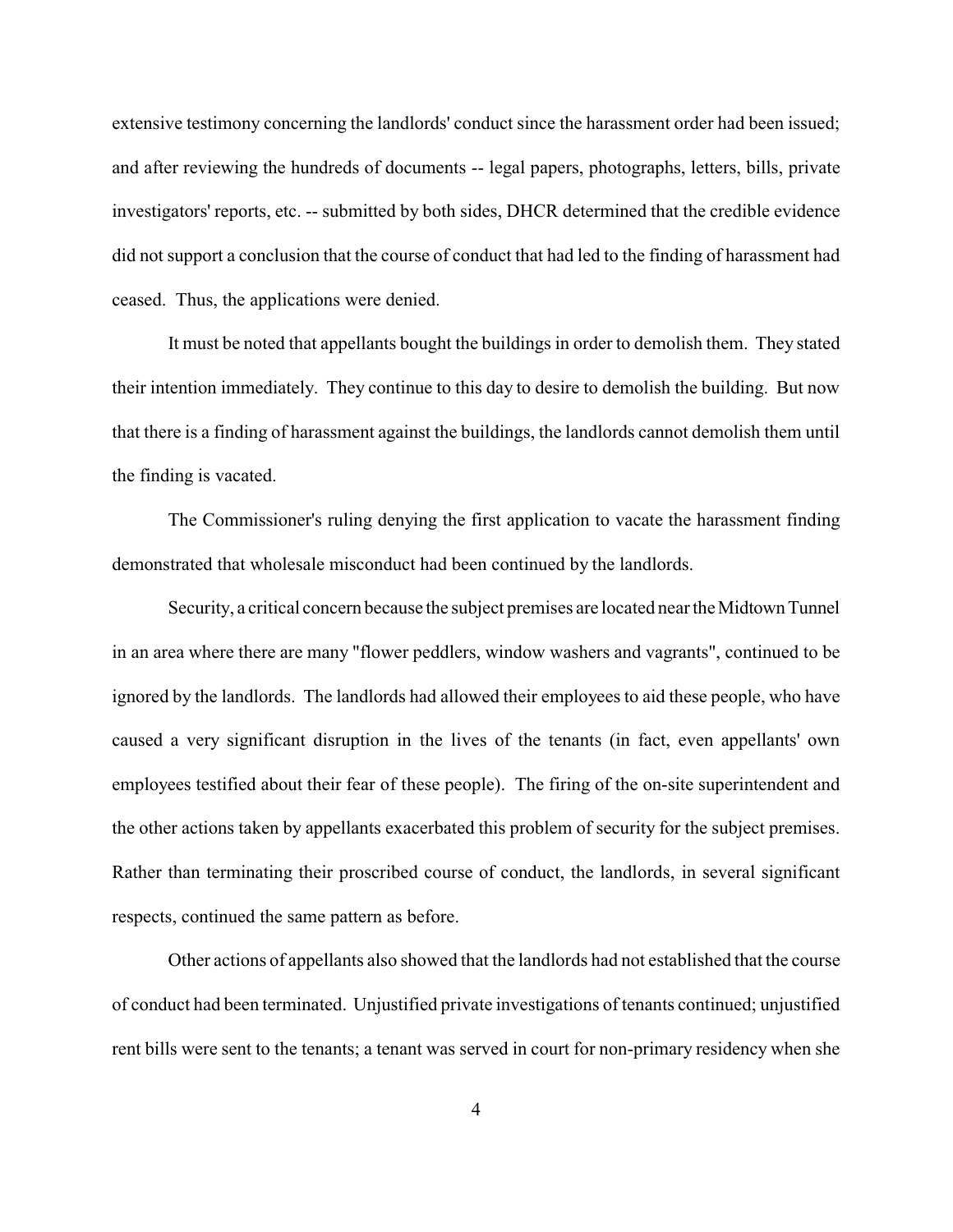still resided in the building; another tenant was accused of causing "structural" damage, when appellants had no reason to so believe; letters which could have been sent by regular mail were instead sent by certified mail in order to upset tenants. All these actions caused the tenants great distress and fear (especially in the context of the past "guerrilla warfare" by the landlords against the tenants). They believed that appellants still would attempt to force them to leave their homes.

With regard to the second application to vacate the harassment finding, although the Administrative Law Judge's findings and recommendations noted areas of improvement, appellants still had not ceased the proscribed course of conduct in three significant areas: private investigations, security, and the hiring of an on-site superintendent.

The private investigations, which appellants euphemistically characterize as "paper" investigations, demonstrate a calculated, willful, and extensive invasion of privacy. The information gathered in these investigations include details of telephone calls such as date, telephone number and party called, information on bank accounts such as account numbers and balances, information on health insurance and credit accounts, dates and nature of traffic violations, and employment information. The Administrative Law Judge found that there was no reasonable justification for these investigations.

The appellants were found to have continued to decrease services by failing to provide an onsite superintendent. This was found to be an essential service in the April 12, 1988 order denying the first application to vacate the harassment finding, and in a separate services proceeding decided by the Commissioner and affirmed by the Court. S&M Enterprises v. DHCR, Index No. 21710/88, Sup. Ct., N.Y. Co., L.Cohen, J., Oct. 4, 1989.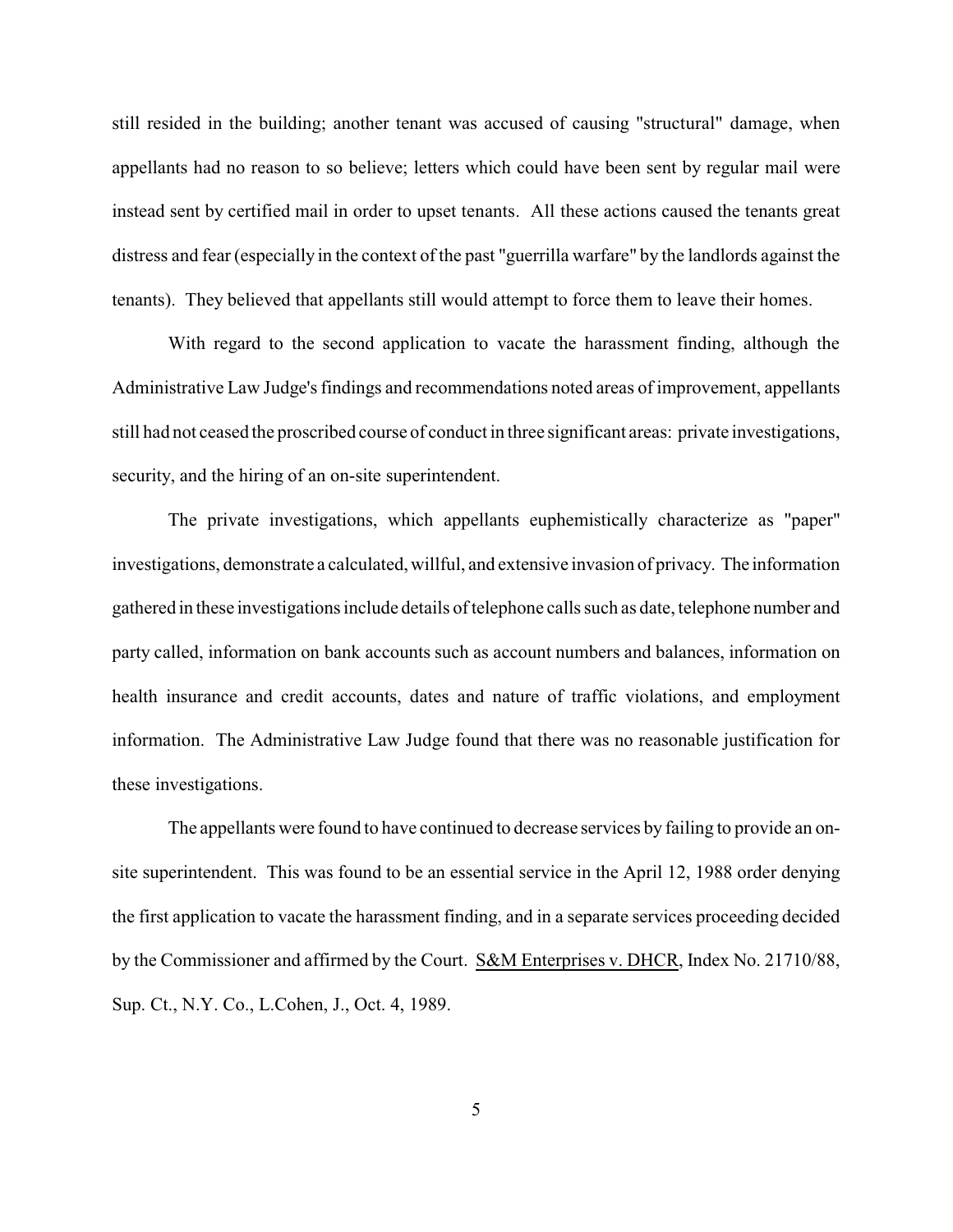Finally, the Administrative Law Judge found that appellants had continued in their failure to fully provide security services with regard to front entrance doors, fences, and the provision of a resident superintendent.

Under all the circumstances, and after reviewing the evidence, the Deputy Commissioner concluded that appellants had not adequatelyestablished that the "course of conduct" had terminated. Therefore, he denied appellant's application to terminate the finding of harassment.

This finding is without prejudice to an application by appellants at an appropriate time in the future, at a time when they can affirmatively establish that the course of conduct that led to the finding of harassment has indeed been terminated and that they maintain all essential services for the tenants and have not unilaterally withdrawn essential services, (unless they have received an order from DHCR permitting the withdrawal of such services).

As the finding of the Deputy Commissioner was neither arbitrary nor capricious, the proceeding should be dismissed and the petition denied. It is respectfully submitted that the order in this case fully meets that test and therefore the order is subject to judicial affirmance.

#### **BACKGROUND**

To understand the circumstances of this proceeding, one must look to the background and history of the relationship between these landlords and the tenants. In August 1980 and January 1981 the landlords purchased six buildings at Second Avenue and 36th Street, including the four remaining buildings which are the subject of this proceeding.

Shortly after purchasing the properties, the landlords filed applications with the CAB to remove the buildings from the rental market and to demolish the buildings. They also commenced a campaign of "guerilla warfare" against the tenants. As found by Justice Ascione in a Supreme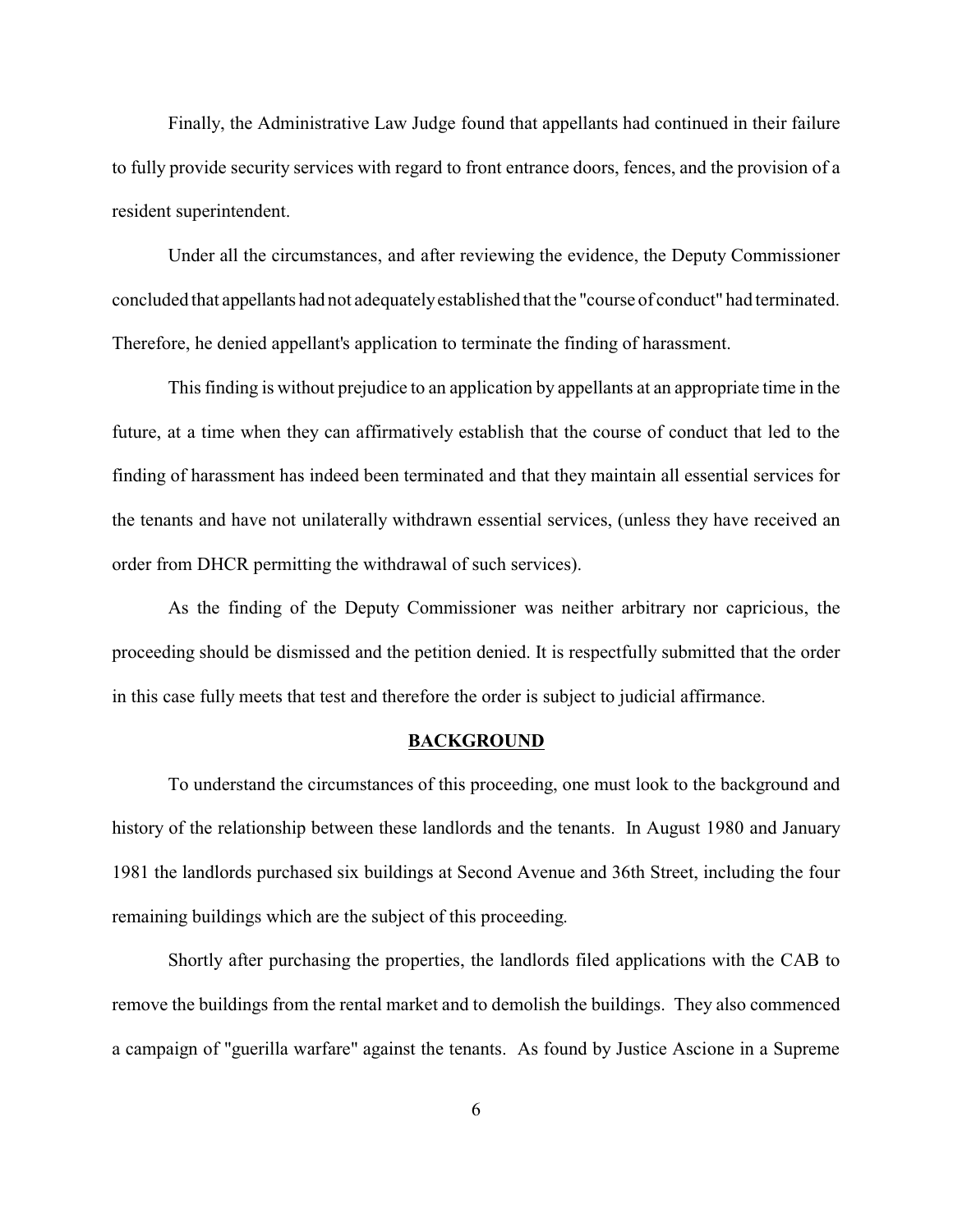Court decision dated October 14, 1981, the landlords' assault was total. They improperly demanded that the tenants "voluntarily" relocate, subjected them to "a barrage of phone calls at all hours of the day of night" and "a campaign of strict enforcement of lease provisions", sending a series of letters by certified mail, rather than by regular mail, solely to upset and inconvenience tenants. After commencing holdover proceedings against all the tenants and after the tenants started their own action in Supreme Court, staying the termination notices, the landlords unilaterally destroyed fences and a backyard garden on March 17 and 18, 1981.

After a massive month-long trial, the Justice Ascione stated:

In reviewing the testimony and exhibits of this trial in its totality, this court is impressed by the massive effort of defendant [landlords] to empty these buildings of their tenants. The "assault" was total. Apart from the activities previously recited, defendants went so far as to retain private investigators at great expense, to follow tenants and observe and repeat their habits and personal lifestyles...... these tenants were literally besieged in their own apartments and at their places of employment, and subject to unrelenting and unwarranted harassment and pressure.

The trial court refused to force the tenants to turn over keys to their apartments or to allow inspections by the part-time superintendent or the landlords, as the landlords would simply use such a procedure as a pretext to evict tenants.

After denying the landlords' motion for reargument, the Court (Ascione, J.) entered a judgment dated March 20, 1984 and entered on May 31, 1984, which dismissed all the landlords' causes of action but granted an extensive permanent injunction to the tenants. This injunction, among other things, permanentlyenjoined the landlords from "destroying, altering or interferingwith the backyards, from "harassing plaintiffs [tenants] through the use of private investigators" and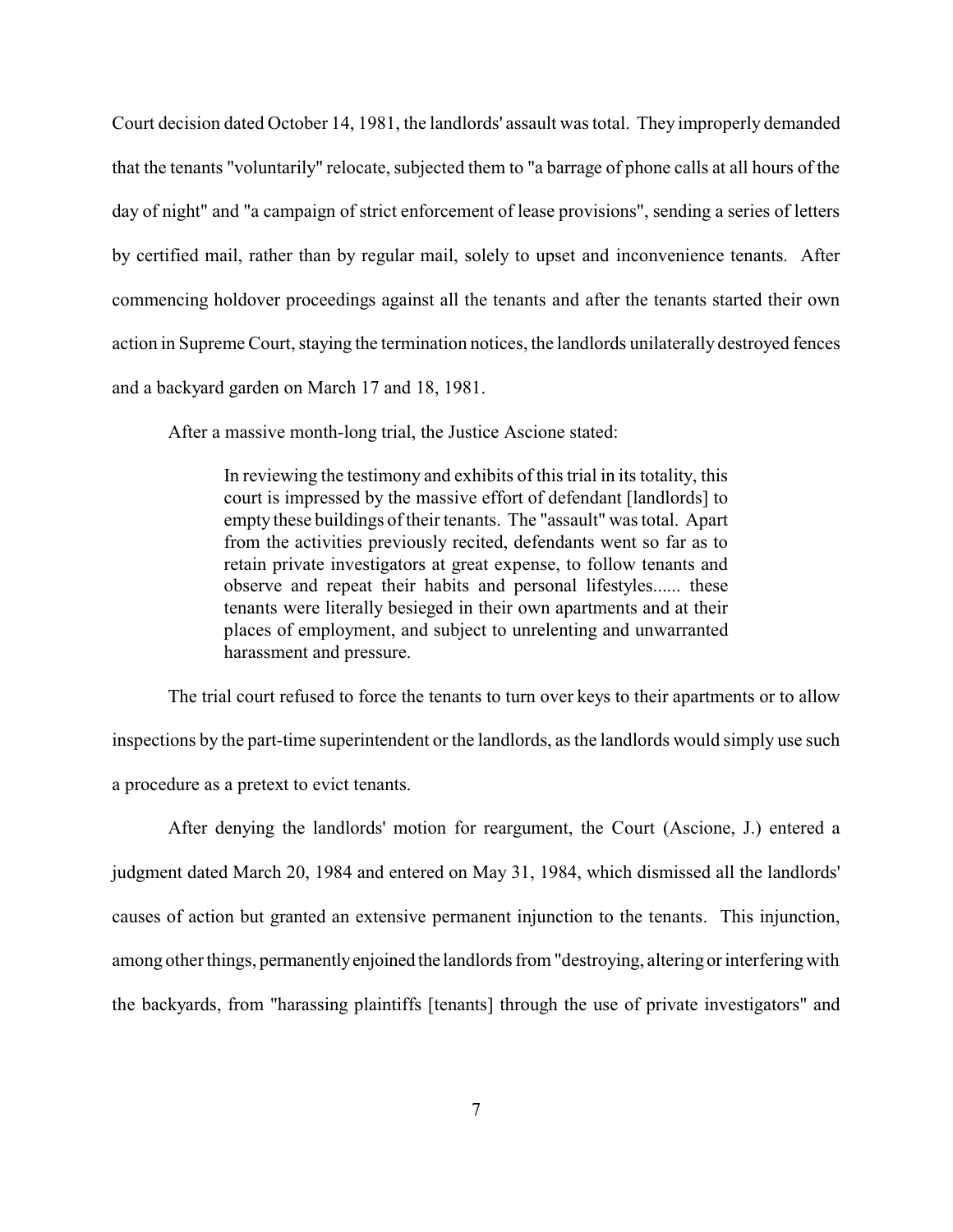mandatorily enjoined the landlords to increase security by requiring him to erect a chain-link fence, install secure fireproof entrance doors and maintain all fencing along the building lines of the site.

The Appellate Division, First Department affirmed the judgment of the trial court on October 29, 1985. On January 7, 1986, the landlords' motion for reargument and/or leave to appeal was denied by the Appellate Division, First Department.

Meanwhile, applications 1) by the landlords to demolish the buildings and 2) by the tenants for a finding of harassment were pending before the New York CityConciliation and Appeals Board. Tenants testified about the landlords' failure to make repairs and repeated efforts to force them to vacate their regulated apartments. For example, one tenant was threatened with vandalism and fires if she would not leave. The CAB hearings were adjourned pending the trial before Justice Ascione. On December 22, 1981, after Justice Ascione's 1981 decision, the CAB issued an order pursuant to §§7 and 52A of the former Rent Stabilization Code finding the landlords guilty of harassment, revoking their membership in the Rent Stabilization Association and subjecting all the apartments to the City Rent Control Law.

The landlords commenced an Article 78 proceeding challenging the determination. In S & M Enterprises v. CAB, Index No. 8758/82, N.Y. Sup. Ct., 9/28/82 (Hon. George Bundy Smith, J.), the Court, by judgment entered November 29, 1982, dismissed the petition, finding that based on the total evidence, including the hearing testimony before the CAB and the trial testimony before Justice Ascione, that the Order was neither arbitrary nor capricious. On April 10, 1984, the Appellate Division, First Department affirmed the judgment with costs, on July 3, 1984 and October 18, 1984, the Appellate Division and the Court of Appeals, respectively, denied leave to appeal.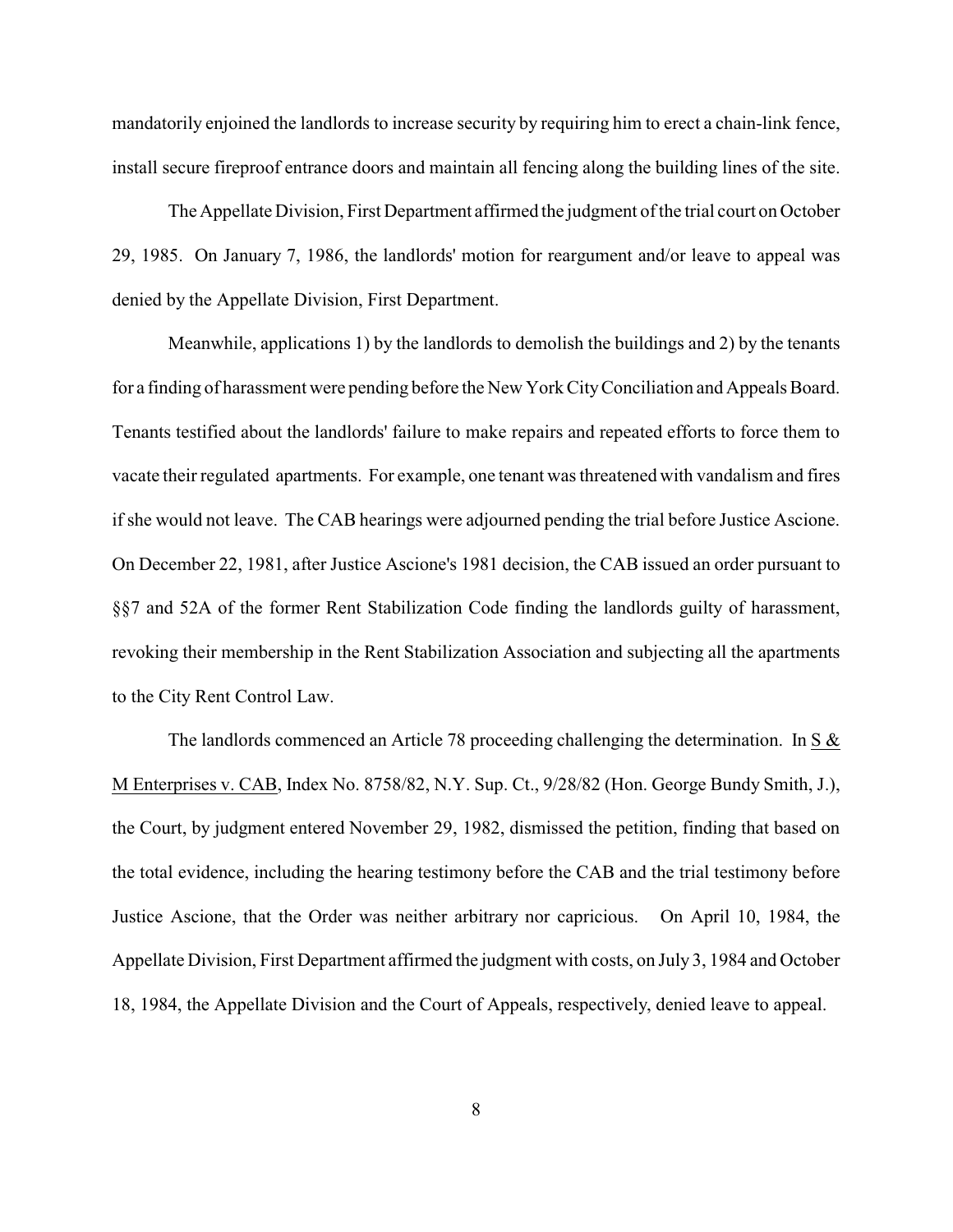Additionally, in 1982, twenty-one days of hearings were held by the Office of Rent Administration of the New York City Department of Housing Preservation and Development ("HPD"), after the tenants of the rent control apartments in the buildings filed claims of harassment by the landlords and HPD issued a Notice of Hearing. A further five days of hearings were held in 1984 before the same Administrative Law Judge, then employed by DHCR, as DHCR assumed the responsibilities of HPD on April 1, 1984, pursuant to Chapter 403 of the Laws of 1983.

By order dated October 30, 1985, the Deputy Commissioner adopted the findings and recommendations of the Administrative Law Judge in finding of the landlords guilty of harassment and in imposing \$13,500 in penalties.

The landlords were found to be guilty of several courses of conduct constituting harassment. They were found to have "unilaterally engaged in guerrilla war against the entire tenant body" by serving frivolous notices and commencing proceedings which were a "misuse of civil process", based on questionable and speculative grounds. Furthermore, the landlords had "unleashed" investigators and photographers in order to annoy and frighten the tenants. The Commissioner also found a decrease in essential services (the superintendent services and the backyard). The landlords were required to maintain all essential services, unless and until they received an order from DHCR which permitted him to terminate an essential service. He was also found to have failed to timely and adequately make numerous and needed repairs, both to the exterior and interior of the apartments. The landlords, it was also found, failed to sweep and wash the public halls, maintain the garbage rooms, and maintain extermination services, and heat and hot water systems.

The landlords also commenced an Article 78 proceeding against that determination. By decision and judgment dated March 28, 1986, the Court (Dontzin, J.) denied the application and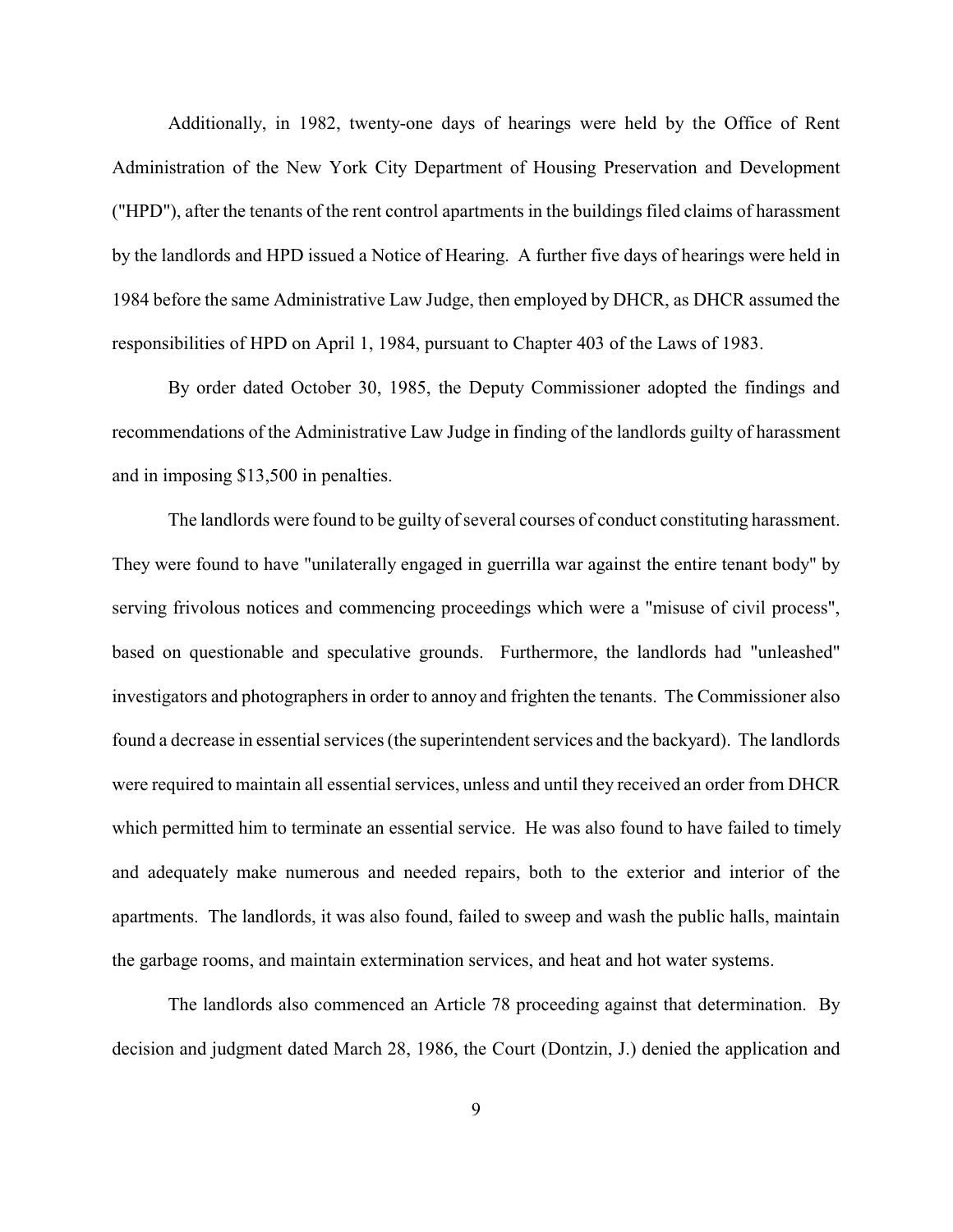dismissed the petition. The landlords raised a multitude of claims as to why the finding of harassment was arbitrary and capricious. The Court rejected them all.

In pertinent part, the Court stated:

Respondent [DHCR] expressly took cognizance of the corollary proceedings before the CAB and in the Supreme Court before Justice Ascione in the McDermott case. Respondent issued its findings of harassment based on the such evidence of record including the above Supreme Court decision of October, 1981. Respondent found that petitioners had "unilaterally engaged in guerrilla warfare" and in "general and wholesome misuse of civil process." Again, respondent clearly had before it sufficient evidence to enable it to make an independent finding of harassment. Respondent is unquestionably entitled to take cognizance of the corollary action in the Supreme Court. Between these parties which involved many of the same facts and allegations (Schwartz v. Public Administration of Bronx, 24 NY2d 65, see also, S & M Enterprises v Conciliation and Appeals Board, et al, Sup Ct NY Co, Index No. 8758/82, Smith, J., aff'd  $AD2d$  ).

The Court, in its decision and judgment, also noted that questions of credibilityare for DHCR

the administrative agency, to determine, and that the penalties did not shock the conscience of the

Court, that there was a rational basis in the record for the agency's determination even in the absence

of the complaining tenant:

The administrative agency responsible for the enforcement of the rent control laws, also has a protectible interest and may proceed (even) in the absence of the tenant.

Furthermore, the Court held:

Respondent's finding that petitioner had repeatedly instituted often groundless eviction proceedings is certainly supported by substantial evidence (see Equity Investments v. Joy, 58 AD2d 539).

At the same time that appellants were pursuing all this litigation, it was also pursuing its administrative remedies.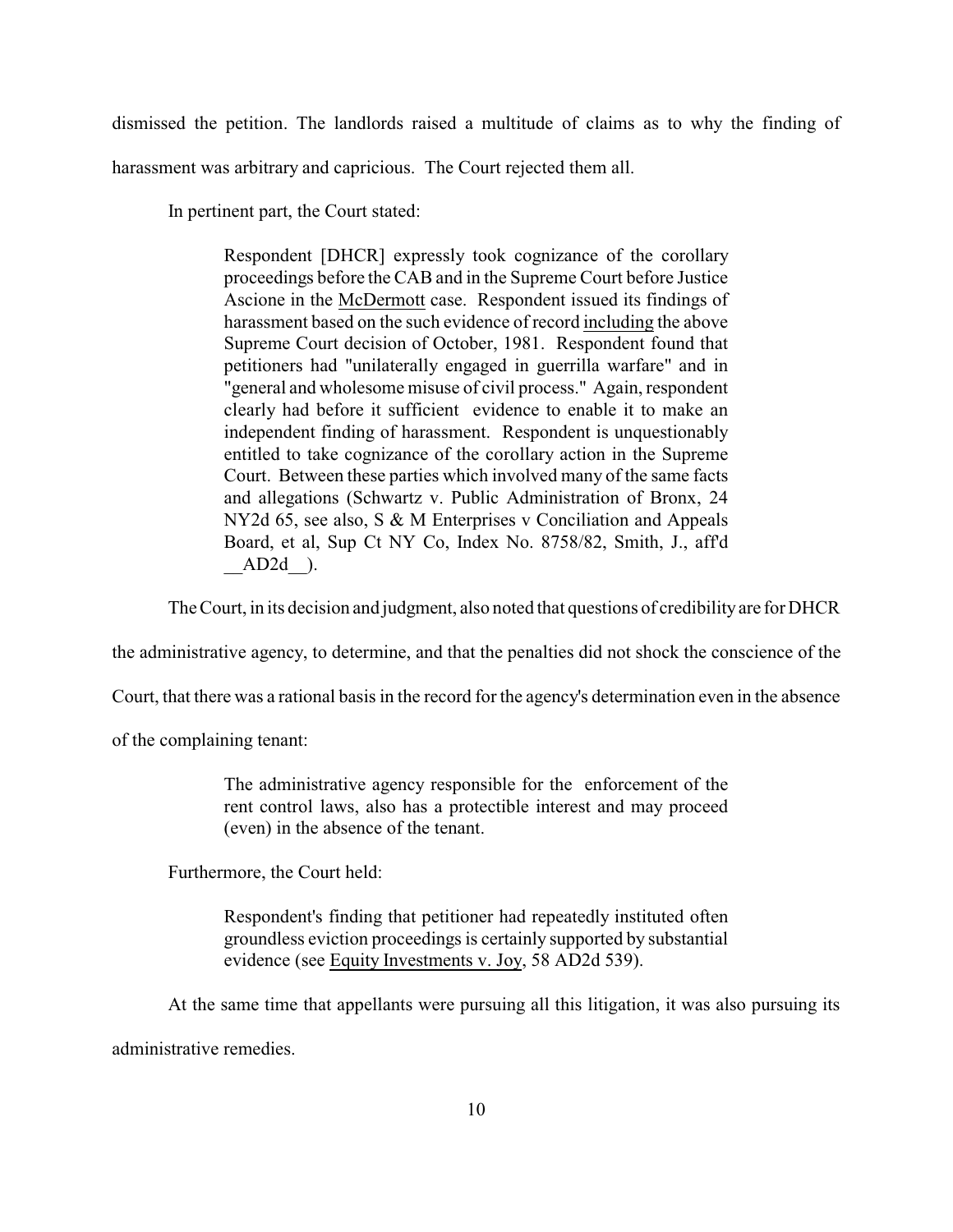From the time it purchased the various properties in 1980 and 1981, appellants made it clear that they intended to demolish the buildings. At both 247 and 249 East 36th Street, appellants were able to empty the premises of tenants and demolish them. (It is the fencing around the vacant lots formerly occupied by those buildings which was found to be inadequate in the instant proceeding.)

For the other buildings, however, it made application to the rent agencies for permission to demolish after their initial campaign of "voluntary" relocation proved unsuccessful. The initial application, filed with the rent agencies in January 1981, was not granted. The regulations forbid a landlord to obtain an order allowing demolition within one year of the issuance of an order finding harassment. See §26-413(b)(3)(a) of the Administrative Code of the City of New York.

After the one year had expired, on July 1, 1986 appellants again filed applications with DHCR to evict the tenants and demolish the buildings. The District Rent Administrator denied the application on March 31, 1987. A PAR was filed by the landlords.

In addition, on December 3, 1986, the landlords filed an application with DHCR seeking to have the harassment finding vacated. After extensive proceedings, including ten days of hearings and the submission of numerous exhibits, DHCR issued an order on April 12, 1988, finding that the landlords had failed to establish that the proscribed courses of conduct had ceased for the required one year period. The Commissioner made the following findings:

(1) The landlords had continued their practice of having tenants investigated by private detectives and having employees and independent contractors observe and report on the tenants' activities, whereabouts and living situations.

(2) The landlords had continued to threaten and pursue spurious proceedings against the tenants.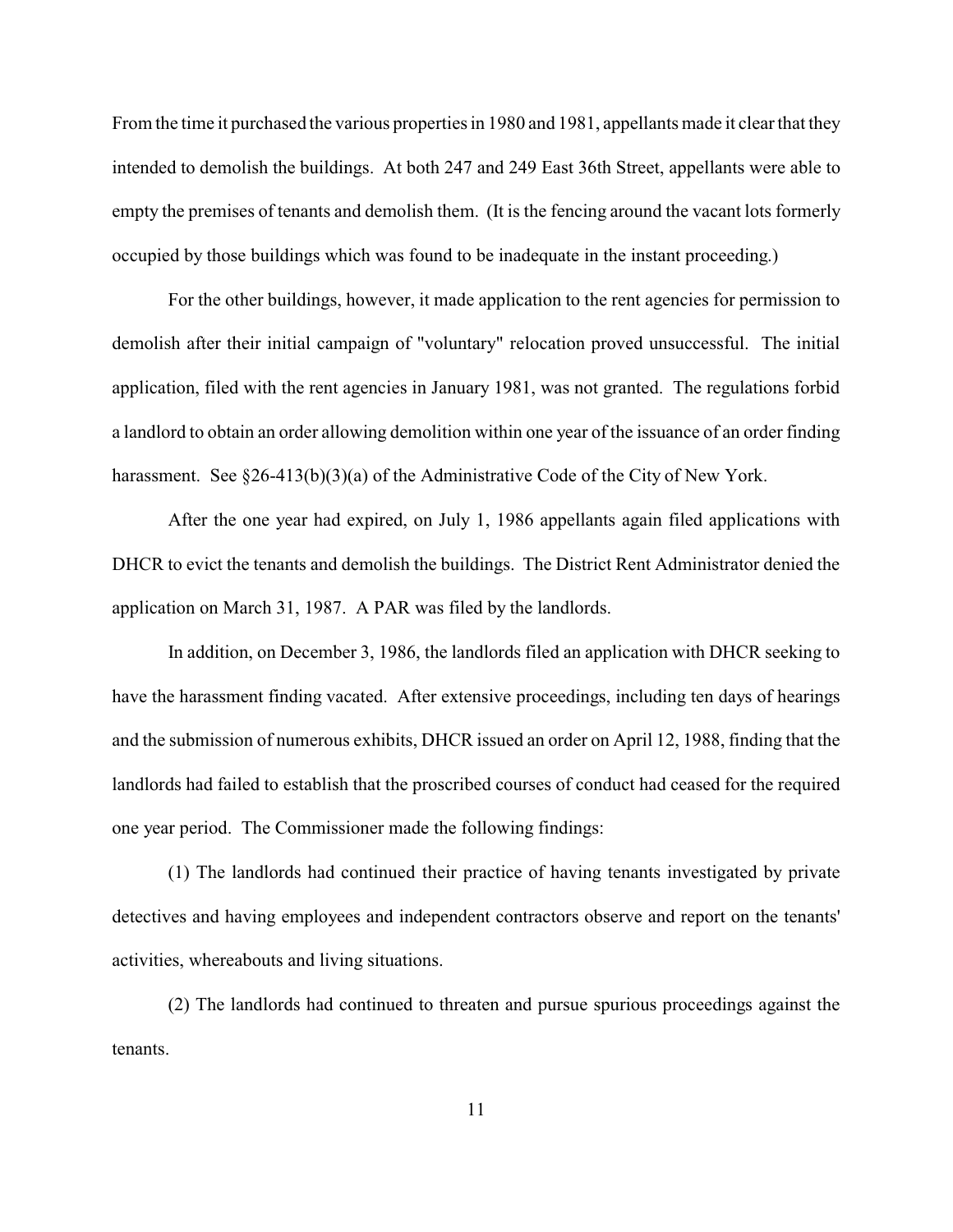(3) The landlords had further decreased services by firing the on-site superintendent and failing to replace him.

(4) The landlords had failed to make diligent, prompt and workmanlike repairs.

(5) The landlords had failed to properlymaintain the public areas and garbage disposal areas.

(6) That there had been a decrease of security at the subject properties in that (a) the on-site superintendent was removed despite the increase in vagrants, window washers and peddlers in and around the premises, (b) doors had been left unlocked for extended periods of time, (c) the cellar entrance doors had been locked without furnishing keys to tenants.

(7) The landlords billed tenants for sums in excess of registered rents.

Subsequent to the denial of the application to vacate the harassment finding the Deputy Commissioner, on April 28, 1988, affirmed the denial of the applications to demolish the buildings. The landlords brought Article 78 proceedings challenging both the denial of the application to vacate the April 12, 1988 harassment finding and the denial of the application for permission to demolish. The denial of the application to vacate the harassment finding was confirmed by the Appellate Division, First Department by order issued on April 25, 1989, without opinion. Leave to appeal to the Court of Appeals was denied. After the conclusion of that litigation, appellants withdrew the Article 78 proceeding which had challenged the denial of the demolition application.

In a separate administrative proceeding commenced by nineteen tenants residing in the subject buildings alleging a reduction in services, the Commissioner, in a PAR order issued on September 27, 1988, found that the landlords were required to provide a resident superintendent at one of the four buildings or within 200 feet of the premises, and that the services of an outside contractor and off-site superintendent to do emergency repair work is not a proper substitute. This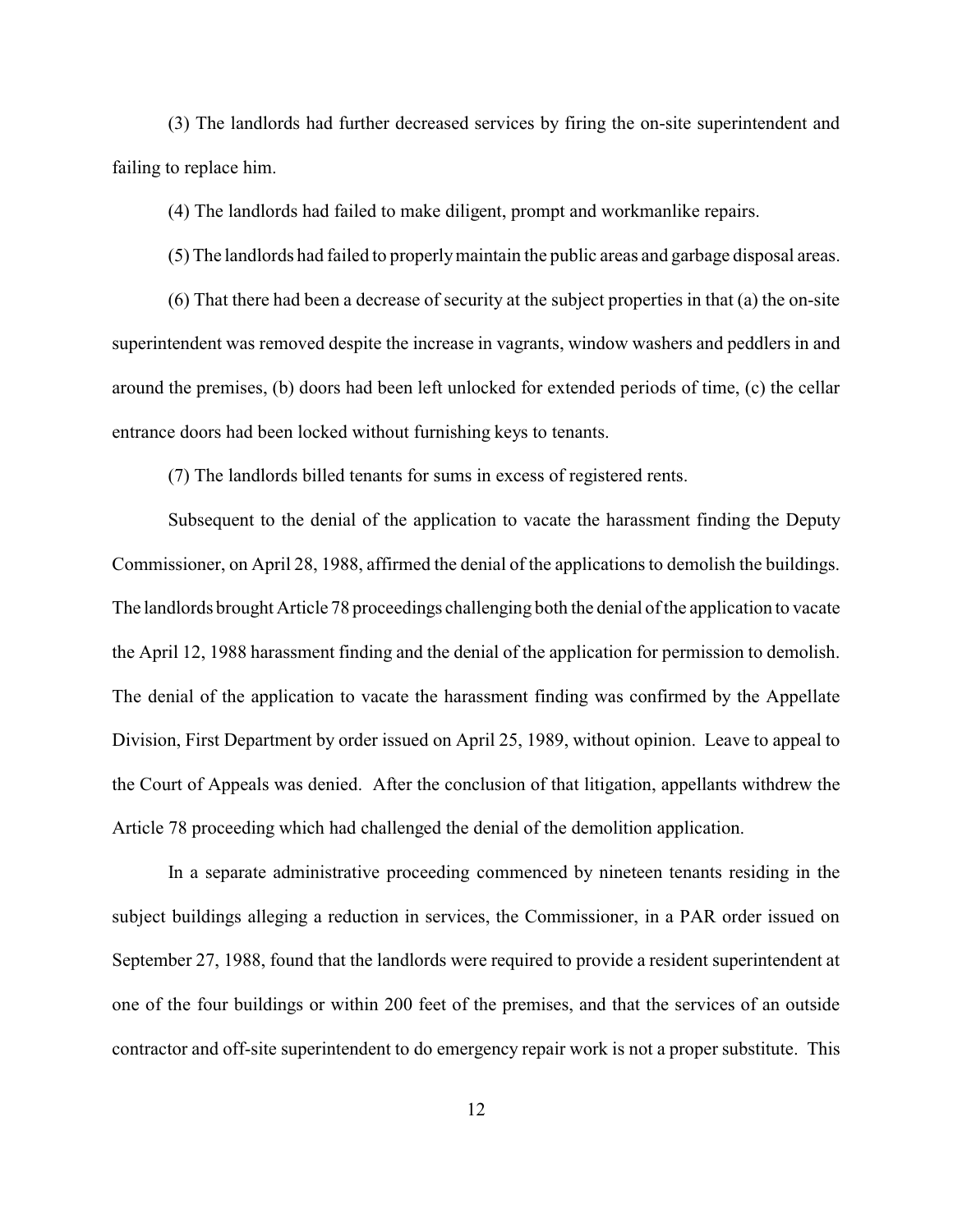order was upheld by the Court in S&M Enterprises v. DHCR, Index No. 21710/88, L.Cohen, J., October 4, 1989:

> This court finds that, even if the building were not required to have a resident superintendent under the Housing Maintenance Code, DHCR reasonbly [sic] found that a resident superintendent had been provided on the applicable date and that the landlord then improperly sought to reduce such service.

Appellants a second time applied to DHCR on April 20, 1989, for termination of the October,

1985 harassment finding.

In another set of separate proceedings, the Rent Administrator, in four orders issued in June, 1989, and modified on January 4, 1990, found that there was a resident superintendent, that front door locks were adequate, and that fences were not defective. However, the tenants have pending PARs seeking administrative review of those determinations. Additionally, with regard to the superintendent service, the Commissioner, in the order hereunder review, has found the Rent Administrator to be in error. The PARs are still pending with regard to the remaining issues.

#### **COUNTER-STATEMENT OF THE FACTS**

Based on the landlords' application to terminate the finding of harassment, on May 18, 1989, DHCR sent a Notice of Formal Hearing, scheduling hearings on the application. During nineteen days of hearings over a seven month period, the Administrative Law Judge heard testimony from multiple witnesses testifying for the appellants and tenants.

The testimony of the witnesses is set forth in great detail in the "Findings and Recommendations for Continuance of Finding of Harassment". In addition, numerous exhibits were introduced at the hearing by both landlords and tenants. The Court is respectively referred to the Findings and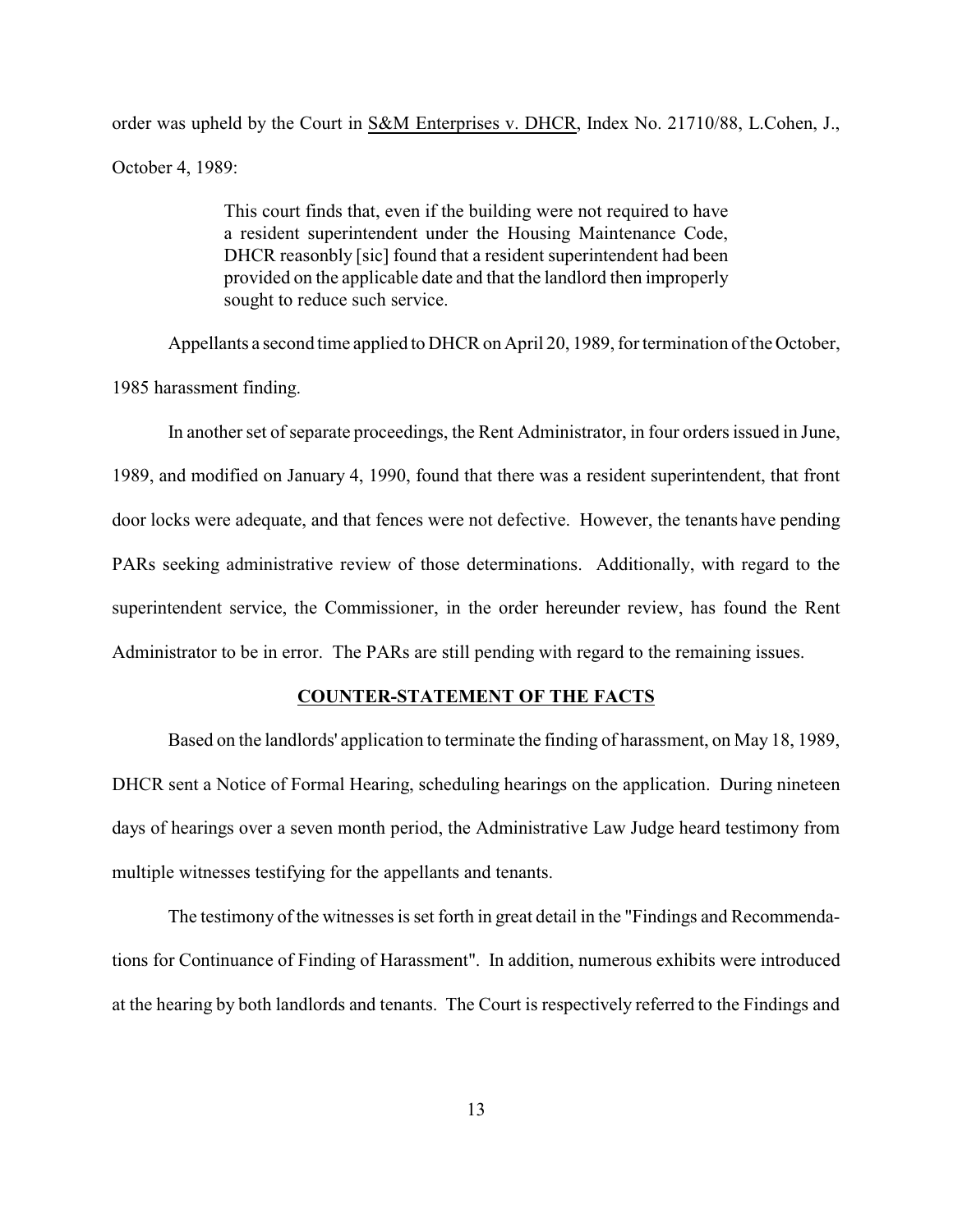Recommendations for an accurate summary of the testimony of the witnesses and the exhibits submitted by all sides.

On March 6, 1991, the Administrative Law Judge issued his "Findings and Recommendations', finding that appellants had failed to establish that the finding of harassment should be vacated. On March 19, 1991, the Deputy Commissioner issued the order under review herein, denying the application to vacate the finding of harassment.

The appellants commenced an Article 78 proceeding challenging the Commissioner's order. In affirming the Commissioner's order and dismissing the Article 78 proceeding, the Supreme Court (Silbermann, J.), found as follows:

> ... the ALJ's conclusions are based upon credible evidence which rationally and reasonable allowed the ALJ to conclude that petitioner had not discontinued the conduct which had been proscribed in the earlier harassment order. Petitioner's argument that the ALJ was "nitpicking" technicalities does not overcome the burden which petitioner must meet to reverse an administrative agency's findings.

(R. 12) A copy of the Court's opinion is annexed to this brief.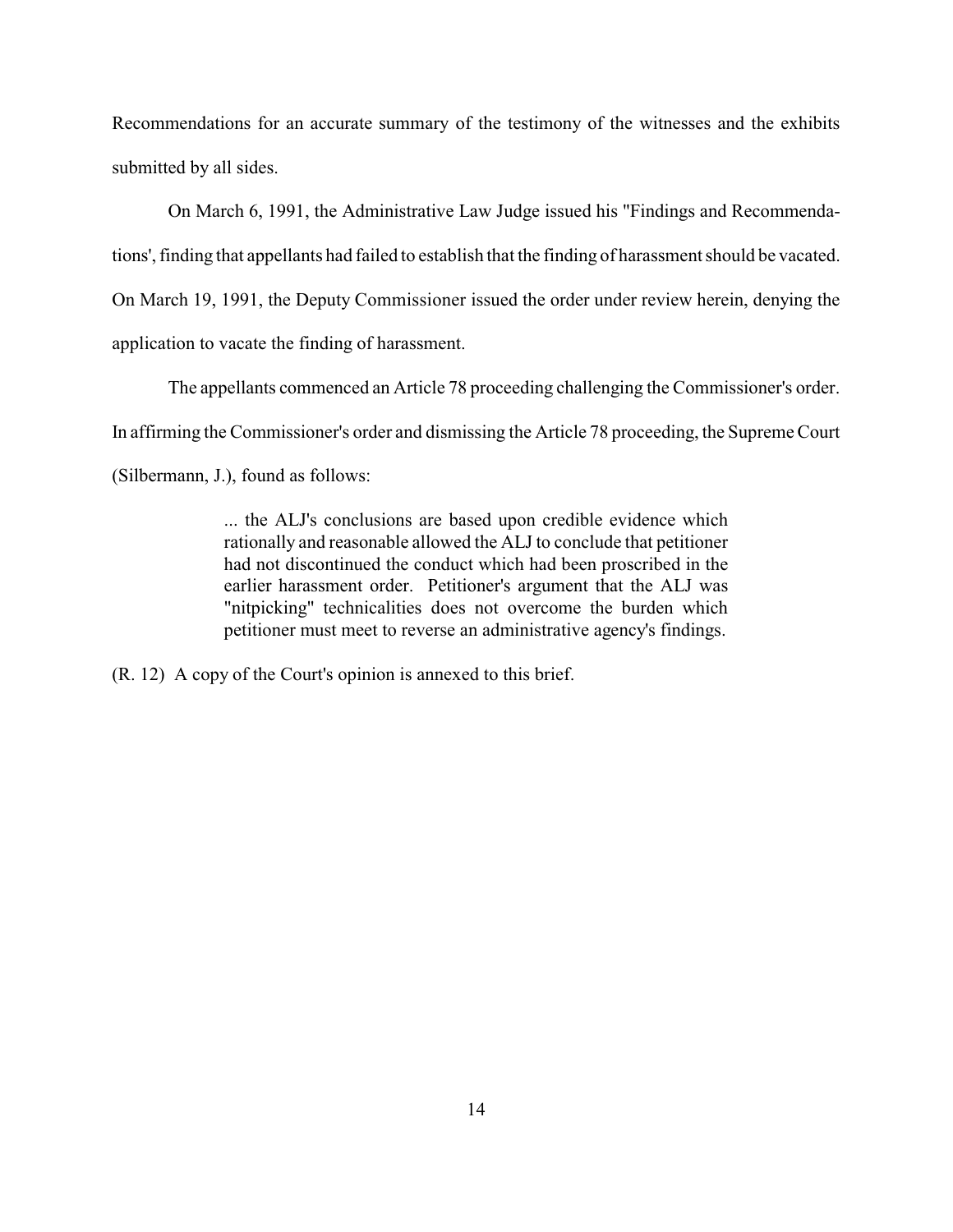## **ARGUMENT**

THE COMMISSIONER'S FINDING THAT APPELLANTS HAD NOT TERMINATED THE COURSE OF CONDUCT THAT WAS THE BASIS OF THE PRIOR FINDING OF HARASSMENT, SO THAT THE LANDLORDS' APPLICATION TO VACATE THE FINDING OF HARASSMENT WAS DENIED, WAS NEITHER ARBITRARY NOR CAPRICIOUS AND IS ENTITLED TO JUDICIAL AFFIRMANCE.

#### **A. Legal Framework.**

The Local Emergency Housing Rent Control Law (§§8600 et seq. of McK. Uncons. Laws) and its implementing regulations allow a landlord who has had a finding of harassment imposed against him to seek to have that finding vacated by filing an application to the city rent agency, now the New York State Division of Housing and Community Renewal, at least one year after the order is issued, on the basis that he can affirmatively establish that the proscribed course of conduct has been terminated.

9 N.Y.C.R.R. §2206.5(c), formerly §74(c) of the City Rent and Eviction Regulations, the

regulation that permits a landlord to apply to vacate a finding of harassment, provides as follows:

Where the administrator makes a finding of harassment with respect to housing accommodations in which the affected tenant or tenants have not vacated, the landlord may, no sooner than one year after such harassment order is issued, apply for an order terminating such finding by submitting affirmative proof that the proscribed course of conduct has not been engaged in since the issuance of the order. In the event the tenant or tenants of housing accommodations affected by such order vacate at any time after the commencement of the harassment proceeding, the landlord may, no sooner than two years after the issuance of such order, apply for an order terminating the finding of harassment by submitting affirmative proof of the voluntary surrender of the vacated housing accommodation by the tenants in occupancy when the harassment order was issued and the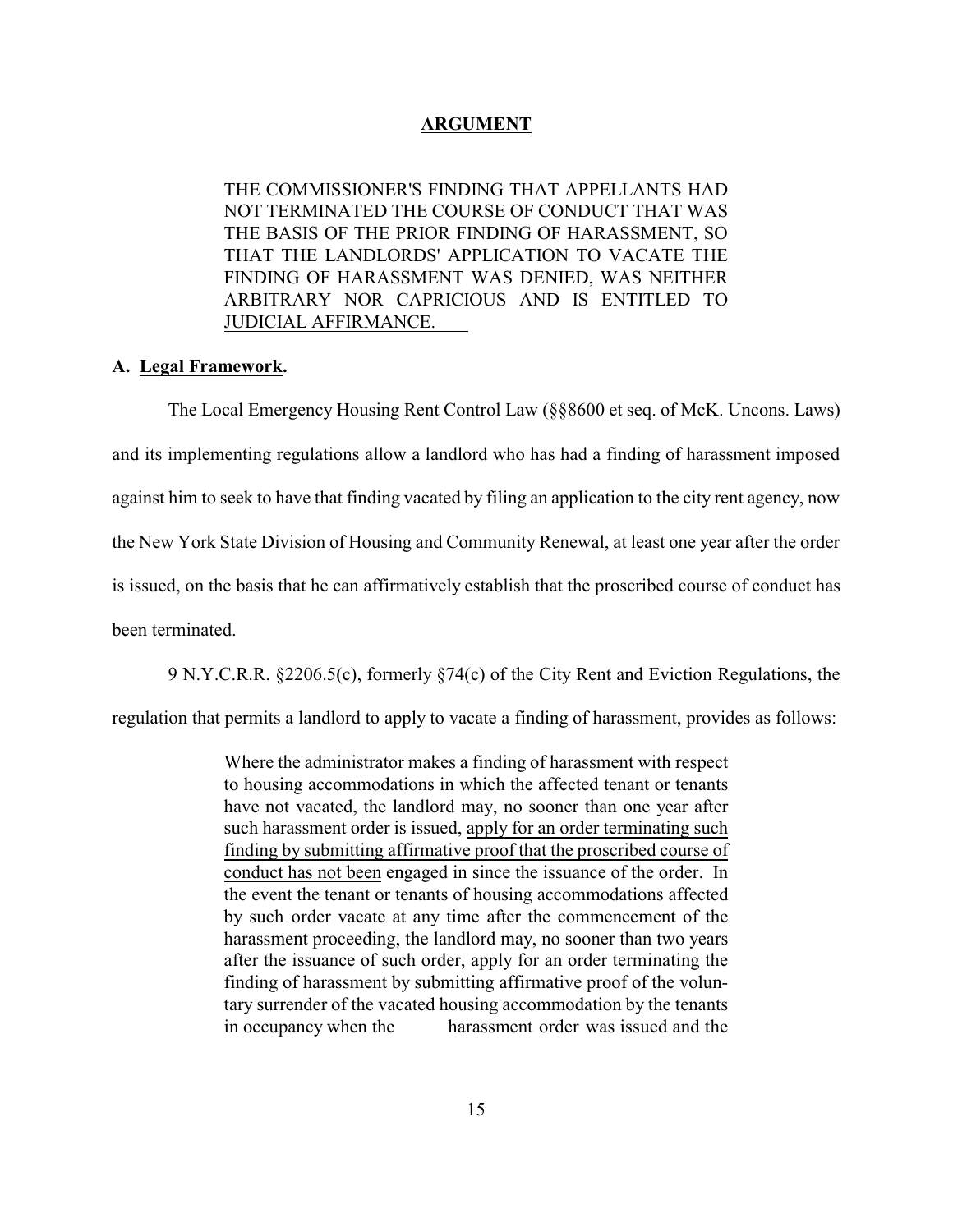discontinuance of the proscribed course of conduct from the dated of such order. (emphasis added)

As correctly understood by the court below, the criterion for determining whether or not a finding of harassment should be terminated differs from the elements upon which a finding of harassment in the first instance are based. Appellants, throughout this litigation, have obfuscated the issue by claiming that the Commissioner made "findings of harassment" in the administrative proceeding. The Commissioner did not make findings of harassment. That was done in the 1985 harassment order. Rather, in this proceeding, the Commissioner concluded that the appellants had failed to establish that the previously proscribed course of conduct had ceased. That is the only finding to be made in considering whether or not to vacate a finding of harassment.

The standard is made clear in Meko Holding Inc. v. Joy, 107 A.D.2d 278, 486 N.Y.S.2d 201 (1st Dept. 1985):

> Thus, the controlling law establishes that once a finding of harassment has been issued in the form of an order against a landlord, with sanctions imposed, there is an affirmative duty on that landlord, or his successors, to come forward with convincing evidence that the conditions of harassment which led to those sanctions no longer exist, before the findings can be vacated and the sanctions lifted. (emphasis added)

486 N.Y.S.2d at 205. In Meko, the landlords who sought to have the harassment finding lifted were the successors to the landlord who was found guilty of harassment in the first instance. The new landlords' application was denied despite theCommissioner's conclusion that harassment motivation was not present in their conduct. This Court upheld the denial of the application to vacate. In concluding that the presence of harassment motivation was not relevant in considering the termination of a harassment finding, the Court noted that: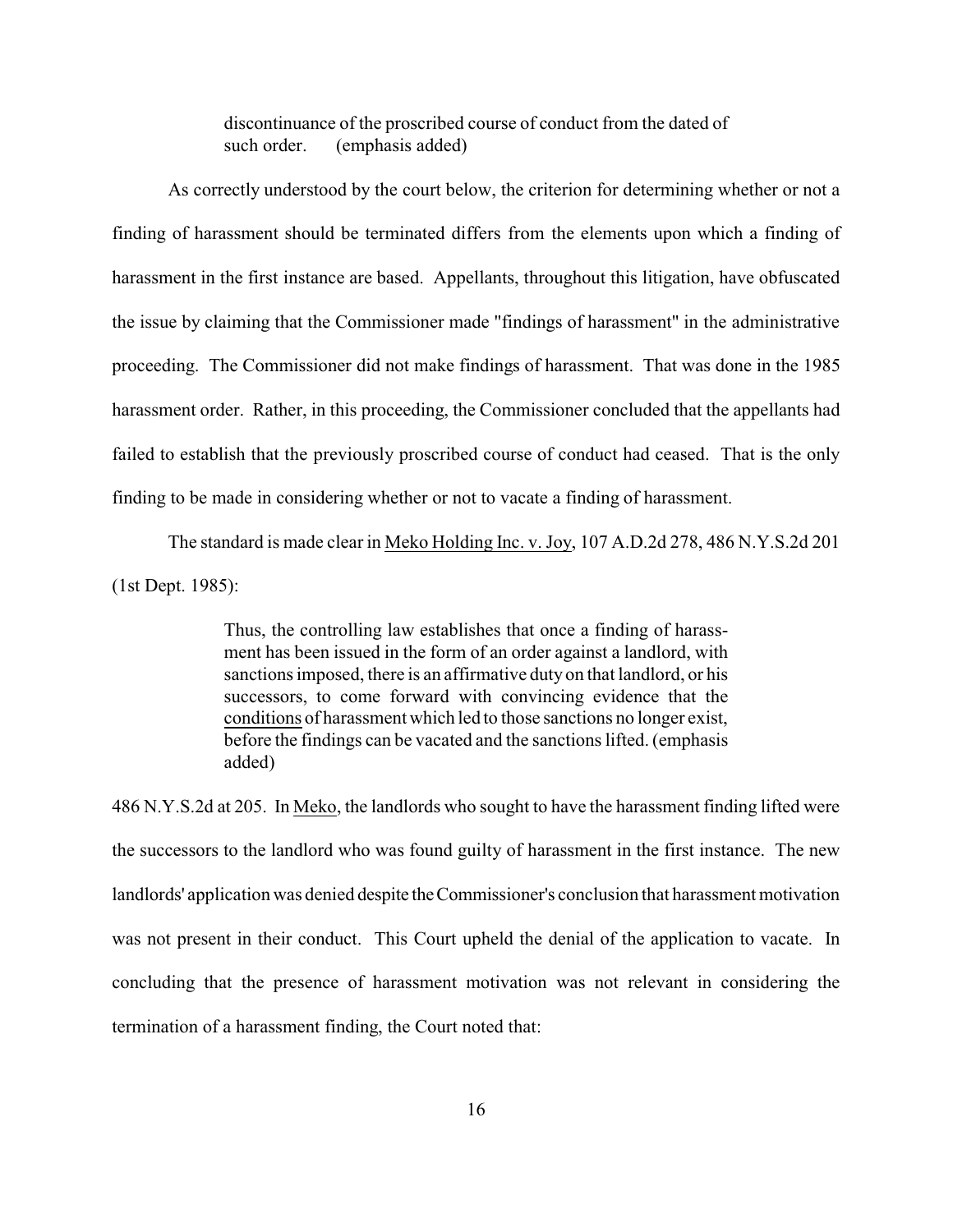Based upon the record of hearings before him the rent commissioner reached the conclusion, in his order of March 2, 1981, that the failure to provide essential services in the form of maintenance and operation of the premises at a satisfactory level, "similar [to the] failures of maintenance and operations [which] were part of the basis for harassment findings in 1971 and 1975", were still in evidence as late as June 29, 1979, the date of the last hearing. The Commissioner concluded that the present landlords did not appear to have a harassment motivation in failing to provide these essential services. While such a conclusion might have been relevant in considering de novo harassment allegations, that was not the case before the Commissioner. Rather he was considering an application to terminate sanctions for harassment. At least as of June 29, 1979, the new landlords had not borne the burden of improving the conditions brought about by their predecessors to such an extent as to be entitled to a lifting of those sanctions for the earlier findings of harassment. And the Commissioner so ruled.

(emphasis added)

486 N.Y.S.2d at 205. In the case at bar, the court below properly applied the standard as enunciated

by this Court in Meko.

This same standard was applied in J & E Florescent Fixture Assembly & Lighting Co. v.

Muniz, Index No. 4427/80, N.Y. Sup. Ct. 9/29/80 (Cahn, J.), in which the Court dismissed a petition

challenging an order denying a landlord's application to vacate a finding of harassment:

Respondents denied the application, on the grounds that the conduct proscribed in the harassment order had not ceased until more than a year later. (Sect. 74c of the regs. require petitioner to show discontinuance of the proscribed course of conduct from the date of such order.)

After carefully considering the transcript of the hearing, and the documents submitted, the court cannot find that the respondents acted in an arbitrary and capricious manner. Therefore the petition is dismissed.

Appellants' characterization of the standard to be applied, and of the holding in Meko, is

incorrect. The distinction they attempt to draw between "harassment intent" and "harassment" is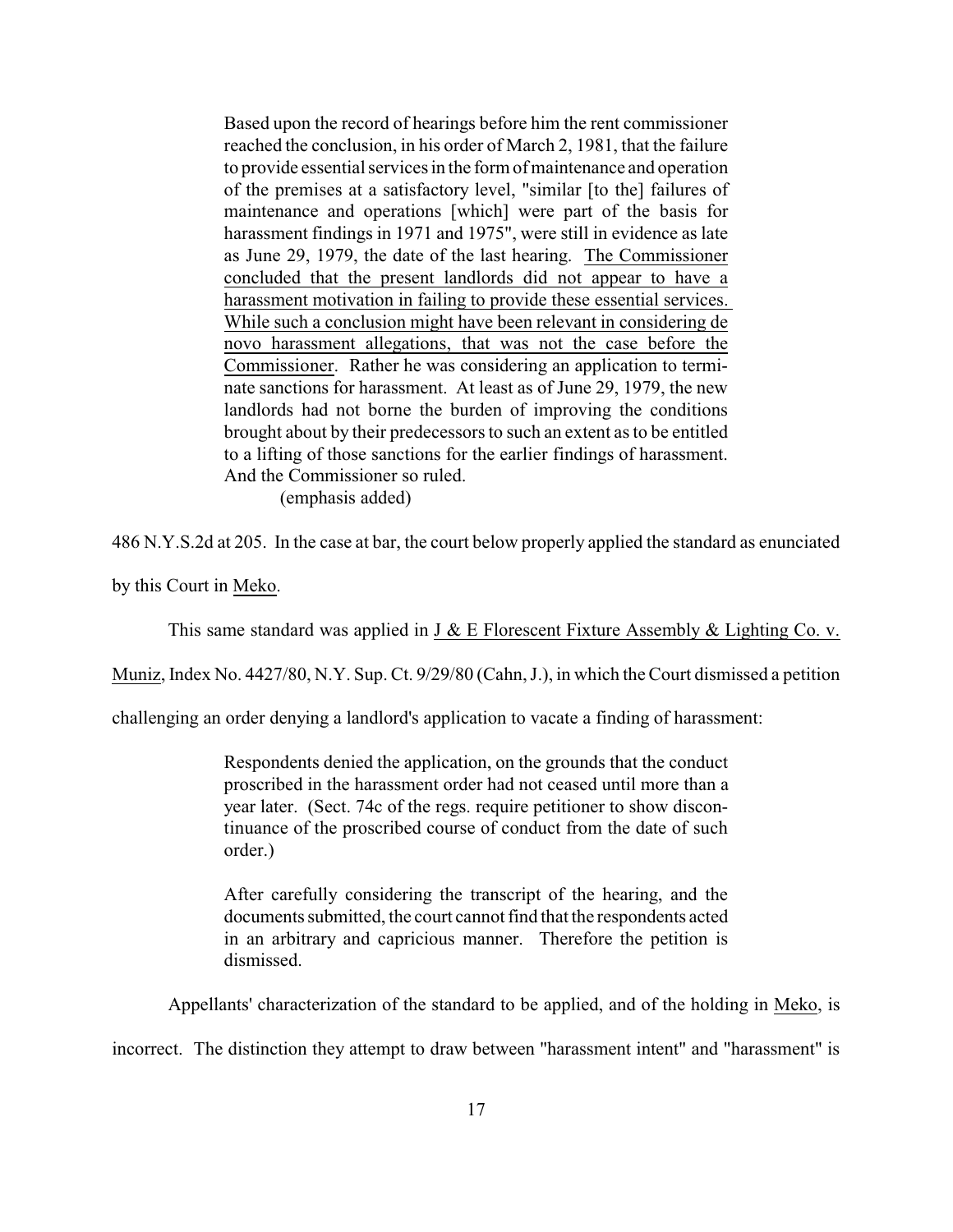meaningless, as "intention" is one of the elements of harassment itself. This Court was correct in Meko in focussing on the conditions of harassment, not whether harassment itself is continuing.

Appellants on pages 23-24 of their brief make reference to certain findings made by the hearing officer in Meko but not addressed in this Court's opinion. Those findings suggest that the level of continuing misconduct in that case may have been more egregious than that in the case at bar. However, the fact that that may be the case does not vitiate the difference in standards to be applied when making an initial finding of harassment and when deciding whether such a finding should be terminated. Nor does it vitiate this Court's clear enunciation of the difference in those standards in its opinion in Meko.

It is well settled that the agency's interpretation of the statutes and regulations which it administers is entitled to great weight. Salvati v Eimicke, 72 N.Y. 2d 784, 537 N.Y.S. 2d 16 (1988). In Cale Development Inc. v. Conciliation and Appeals Board, 94 A.D.2d 229, 463 N.Y.S.2d 814 (1st. Dept. 1983); aff'd 61 N.Y.2d 976, 475 N.Y.S.2d 278 (1984) this Court, in upholding the Board's application of §54 of the Rent Stabilization Code, stated in pertinent part:

> As with all administrative agencies the Board's construction and interpretation of its own regulations and of the statute under which it functions is entitled to the greatest weight". (Matter of Herzog v. Joy) 74 A.D.2d 372, 375 see: Hazel Armstrong v. Temporary State Housing Rent Comm., 11 A.D.2d 392, also Matter of Pell v. Board of Education, 31 N.Y.2d 222.).

Similarly, in Minton v. Domb, 63 A.D.2d 36, 406 N.Y.S.2d 772 (1st Dept. 1978), this Court

upheld the Board's interpretation of the statute stating in its decision:

Due to the unique nature and the function of the Conciliation and Appeals Board, it might be available to give more than ordinary weight to their opinion in matters of this nature. Ordinarily, courts will defer to construction given statutes and regulations by the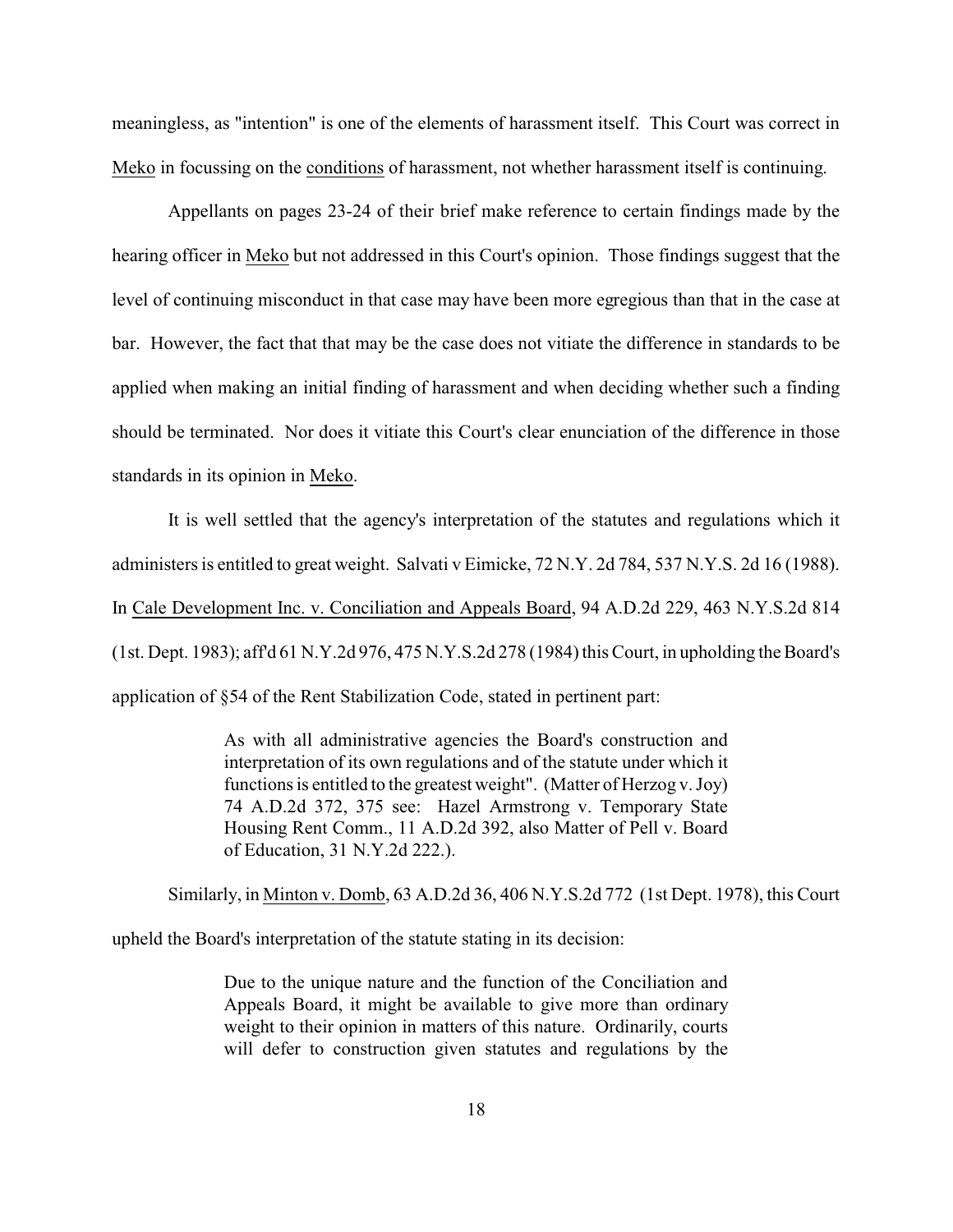agencies responsible for their administration if said construction is not irrational or unreasonable' Albano v. Kirby, 36 N.Y.2d 526.

DHCR's interpretation of its regulation concerning the lifting of a finding of harassment is reasonable, follows this Court's holding in Meko, and is entitled to judicial deference. Hence, that portion of appellants' brief (pp. 25-32) which argues that DHCR's order is invalid because the conduct upon which DHCR bases its determination is not harassment, is irrelevant. DHCR is not required to make renewed findings of harassment when a landlord files an application to lift a prior finding of harassment. The issue in the proceeding is not whether appellants' conduct constitutes harassment but whether appellants ceased the proscribed course of conduct - whether the conditions which constituted harassment have ended.

It should be noted that even though a landlord may have eliminated many of the conditions of harassment, if even one of the courses of conduct still remains, it is within the authority of the Commissioner to deny an application to vacate a harassment finding. The situation is similar to that in service decrease cases under the Rent Stabilization Law where there has been a rent reduction based on a failure to maintain services. As this Court held in ANF Company v. DHCR, N.Y.L.J., Oct. 15, 1991, p. 26 cols. 4 and 5, a service reduction case in which some, but not all services had been restored:

> The agency's denial of a partial restoration of the rent in this case is a correct application of section 26-514, which, with respect to restoration, provides, "The restoration of such services shall result in the prospective elimination of such sanctions." The restoration contemplated is not piecemeal compliance but a restoration of all reduced services. (emphasis added)

Similarly, in the case of harassment, piecemeal compliance and half-measures are insufficient.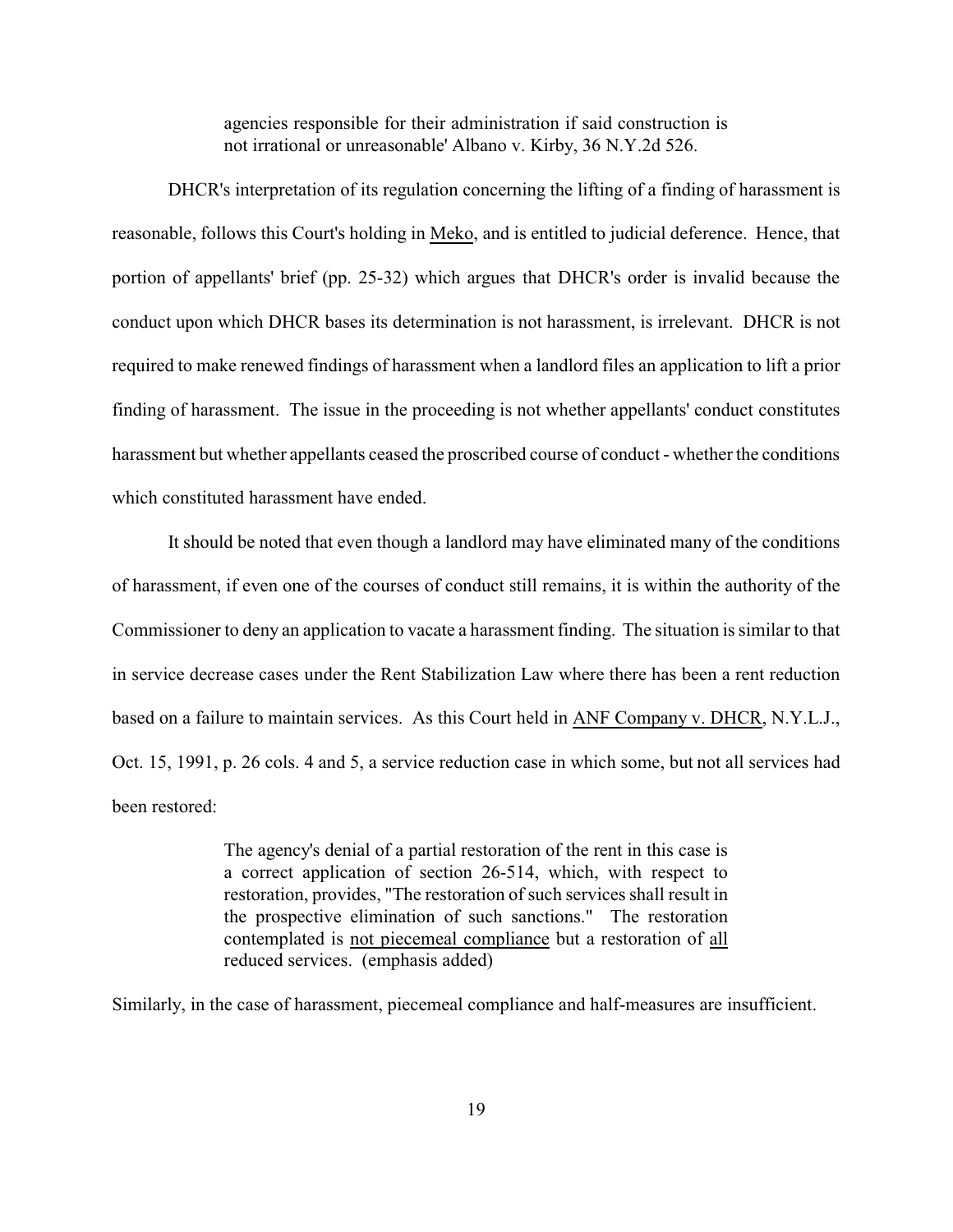The standard for judicial review of an administrative proceeding which requires a hearing

is whether the determination by the Commissioner is based on substantial evidence. Application of

Breger v. Macri, 34 N.Y.2d 727, 357 N.Y.S.2d 494 (1974). As the Court of Appeals said in Breger:

"In view of the limited jurisdiction of the courts in reviewing administrative determinations under Article 78 of the CPLR, we must confirm the determination here since there is substantial evidence to support it in this record."

It is respectfully submitted that the findings of the Commissioner in the case at bar are amply

supported by substantial evidence. In Gramatan Ave. Assoc. v. State Division of Human Rights, 45

N.Y.2d 176, 181, 408 N.Y.S.2d 54, 57 (1978), the Court of Appeals defined substantial evidence

as:

...proof within the whole record of such quality and quantity as to generate conviction in and to persuade fair and detached fact finder that, from the proof as a premise, a conclusion or ultimate fact may be extracted reasonably - probatively and logically.

The Court added to its characterization of substantial evidence:

Marked by its substance - its solid nature and ability to inspire confidence, substantial evidence does not rise from bare surmise, conjecture speculation or rumor. [citations omitted] More than seeming or imaginary, it is less than a preponderance of the evidence, overwhelming evidence or evidence beyond a reasonable doubt. Supra, at 180 and 56.

Moreover, it is a settled principle of administrative law that issues as to the credibility of

witnesses are for the administrative body to determine as the sole trier of fact. The duty of weighing

the evidence, where from the evidence either of two conflicting inferences maybe drawn, rests solely

upon the administrative body. A court may not weigh the evidence and substitute its judgment for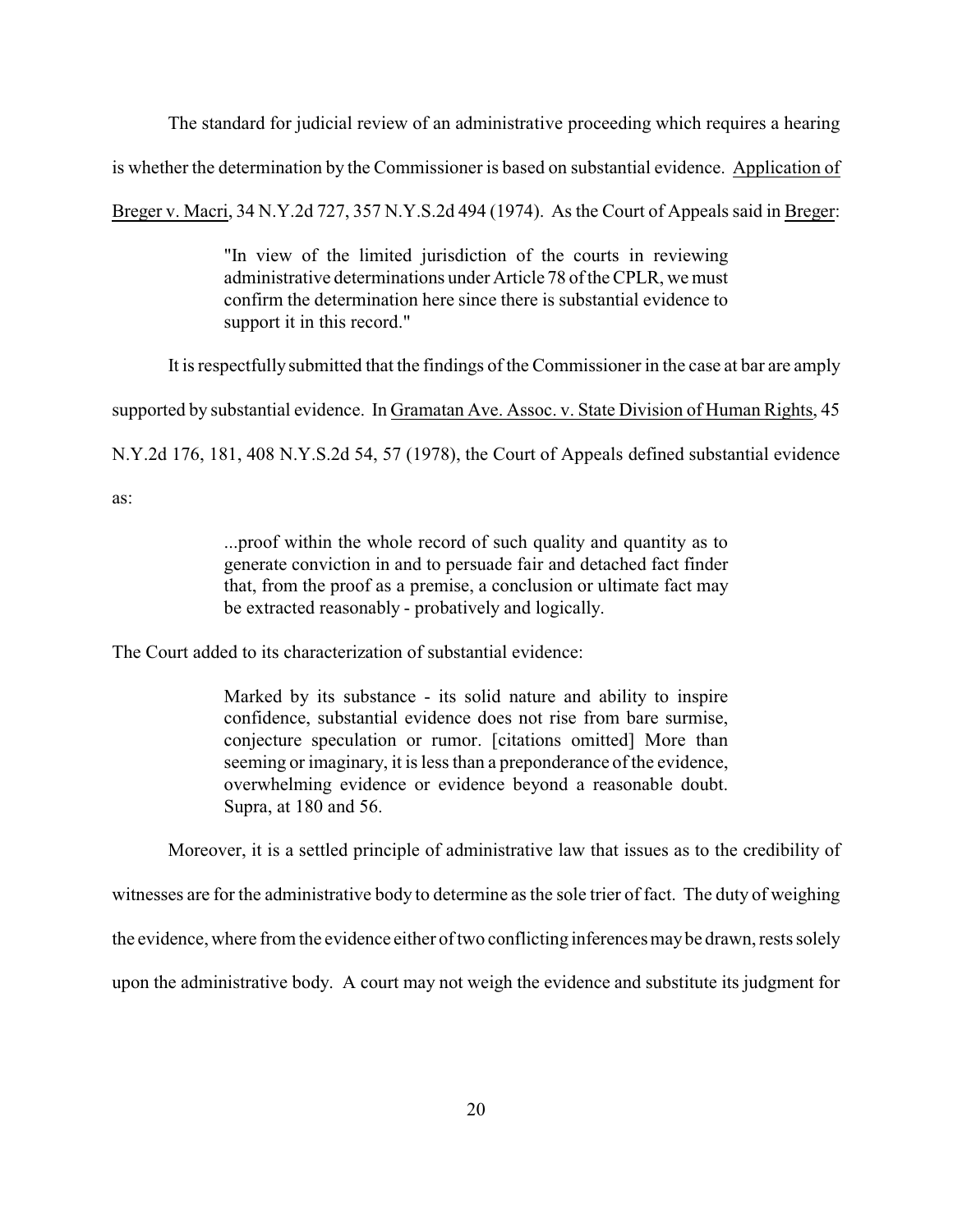that of the administrative body where the testimony is conflicting and room for choice exists. In

Stork Restaurant Inc. v. Boland, 282 N.Y. 256, 26 N.Y.S.2d 247, the Court of Appeals said:

[w]here there is a conflict in the testimony produced \*\*\* where reasonable mean might differ as to whether the testimony of one witness should be accepted or the testimony of another witness be rejected, where from the evidence either of two conflicting inferences may be drawn, the duty of weighing the evidence and making the choice rests upon the [administrative agency].The court may not weigh the evidence or reject the choice made by [such agency] where the evidence is conflicting and room for choice exists

And in Berenhaus v. Ward, 70 N.Y.2d 444, 522 N.Y.S.2d 478 (1988), the Court of Appeals said:

It is basic that the decision by an Administrative Hearing Officer to credit the testimony of a given witness is largely unreviewable by the courts, who are disadvantaged in such matters because their review is confined to a lifeless record. The Hearing Officer before whom the witnesses appeared, on the other hand, was able to perceive the inflections, the pauses, the glances and gestures-all the nuances of speech and manner that combine to form an impression of either candor or deception.

The same standard set forth by the Court of Appeals in Stork was applied to a determination

of the Conciliation and Appeals Board (DHCR's predecessor in enforcing the Rent Stabilization Law

in New York City), by this Court in Lurie v. Popolizio, 86 A.D.2d 835, 447 N.Y.S.2d 464 (1st Dept.

1982). And in Matter of Belnord Holding Corp. v. Joy, 73 A.D. 2d 549, 423 N.Y.S. 2d 3 (1979)

unan. aff'd. 52 N.Y. 2d 945, 473 N.Y.S. 2d 968 (1981), the Court stated:

Questions of credibility and inferences of fact were for appellant to make...On the record we are unable to say that appellant's determination was without rational basis or not based on substantial evidence.

Thus, it is well settled that the Court's function is accomplished when it finds the agency's

determination is supported by a substantial basis in the record. Questions as to the credibility of the

witnesses are left to the agency before which the hearing took place.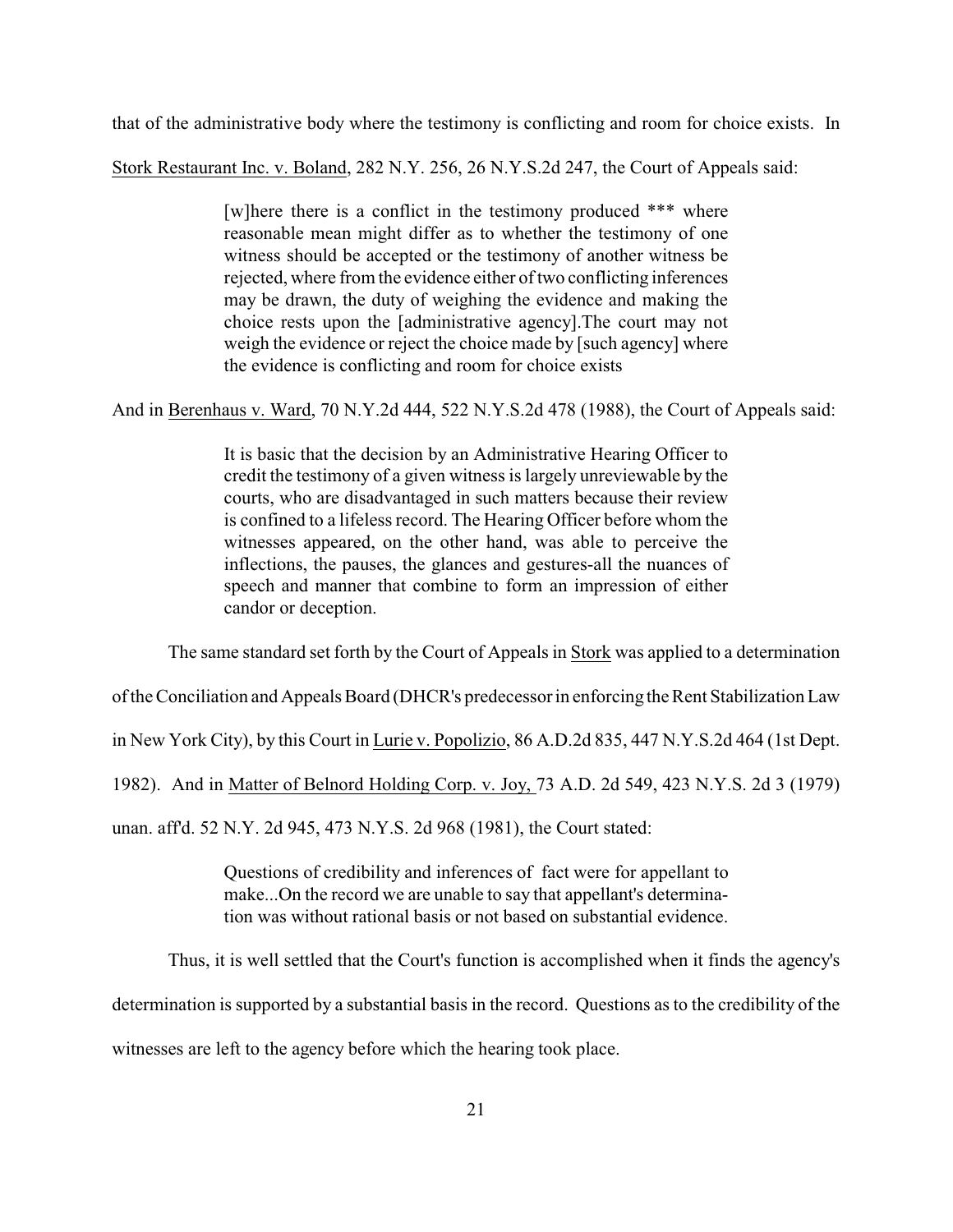On October 30, 1985, DHCR found these appellants, based on its conduct and actions taken against the tenants at the subject premises, liable for harassment and imposed the appropriate penalties against appellants. The appellants have twice applied to vacate the finding of harassment. The first application was denied by DHCR on April 12, 1988. That denial was confirmed by this Court, on April 25, 1989, and leave to appeal to the Court of Appeals was denied. The second application was denied by DHCR in the order hereunder review.

Within the framework of the law as described above, the Administrative Law Judge reviewed the testimony of the witnesses and the documents presented to DHCR. Detailed findings of fact were made which support the determination of the Deputy Commissioner. It was neither arbitrary nor capricious to conclude for the Commissioner to conclude that the landlords had failed to meet their burden -- their affirmative duty -- to establish that the finding of harassment should be vacated.

Appellants argue that they have been held to a higher standard than other landlords. What they ignore in this argument is that they, unlike most other landlords, have been the subject of repeated administrative orders and court injunctions proscribing the type of behavior which they nevertheless continue to manifest. What is singular is not the allegedly different standards to which they are being held, but the nature and arrogance of their conduct over the past decade. Although their conduct has apparently improved in certain areas, partial compliance and half-measures are insufficient. Given the horrific history of these landlords - their "guerilla warfare" and "total assault" on the tenants - and their failure to fully comply with prior administrative orders and court injunctions and cease all proscribed conduct, the Commissioner was fully justified in refusing to vacate the finding of harassment.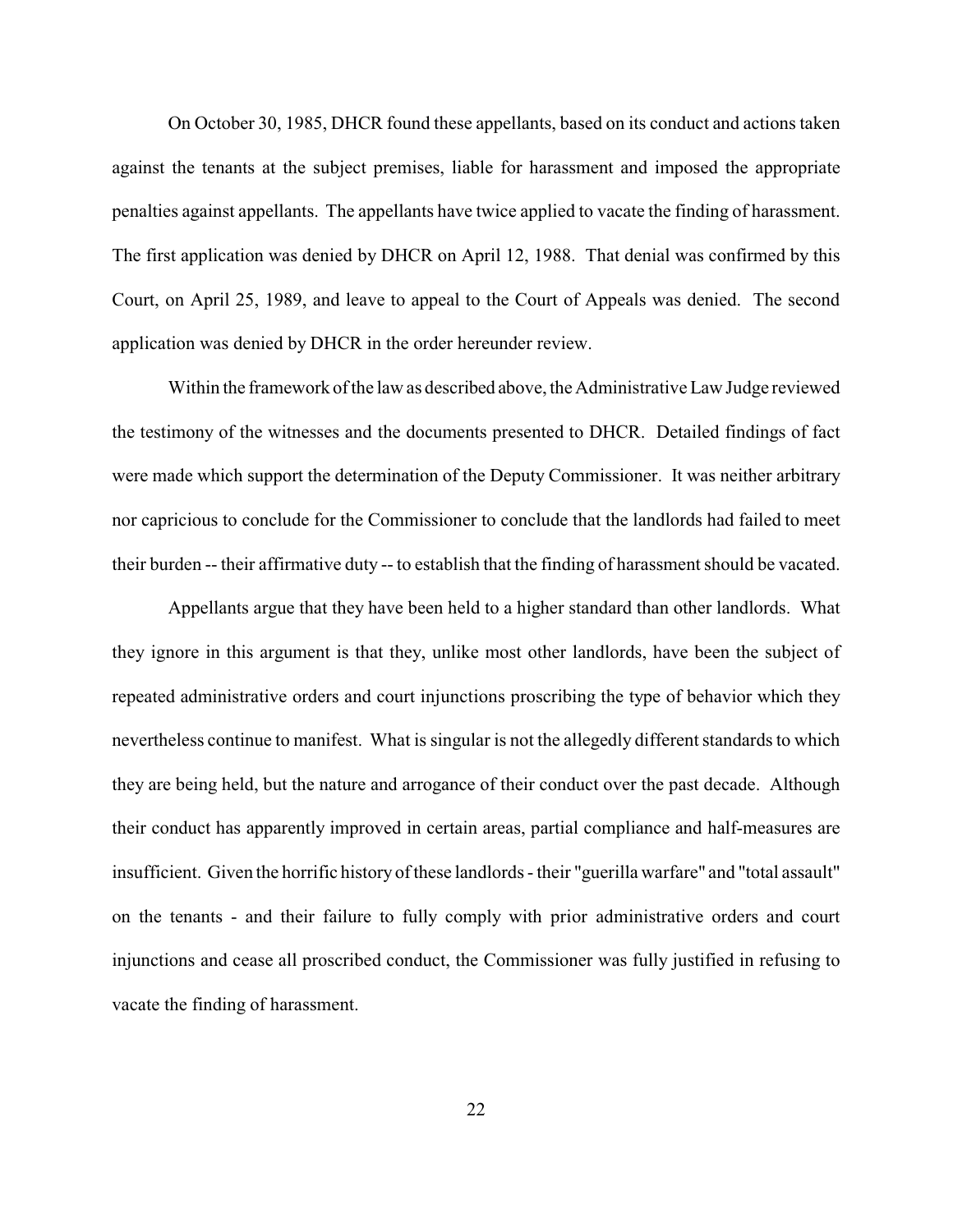## **B. Private Investigations**

Appellants admitted at the hearing that they hired private investigators to determine if three tenants, Ms. Bun Wah Nip, Ms. Janet Verlaan, and Mr. Dennis McDonough, were using the subject premises as their primary residences or if appellants could start summary proceedings to evict them.

In the context of these landlords' actions ever since it purchased the building, this conduct is especially critical. As part of its guerrilla warfare and the "total assault" on the tenants, the Supreme Court found that appellants used private investigators to disrupt the tenants' lives and commence summary proceedings against tenants, actions that the Court found baseless. In the thirteenth paragraph of its interlocutory judgment dated March 20, 1984, the Court (Ascione, J.) enjoined appellants from "harassing the tenants through the use of private investigators or photographing of plaintiffs [tenants]". (R. 211) Years later, in 1989, after having completed the three investigations in question, the landlords sought a modification of the injunction so as to permit "paper" investigations. The Court (Glen, J.) concluded that "an order now permitting defendants to so limit the original order [to permit "paper" investigations] would severelyprejudice the plaintiffs." (R. 266)

In addition to these court orders, the October, 1985 harassment finding was also based, in part, on the use of private investigators:

> ....respondents unleashed private investigators and photographers on the tenants including respondent, Mark Perlbinder, who used the situation as a frolic in one case to pursue an elderly tenant who did not know him, from the lobby to the top floor of her building, understandably frightening her, all in the name of and claimed purpose of identifying the tenants.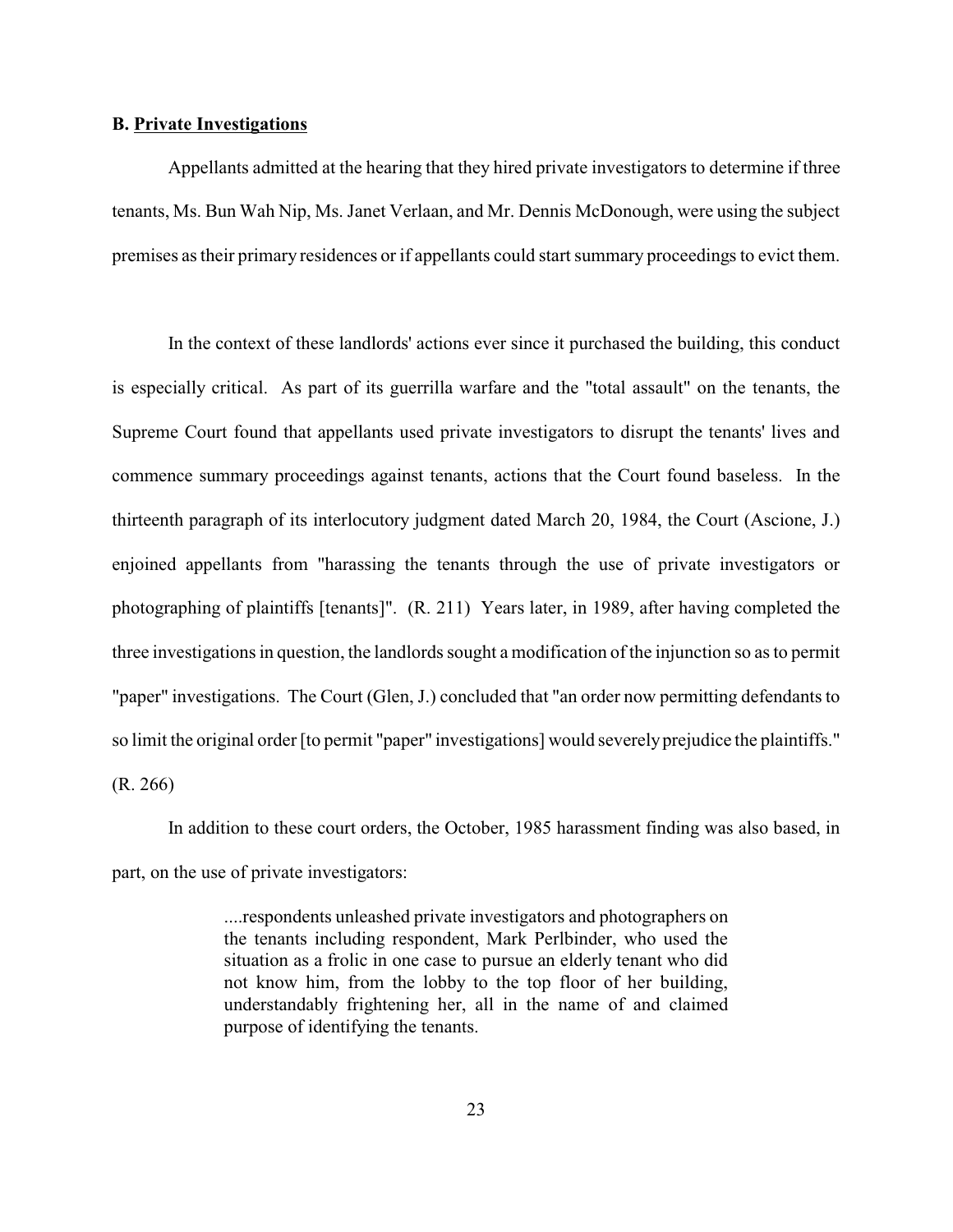## (R. 164)

The April 12, 1988 findings upon which the Commissioner denied the first application to

vacate the harassment finding also addressed the continuing problem of private investigations:

Based upon the credible evidence of record it is found:

1. That the applicants have failed to prove, that since the issuance of the harassment order, they have not engaged in proscribed courses of conduct, including those which led to the harassment finding.

(A) The testimony of Mark Barton Perlbinder himself as well as the testimony of Susan Bogutsky clearly supports a finding that the applicants have continued their earlier practices of having tenants investigated by private detectives as well as having employees and independent contractors observe the tenants and report on the tenants' activities, whereabouts and living situations.

(R. 203)

In the order here being challenged, the Administrative Law Judge found that appellants did

not meet their burden of establishing that the investigations were justified:

The applicants have continued the practice of having tenants investigated by private investigators without reasonable cause. It is undisputed that Barton Mark Perlbinder authorized investigations of three tenants in the summer of 1988 to determine whether or not such tenants actually resided elsewhere. Such authorization was given only three months after an Order was issued by DHCR denying the landlord's previous application to terminate the finding of harassment. Considering that the denial was based in part on the landlord's continued practice of investigating tenants, it would have been prudent for the landlord to refrain from engaging in such conduct altogether. However, once the landlord decided to resume the practice of investigating tenants, the burden was on the landlord to prove that there was a reasonable justification for such action.

(R. 131) The Administrative Law Judge also noted that Justice Glen, in referring to the October,

1985, and April, 1988 DHCR orders,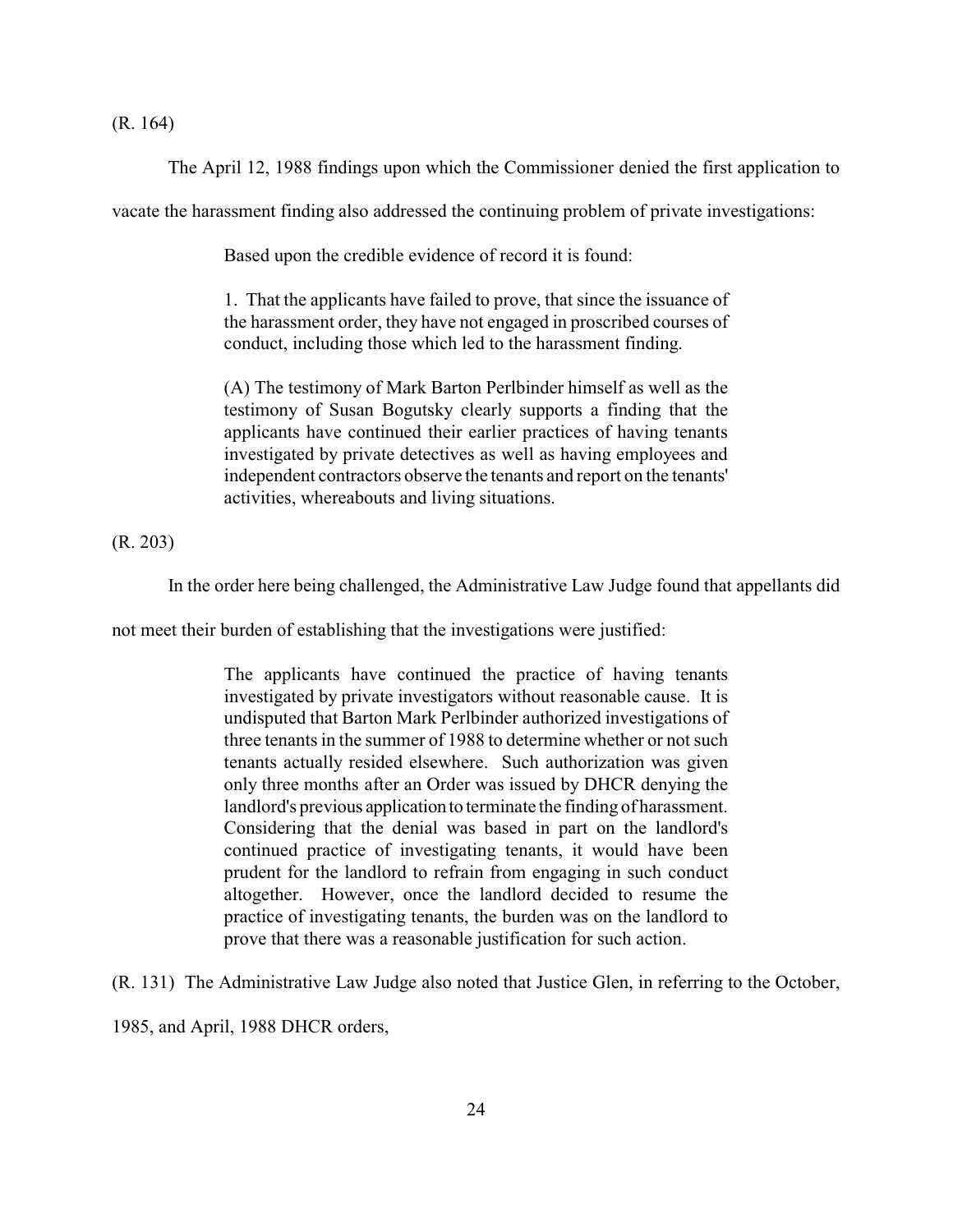...stated that those orders "make clear that the use of private investigators without good cause constitutes harassment under the Rent Control Law." (emphasis added)

(R. 133)

Appellants argue that the Commissioner improperly denied the application to vacate the harassment finding because the investigations were done only on "paper" and the tenants were unaware of them. This argument erroneously implies that the prior court and administrative orders only precluded investigations which involved following, surveillance, or photographing the target. This is not the case. Neither the Court's injunction nor the prior DHCR orders make any distinction between "paper" and other types of investigations. Justice Glen, as noted by the Administrative Law Judge, found that:

> "In seeking clarification of the earlier judgment, defendants are collaterally attempting to have the determinations of the DHCR set aside byenlarging the judicially permissible uses of private investigators, such a result may not be allowed."

(R. 133)

Appellants read their obligations far too narrowly. The hiring of private investigators, whether for "paper" or other types of investigations, are encompassed in the proscribed "course of conduct" that appellants must terminate. Appellants cannot be allowed to escape the finding of harassment by slightly changing the tactics that constituted the original conduct that resulted in the harassment finding.

Nor can appellants evade the restrictions placed upon them by claiming that the proscribed course of conduct is the use of "private investigations as an instrument of harassment." This phrase is appellants' gloss on the administrative and court orders. As discussed on pp. 19-22 of this brief,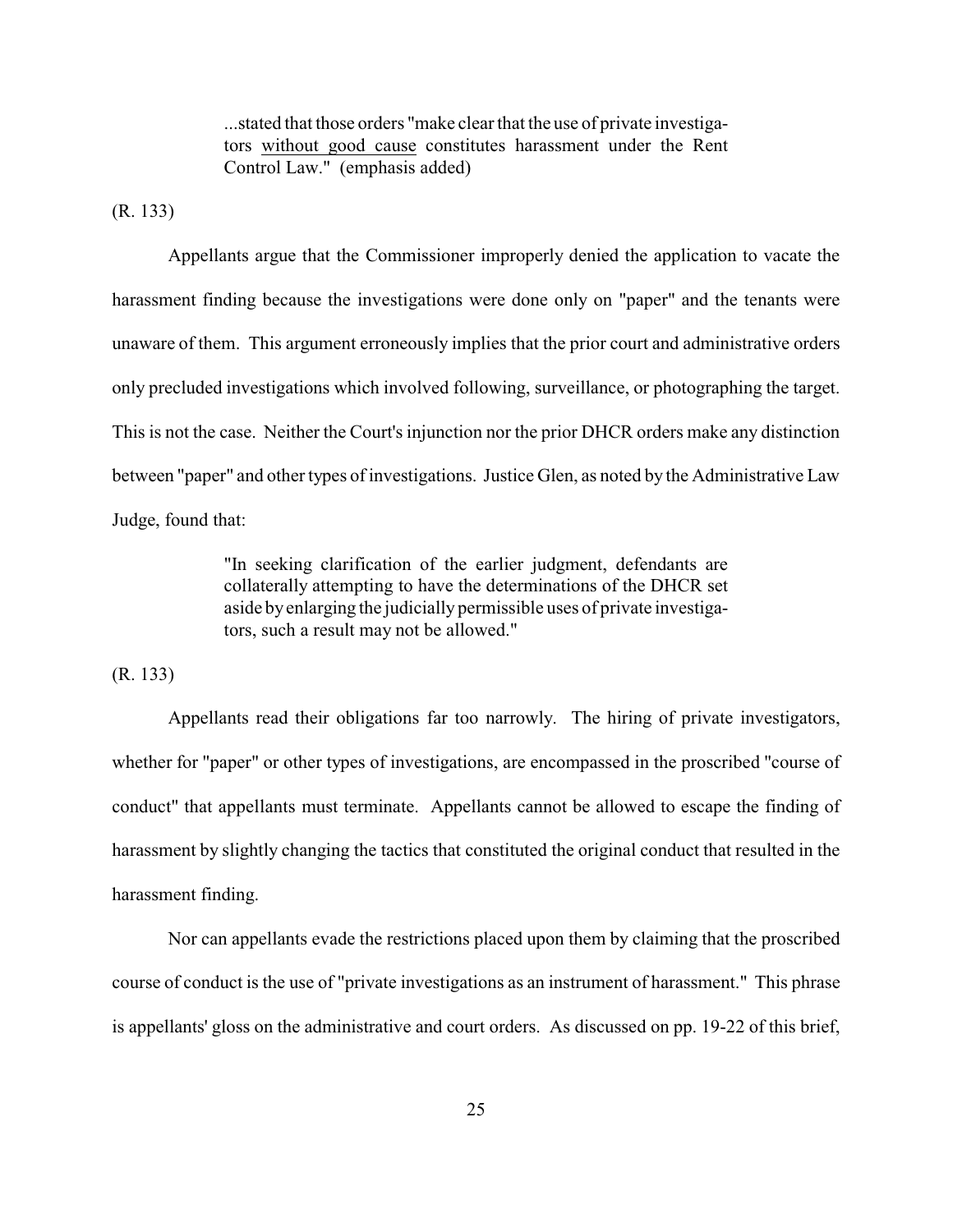the issue in this proceeding is not whether the current conduct constitutes harassment, nor whether the current conduct has harassment as a motivation, but whether the conduct or conditions which led to the original finding of harassment have ceased. Clearly, they have not.

In the court below, appellants characterized the investigations as "unobtrusive". However, the investigative reports in fact demonstrate a calculated, willful, and extensive intrusion into the tenants' privacy. The information gathered in these investigations include details of telephone calls such as date, telephone number and party called, information on bank accounts such as account numbers and balances, dates and nature of traffic violations, information on health insurance and credit accounts, and employment information. If these investigations were to be characterized as unobtrusive simply because the targets did not know of them at the time of the investigations, the use of secret cameras installed to film activities in an individual's apartment without the knowledge of that individual would equally be considered unobtrusive.

It is clear from Justice Ascione's injunction, from the subsequent DHCR determinations, and from Justice Glen's order, that private investigations, as well as the taking of photographs and the like, are proscribed. No distinction is made between "paper" investigations and other kinds of investigations in those orders and determinations. Appellants' claim that their conduct should be excused has no merit.

They also argue without merit that the private investigations were justified. They base this argument on two basic points; one, that the absence of a tenant over a period of several weeks during the summeris sufficient justification to trigger an investigation into their primaryresidency; and two, that the tenants' buyout demands warranted a surreptitious investigation to see if theyactuallyresided on the premises.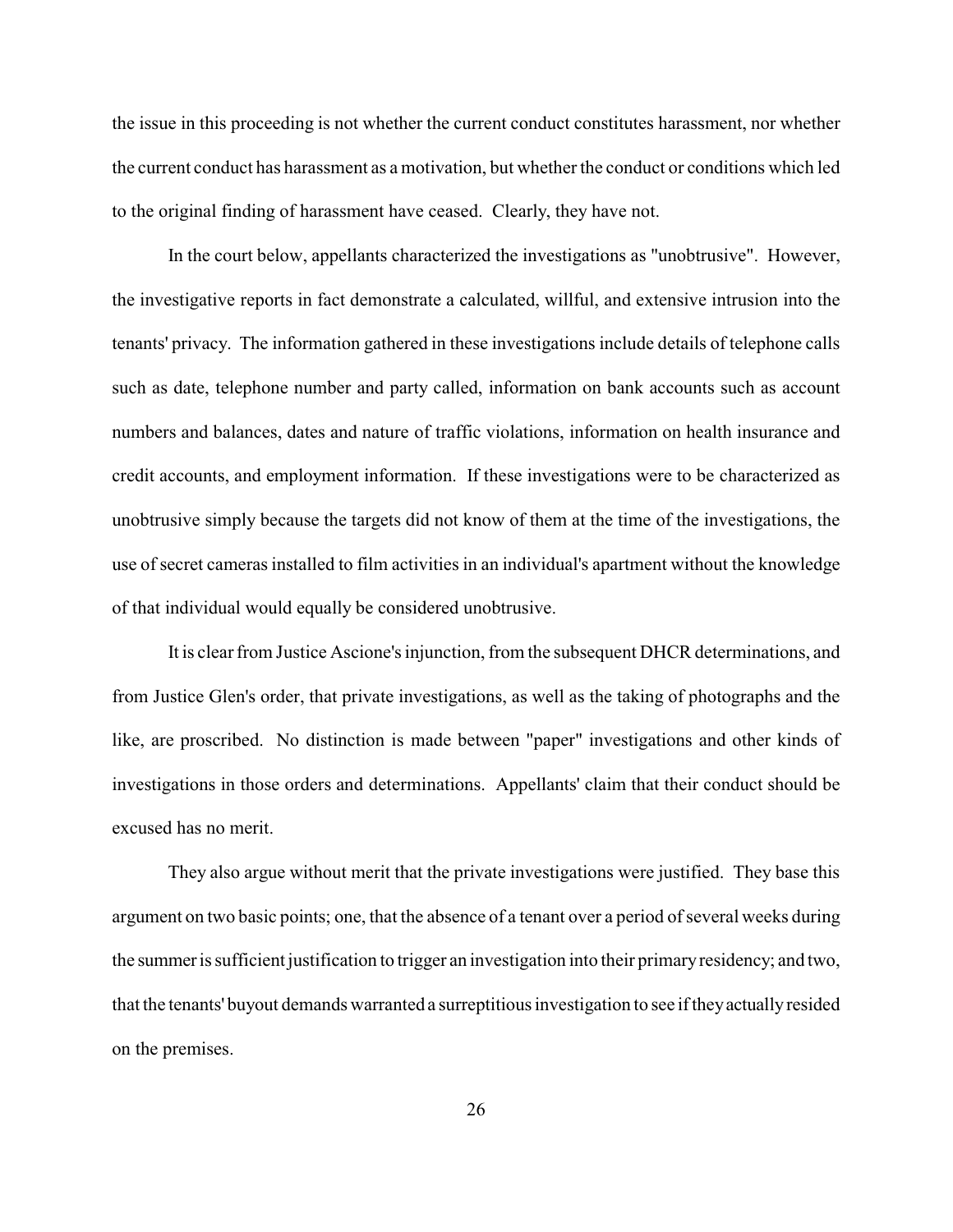The evidence revealed that Bun Wah Nip was visiting family in Hong Kong for six weeks during the summer of 1988; that Dennis McDonough was away for long weekends during that summer and did not have a house-sitter or telephone answering machine; and that Janet Verlaan had not been seen by two neighbors that summer, including one who lived around the corner.

The Administrative Law Judge stated the general lack of cause in these instances well:

All tenants have the right to the peaceful and quiet enjoyment of their housing accommodations without interference from their landlord and this includes the right to be away from their apartment on occasion without notifying the landlord. If tenants were burdened with the knowledge that private investigators might be sent by the landlord to check on their whereabouts whenever they went on vacation or otherwise left their apartment for more than a few days, then their peaceful and quiet enjoyment of their housing accommodations would be severely compromised.

(R. 134) Moreover, the minimal time during which the affected tenants were observed to be away does not come near to constituting a reasonable suspicion that their primary residence might have been elsewhere.

As for appellants' alleged justification based on the buy-out negotiations (if it has any merit at all), the concern for proof of the tenants' primary residence could have been directly and openly addressed in the negotiations rather than through surreptitious investigations.

The Administrative Law Judge aptly characterized the underlying attitude of disregard

displayed by appellants:

There is a certain arrogance demonstrated by engaging in questionable conduct only three months after DHCR has issued an order proscribing such conduct and then going into court manymonths later in an attempt to validate such conduct. Had Mr. Perlbinder truly intended to clean up his act, the motion [before Justice Glen] to limit the prohibition on private investigations would have been made shortly after the April 12, 1988 DHCR Order instead of ten months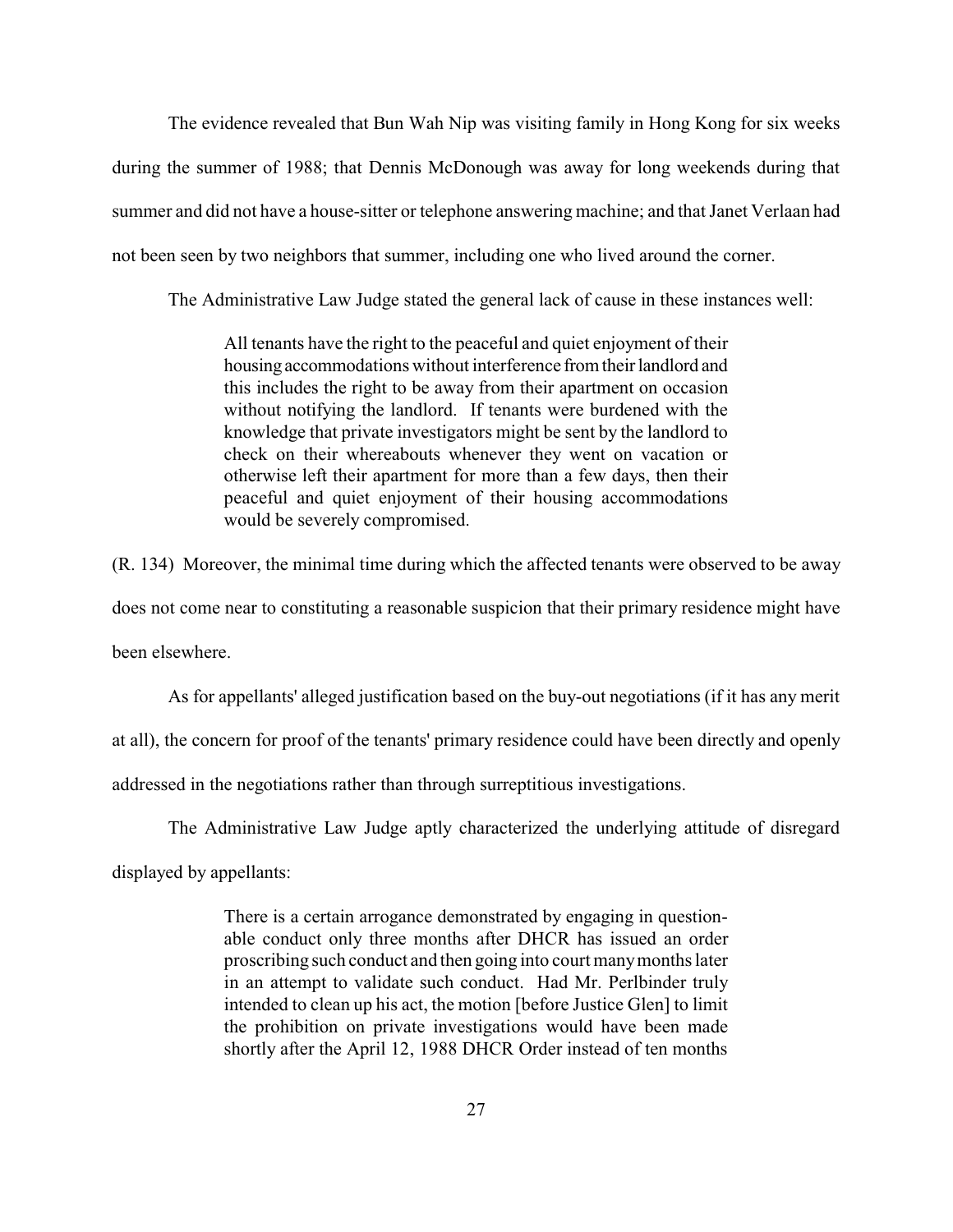later and the further investigation of tenants would have awaited the outcome of such motion.

Appellants' evidentiary arguments as to the inferences drawn by the Administrative Law Judge are misplaced. In the first place, even if the hearsay testimony as to conversations with neighboring tenants about Janet Verlaan is relevant to appellants' state-of-mind, the state-of-mind which would have been produced in appellants' mind by such conversations would not be sufficient to justify the private investigations. (See the preceding discussion in this section of the brief.) Second, one of the neighbors, Edgar Tatum, appeared as a witness. Nevertheless, he was not questioned by appellants as to the conversations which allegedlytook place. Thus, there was nothing improper about the inferences drawn by the Administrative Law Judge. The duty of weighing the evidence, where from the evidence either of two conflicting inferences may be drawn, rests solely upon the administrative body. See, discussion and case citations, supra at pp. 24-26. Finally, these evidentiary issues, even if they did have merit, apply to only one of the three private investigations.

There was substantial evidence for the finding that the private investigations were conducted without reasonable cause.

Under all the circumstances, the Administrative Law Judge was justified in concluding that appellants' pattern of unjustifiable investigations of tenants had not ceased over the year in question. The hiring of private investigators, whether for "paper" or other types of investigations, was clearly encompassed in the "course of conduct" that appellant had to establish had been terminated. Appellants have not met their burden of showing that the proscribed course of conduct has ceased. Their application to vacate the harassment finding was properly denied.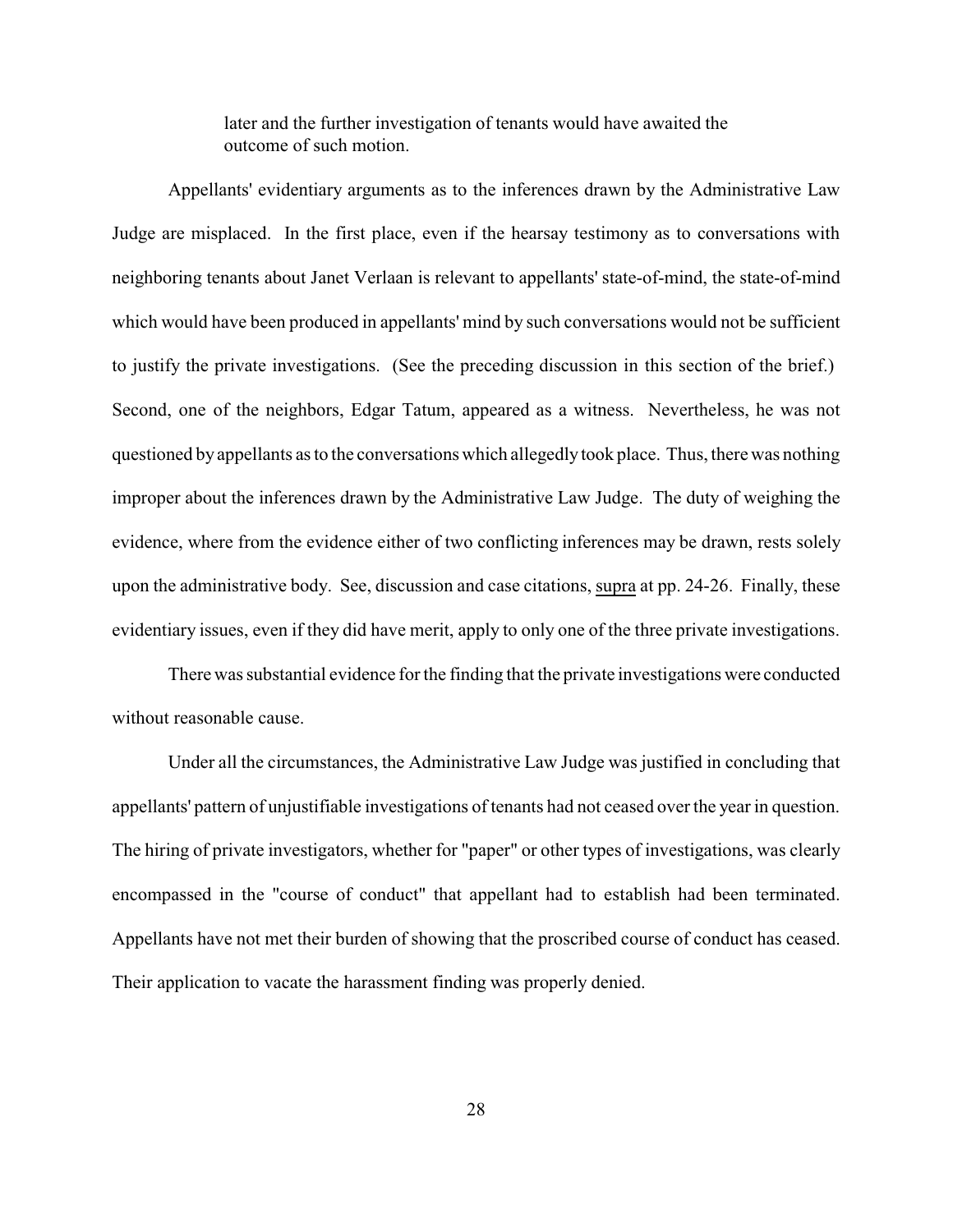## **C. On-Site Superintendent**

In the proceeding concerning the first application to vacate the harassment finding, it was undisputed by appellants that they unilaterally terminated the services of the on-site superintendent and did not replace him with a new on-site superintendent. Despite the Commissioner's April 12, 1998, order denying that first application and finding that appellants "have further decreased services at the subject premises by firing the on-site superintendent and failing to replace him", appellants continued in their refusal to provide an on-site superintendent. Contrary to appellants' claims, the Administrative Law Judge correctly concluded, on the basis of the record before him, that the Housing Maintenance Code had not been complied with. In the first place, the Commissioner relied upon that Code in the April 12, 1988 order denying the first application to vacate the harassment finding. (R. 204) The order was affirmed by the Appellate Division.

Second, the Administrative Law Judge correctly concluded, on the basis of the administrative record, that appellants had not obtained approval from the New York City Department of Housing Preservation and Development ("HPD") to substitute 24-hour janitorial services for a resident superintendent pursuant to 27-2053(b)(3). The letters and HPD policy statement which have been submitted in this Article 78 proceeding for the first time were not in the administrative record. It is well settled that a court, in reviewing administrative determinations of the Division may not consider arguments or evidence not contained in the administrative record, but must determine whether the agency's determination is rational on the basis of the administrative record before the agency at the time it made its determination. This principle was recently affirmed by this Court in Brusco v. New York State Division of Housing and Community Renewal, A.D.2d , 565 N.Y.S.2d 86 (1991), notice of appeal to ct. of appeals dismissed (on different issue); Rozmae Realty v. State Division of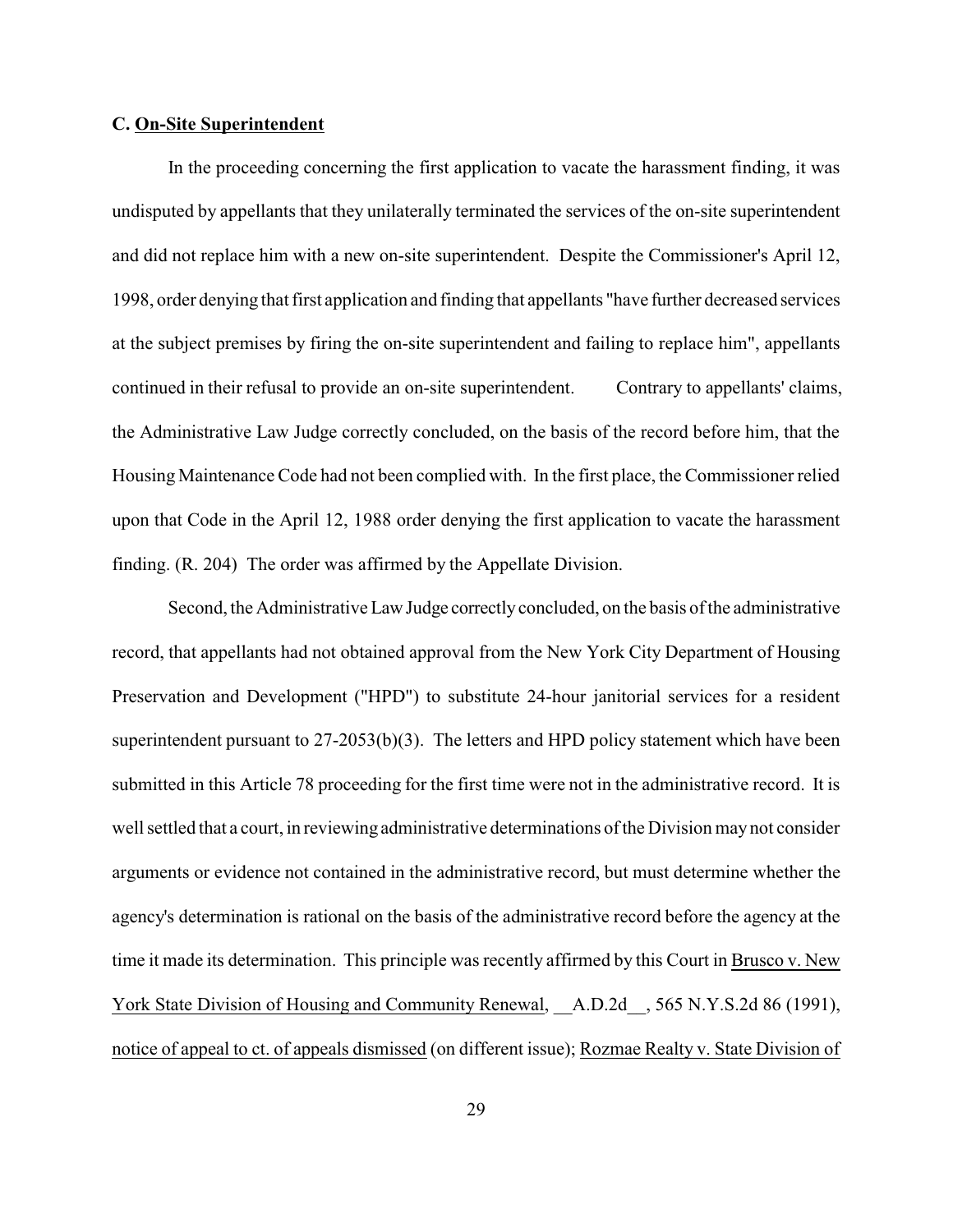Housing and Community Renewal, 160 A.D.2d 343, 553 N.Y.S.2d 738 (1st Dept. 1990), lv. to appeal den., 76 N.Y.2d 712, 563 N.Y.S.2d 768. In Rozmae the Court stated:

> The landlord now urges that the apartment used by DHCR to establish the legal stabilized rent of the apartment in question was not the same size or otherwise comparable to the apartment whose legal rent was at issue. This contention, however, was not raised in the administrative proceedings before DHCR, and may not be considered for the first time in the judicial review of those proceedings pursuant to CPLR Article 78. (Matter of Klaus v. Joy, 85 AD2d 603) (emphasis added)

See also, Fanelli v. Conciliation and Appeals Board, 58 N.Y.2d 952, 460 N.Y.S.2d 534 (1983), aff'g, 90 A.D.2d 756, 455 N.Y.S.2d 814 (1st Dept. 1982), rev'g, N.Y.L.J., January 11, 1982, p. 7, col. 3, (Sup. Ct., N.Y. Co., Blangiardo, J.); Oriental Boulevard v. Conciliation and Appeals Board, 92 A.D.2d 470, 459 N.Y.S.2d 50 (1st Dept. 1983).

Third, it is clear that the Housing Maintenance Code requires a landlord with nine or more dwelling units to maintain an on-site superintendent. It cannot be disputed that 665 Second Avenue and 669 Second Avenue are both buildings with 9 or more dwelling units (as shown by their Certificates of Occupancy). On the base date appellants provided, and therefore must continue to provide an on-site superintendent. The landlord cannot avoid its legal obligations by not renting out an apartment (or several apartments) -- the buildings continue to have the required number of dwelling units, whether or not the landlord chooses to rent out each dwelling unit. Therefore, this provision of the law remains relevant and a legal requirement for this property. This same claim was raised by appellants in S&M Enterprises v. DHCR, Index No. 21710/88, L.Cohen, J., October 4, 1989, and was found to be wanting by the Court.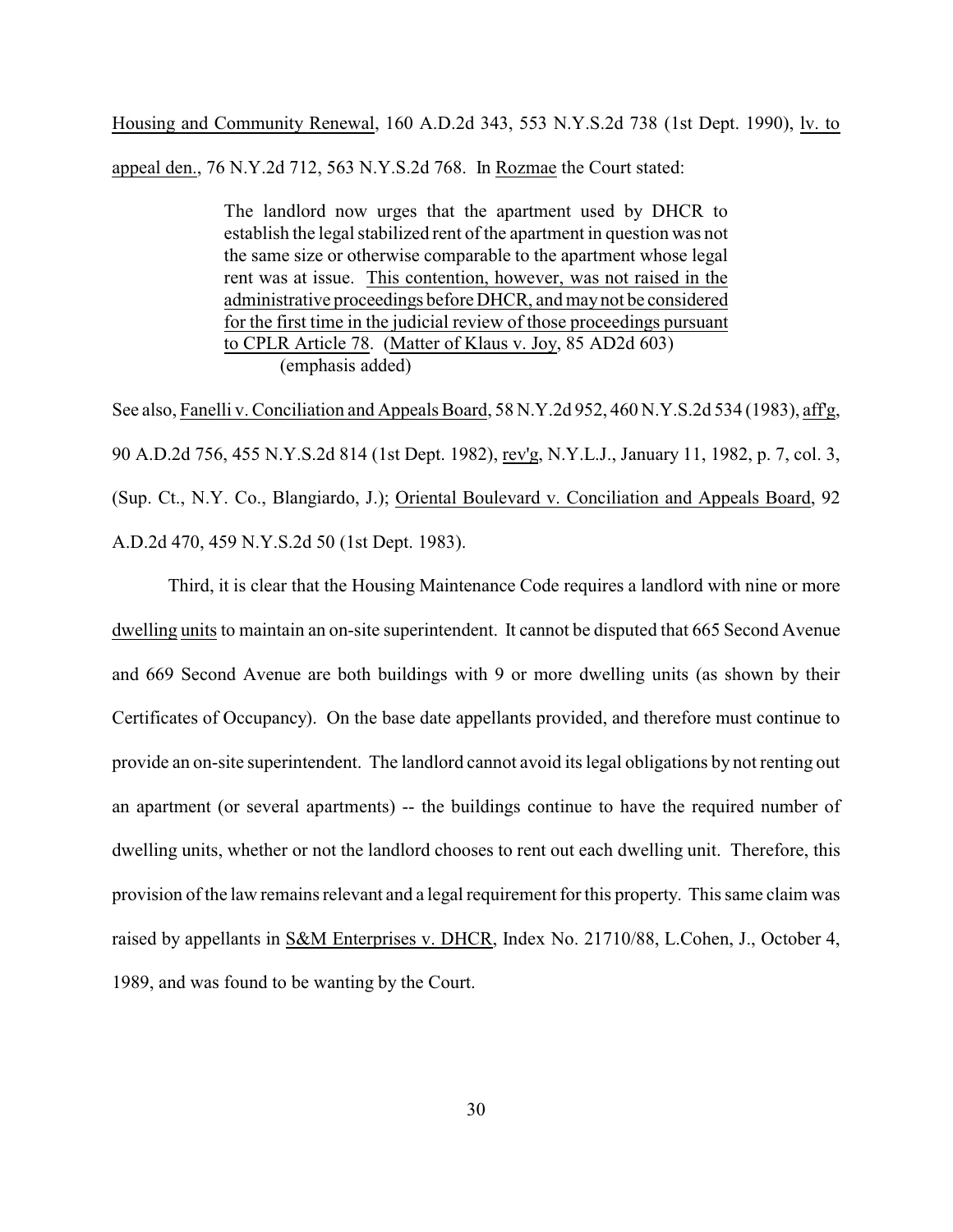Fourth, contraryto appellants' allegations, DHCR did not find that there has to be a "24 hour" superintendent. In describing the required "presence" of a resident superintendent, the Administrative Law Judge, discussed the availability of a superintendent to maintain the building and respond to complaints and referred to the "real or perceived" 24-hour presence. He did not reach a conclusion that the resident superintendent has to be full or part-time. What he found to be important was not whether the resident superintendent was employed full or part-time, but that there be the presence of a resident superintendent who carried full superintendent responsibilities rather than the light duties of a caretaker.

Fifth, even were there a lingering question as to the correct application of the Housing Maintenance Code, the fact remains that appellants' continuing failure to provide a resident superintendent without applying to DHCR to substitute or decrease services violates Justice Ascione's directive as well as prior DHCR orders. As Justice L. Cohen held in S&M Enterprises v. DHCR, Index No. 21710/88, October 4, 1989:

> This court finds that, even if the building were not required to have a resident superintendent under the Housing Maintenance Code, DHCR reasonbly [sic] found that a resident superintendent had been provided on the applicable date and that the landlord then improperly sought to reduce such service.

The Administrative Law Judge found that, under the unique circumstances presented in this case, securityis central to the issue of providing a resident superintendent. The vagrants, automobile window washers and flower peddlers referred to in the testimony and Administrative Law Judge's findings must be seen as a very real and significant problem for the tenants, one that appellants severely exacerbated when they failed to replace the on-site superintendent.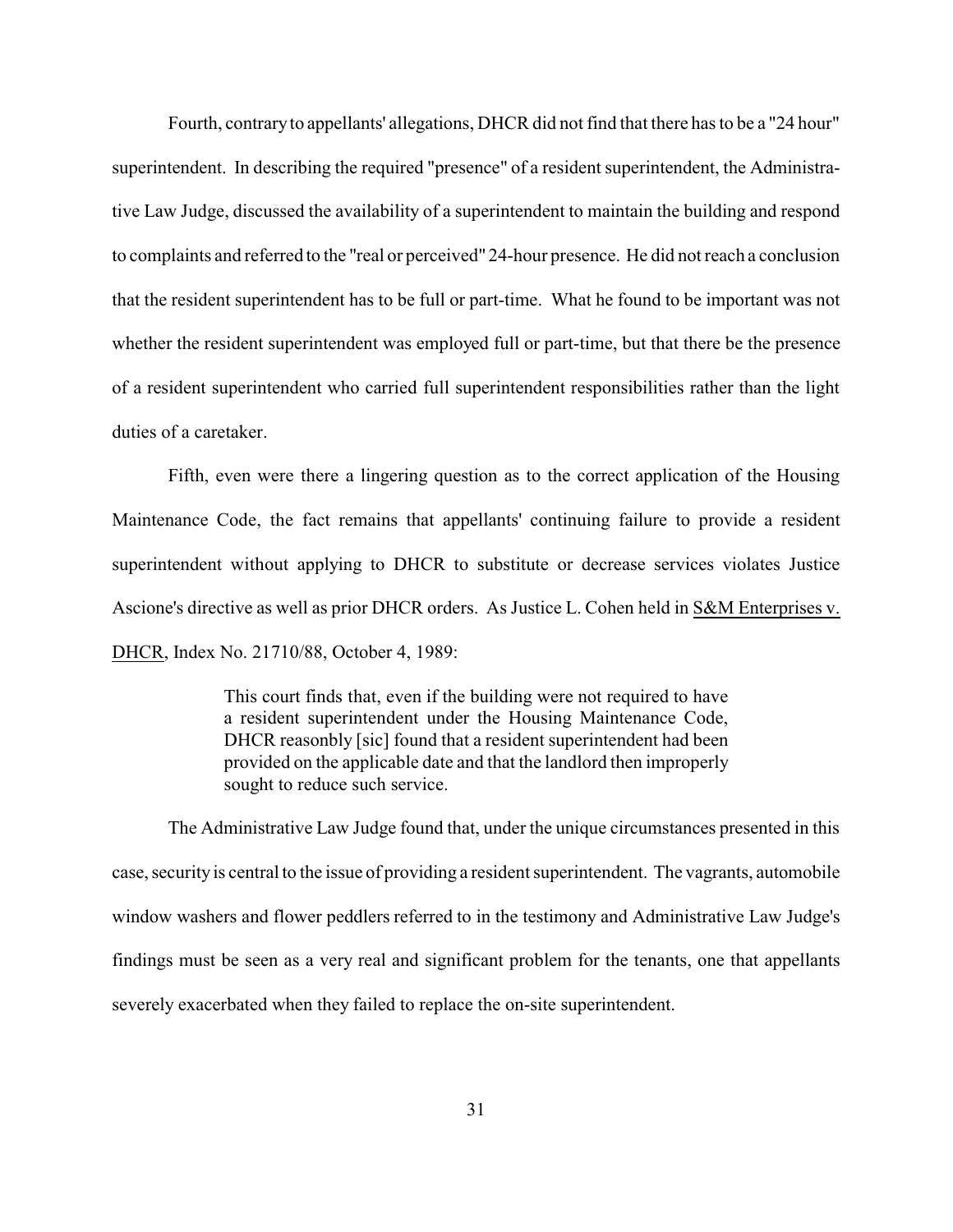An on-site superintendent would not have been able to eliminate the security problems, but such a person would be able to significantly aid in controlling the problem. An on-site superintendent would have be around while performing his duties at the premises. As someone representing the landlords, an on-site superintendent would have the authority to remove them from the property. Obviously, someone working four blocks away could do far less to resolve this problem. Similarly, an independent contractor doing maintenance work would have no responsibility with regard to security.

It is indisputable that the on-site superintendent is an "essential service" that the landlords were required by law to maintain for the benefit of the tenants, and that the appellants have never made an application to DHCR to provide substitute services. That this is so has been determined, not only in the various harassment proceedings, but in the Commissioner's PAR order issued on September 27, 1988, in a proceeding involving the tenants' complaints about lack of services. The Commissioner, in that proceeding, found that the landlords were required to provide a resident superintendent at one of the four buildings or within 200 feet of the premises. The order was upheld by the Court in S&M Enterprises v. DHCR, Index No. 21710/88, L.Cohen, J., October 4, 1989:

> This court finds that, even if the building were not required to have a resident superintendent under the Housing Maintenance Code, DHCR reasonbly [sic] found that a resident superintendent had been provided on the applicable date and that the landlord then improperly sought to reduce such service.

In the case at bar, the Administrative Law Judge, in finding that the resident caretakers hired by appellants were not superintendents, noted that:

> They [the caretakers] had full-time jobs during the day and their duties as caretakers were to keep an eye on the buildings (i.e. perform security checks, collect garbage, and be available for tenant com-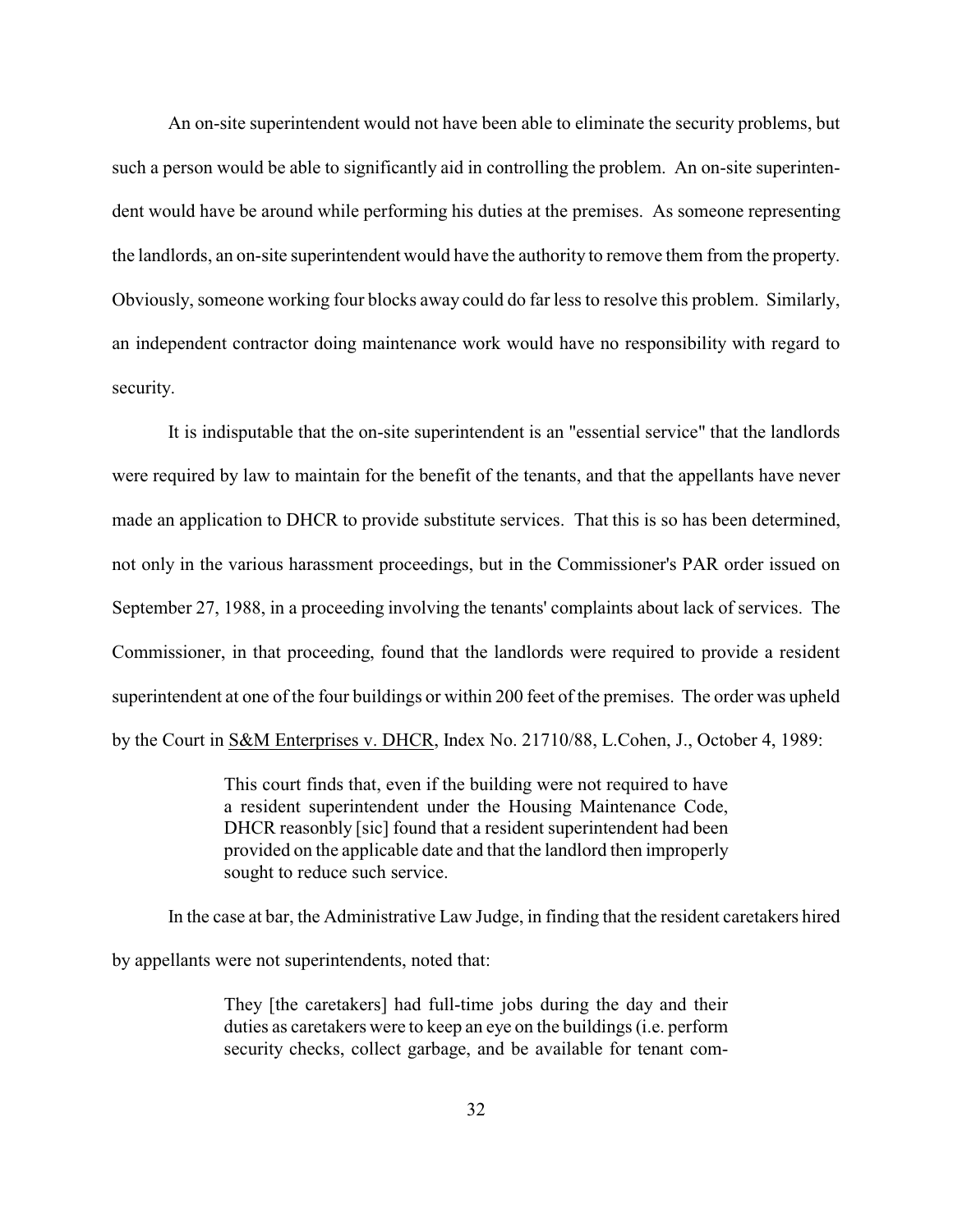plaints) and not to perform maintenance such as cleaning and repairs except in very limited instances.

(R. 141)

Appellants' failure to hire a new superintendent after issuance of the Commissioner's April 12, 1988 order, or even to apply to DHCR for permission to provide an alternative to a resident superintendent, was part of the same proscribed "course of conduct" that led to the finding of harassment in the first place.

On the question of providing an alternative to a resident superintendent, the regulations are clear that a landlord must apply to the rent agency and secure its approval before decreasing or substituting services. See 9 N.Y.C.R.R. §2202.16. Courts have long required landlords to apply to the rent agency, not the courts, for permission to reduce services. See, e.g., Solomon v. Herman, Misc.2d , 219 N.Y.S.2d 465, Sup. Ct., Kings Co., 1961 (Heller, J.).

Moreover, the Justice Ascione's 1981 decision specifically forbade appellants from eliminating essential services without first obtaining permission to do so from DHCR:

> Further, defendants are permanently enjoined from interfering with, demolishing, altering or removing any property from the backyards of 243 and 245 East 36th Street and 665 and 669 Second Avenue and the fences and partitions thereof or from otherwise reducing the essential services to which these plaintiffs are entitled, without first obtaining permission to do so from the applicable administrative agency.

(R. 308)

Appellants failed to meet their burden and establish that they had ceased the proscribed course of conduct. They continued to unilaterally withdraw an essential service - the on-site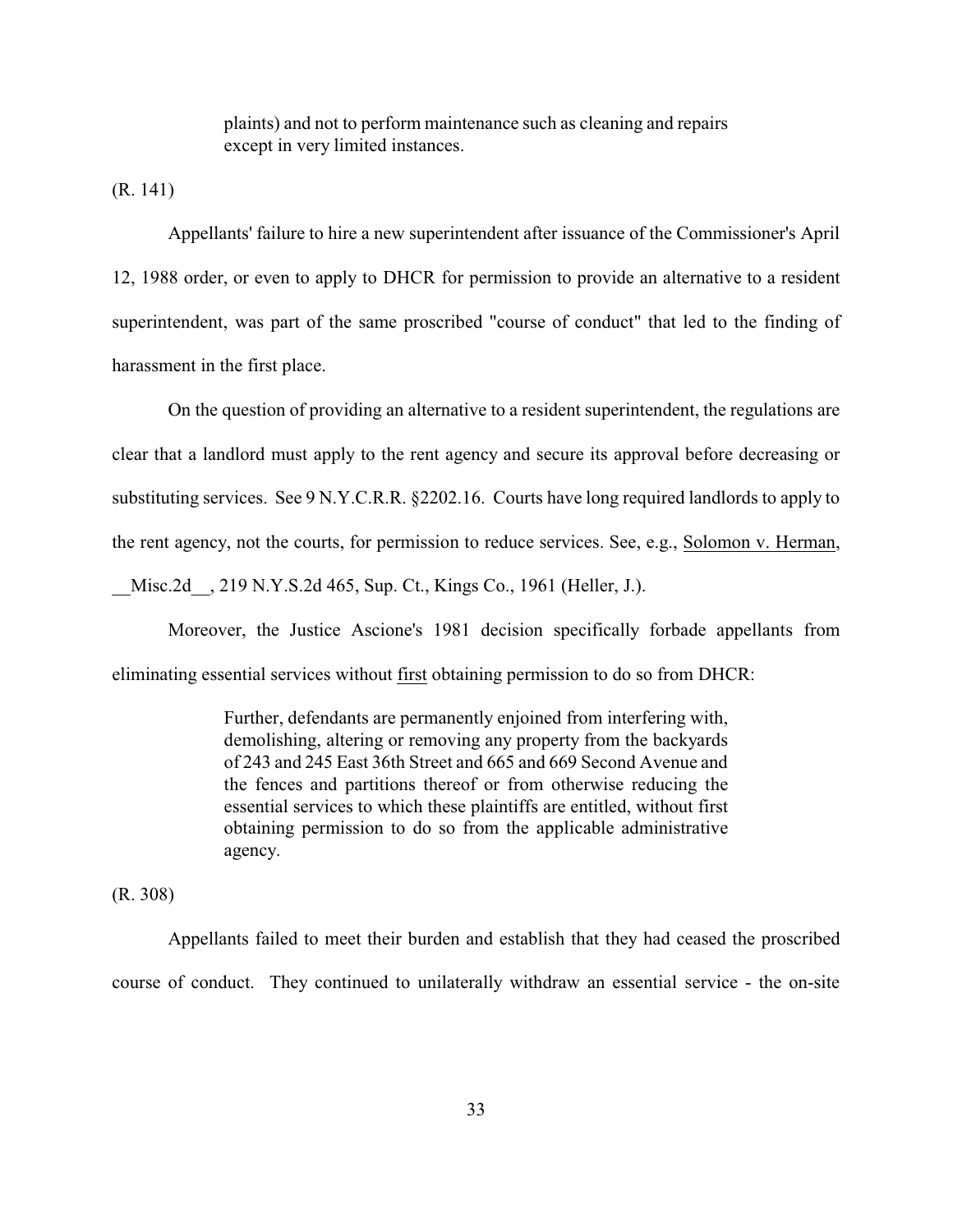superintendent - from the tenants. Under these circumstances, the Commissioner was more than justified in concluding that the finding of harassment should not be lifted.

Appellants argue without merit that DHCR had approved the delivery of janitorial services. In the court below appellants went even further, claiming on the basis of this argument that the denial of the application to vacate the harassment finding is barred by administrative res judicata. In particular theyclaimed that the Commissioner's finding is barred by orders of the Rent Administrator issued in June, 1989 (R. 241-256), and on January 4, 1990, the latter order modifying the former ones. (R. 313-323) The simple answer to this argument is that PARs have been filed against all of those orders and are pending before the Commissioner. Moreover, appellants fail to apprise the Court that the Administrative Law Judge, in his findings, which were adopted by the Commissioner, makes specific reference to those pending PARs and addresses the question of res judicata:

> Another point that should be addressed is the issue of conflicting findings in two DHCR proceedings. On June 14, 1989, an order was issued (exhibit T6) in reference to the landlord's rent restoration application which partially restored the rent but found that there was no superintendent at the subject premises. On June 21 and 27, 1989, orders were issued (exhibits L43-L46) denying the tenants' buildingwide rent decrease application and finding that a resident superintendent was available. The tenants subsequently filed a Petition for Administrative Review (exhibit L56) challenging the determination and the matter is pending to date.

The Administrative Law Judge went on to discuss the merits of the

superintendent issue in the context of the separate proceedings

(R: 143):

The issue of what constitutes a resident superintendent exists in two parallel proceedings before the Commissioner (the Petitioner for Administrative Review discussed above and the instant case). Consequently, it may be decided in either proceeding. The orders that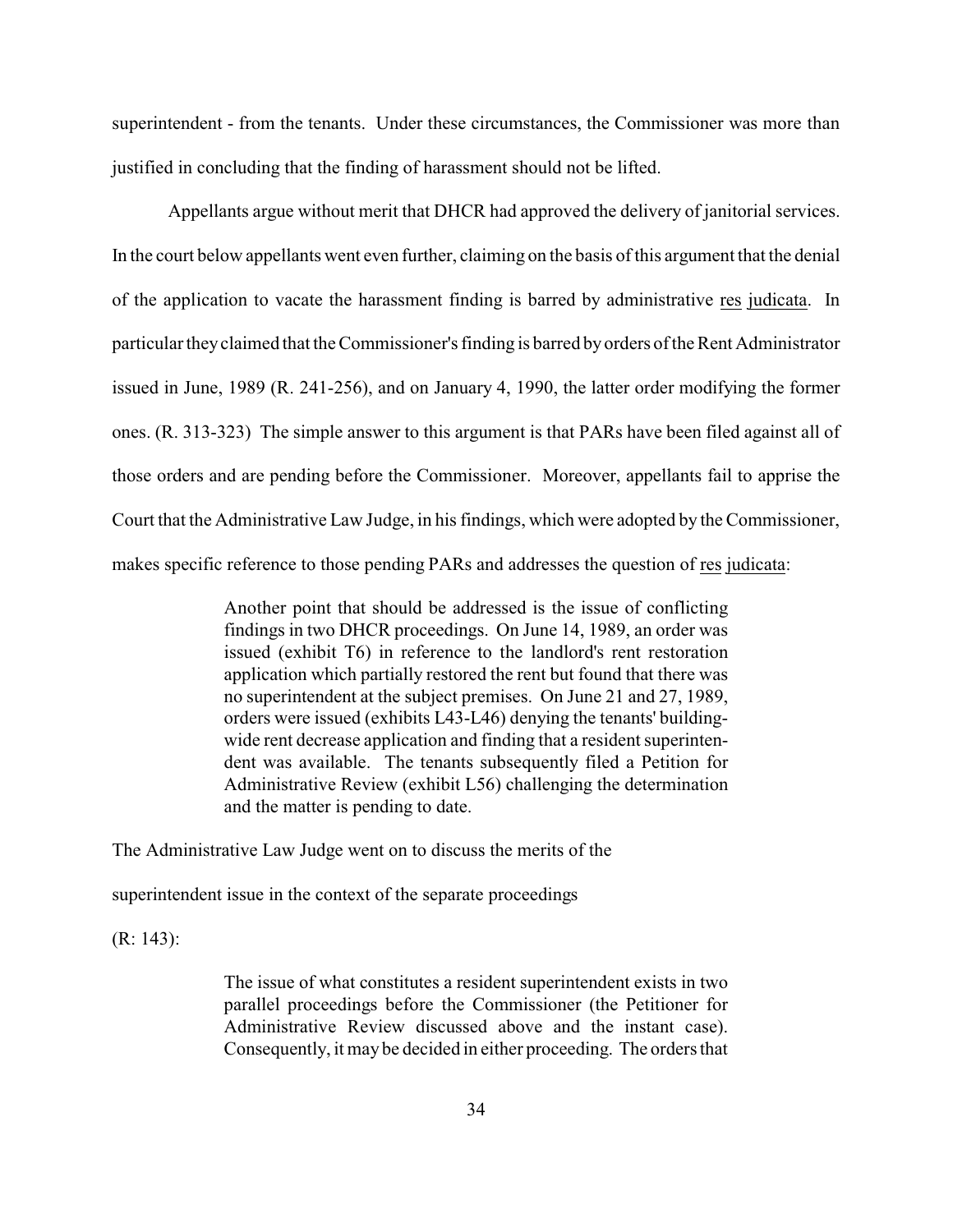found that a resident superintendent was available at the premises referred to the on-site superintendent was available at the premises referred to the on-site caretakers as the superintendent. This is evidenced by the inspection reports that were relied upon in those cases. In the previous discussion herein, it has been found that the on-site caretakers are not in fact superintendents. Such findings may be used in the Administrative Review proceeding to determine the issue in that case.

Plainly, the Commissioner had the authority to resolve the factual issue in either of the proceedings. He chose to do so in the instant proceeding. Thus, it cannot be said that the Commissioner approved of the superintendent status. Nor does the doctrine of res judicata does apply.

Appellants finally disagree with the finding of the Administrative Law Judge with regard to the hiring and presence of Luis Quintana, i.e., that there was not even a caretaker on the premises for a two-and-a-half month period, from April 12 to June 28, 1988. The Administrative Law Judge's conclusion is based on testimony and other evidence which he found credible. (R. 142) Appellants' point in their brief to other circumstantial evidence in arguing the contrary, and would have the Court blindly accept the testimony of its witnesses. However, as discussed above at pages 24-26, it is a settled principle of administrative law that the duty of weighing the evidence, where from the evidence either of two conflicting inferences may be drawn, rests solely with the administrative body. A court may not weigh the evidence and substitute its judgment for that of the administrative body where the testimony is conflicting and room for choice exists. See, cases cited supra at pages 24-46.

The law - and equally importantly, the appellants' prior conduct - require that appellants not ignore the legal requirements and the injunction issued against them. Appellants could not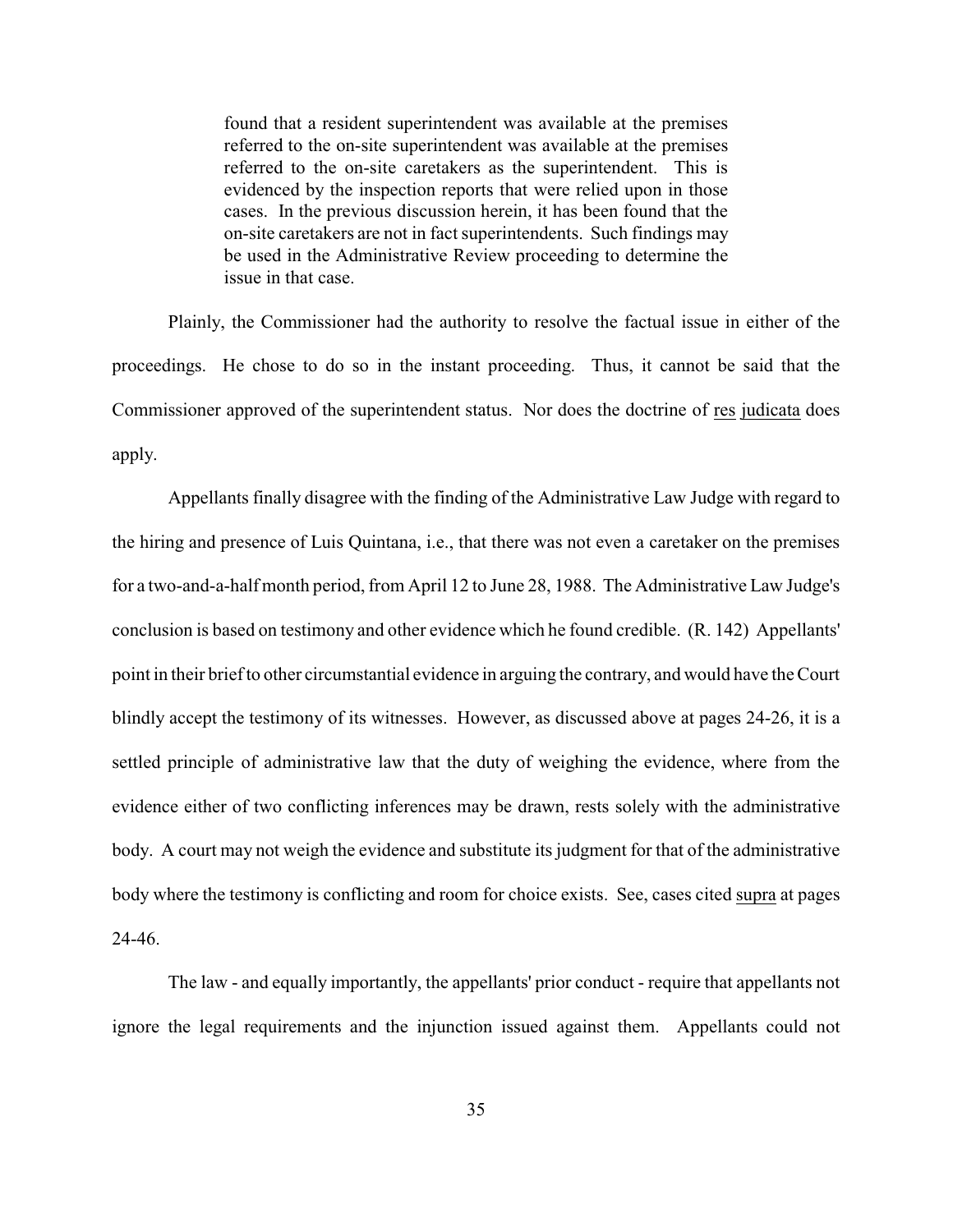unilaterally and intentionally terminate an essential service. Clearly under such circumstances, they are not entitled to have the finding of harassment vacated and to demolish the building.

#### **D. Lack of Security - Doors, Fence, Superintendent**

The Administrative Law Judge found that "The applicants have failed to fully and adequately restore the essential service of security at the subject premises since the April 12, 1988 DHCR Order." (R. 143) Specifically there were three measures which the landlords failed to take: (1) the failure to provide a resident superintendent; (2) the failure to install new entrance vestibule doors as required by Justice Ascione's 1984 injunction; and (3) the failure to install higher fences with razor wire around the vacant lot on the premises, as required by Justice Glen. Appellants, in their attempt to minimize the importance of these measures in their Article 78 petition and brief, ignore the fact that the finding of the Administrative Law Judge focussed on the broader question of security and instead characterize the issue as being narrowly focussed on the installation of new doors and higher fences.

The general importance of security on the premises was stressed by the Administrative Law Judge:

> There is no dispute among the parties that security is a high priority issue in this case, particularly in light of the difficult situation caused by the presence of peddlers, automobile washers and vagrants in the vicinity of the buildings. Although the landlord cannot be held responsible for the presence of these individuals on 36th Street and Second Avenue, the landlord is responsible for taking whatever measures are necessaryto insure that the subject buildings are secure.

(R. 144) Because of its location, appellants' clearly stated intention to demolish the building, the court's injunction, the formal finding of harassment, and the denial of the first application to vacate the harassment finding, appellants had a clear legal duty to do more than allow the problem to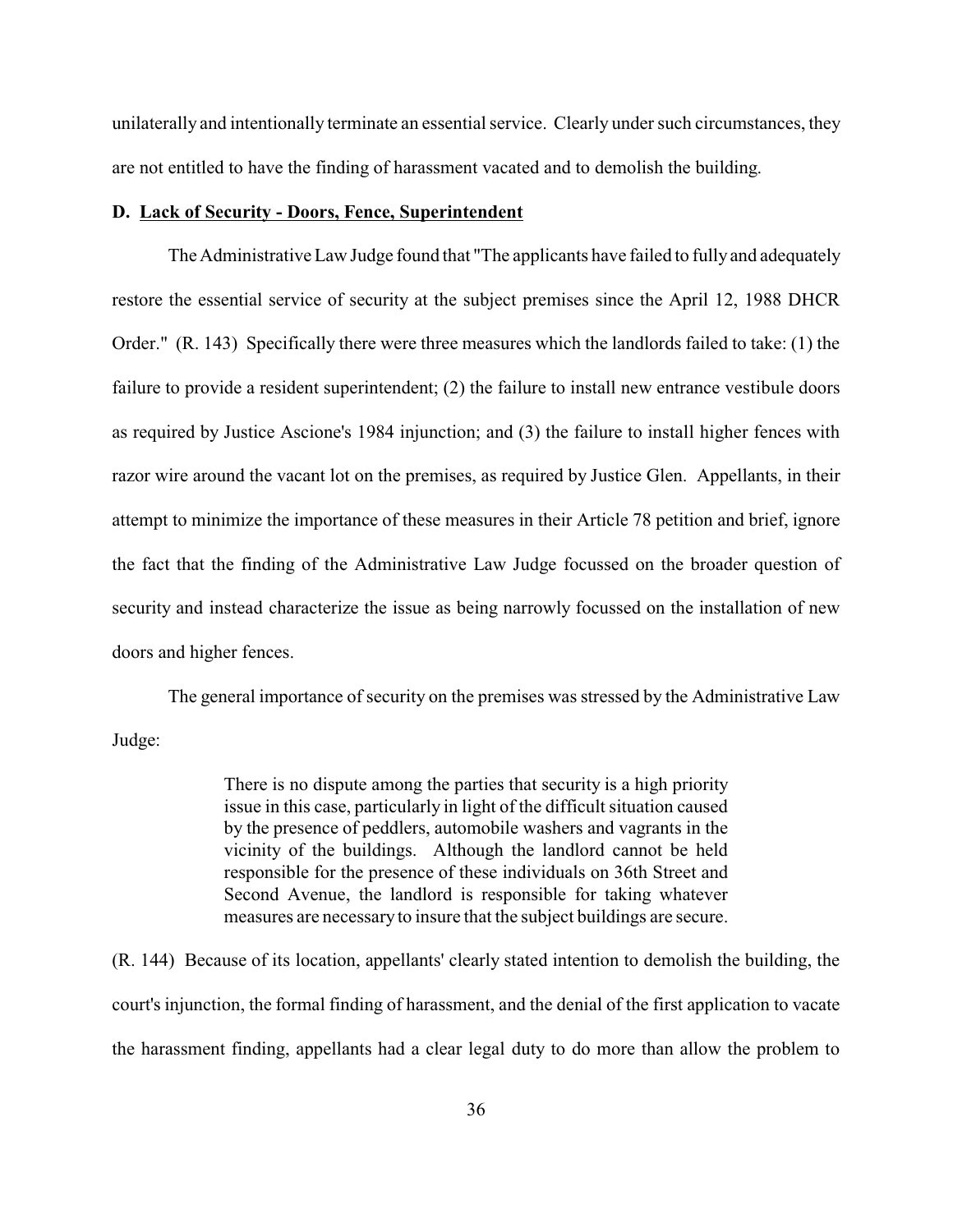continue and fester. Given all the circumstances, appellants had the duty to take all reasonable steps to alleviate the problems that existed at his property because of the vagrants.

The issue of installing new entrance doors, and providing adequate fencing at the premises was first addressed by Justice Ascione. In his 1984 injunction, he directed the landlords to increase security by doing the following, among other things: "[i]nstall fireproof, secure entrance doors in all buildings on the site...", and "restore and maintain all other fencing around the plaintiffs' backyards and along the building lines of the site..." (R. 213) DHCR's October, 1985 harassment order incorporated the Justice Ascione's determination. (R. 164)

The issue of both the entrance doors and the inadequate fence around the vacant lot was subsequently raised during the hearings on the landlords' first application to vacate the harassment order. The April 12, 1988 order denying that application summarizes the relevant testimony as follows:

> Of further concern [by Mr. Harper, tenant] was the fact that the fire proof door at the rear of the building never had the alarm installed and further, fireproof entrance doors were never installed pursuant to the court's order.

> > \* \* \* \*

Mr. Molter [a tenant] also testified that there is fencing surrounding the buildings which provides inadequate security. There is chain link fencing around the parking lot topped by razor wiring. However this loop razor wiring was not installed on the vacant lot fencing and the fencing between the rear yards and the parking lot is only stockade fencing. the stockade fencing is frequentlyknocked down bycars and left in disrepair for lengthy periods of time. It is further insecure since large steel drums have been stacked and stored fence-high against the stockade fencing until a few weeks before this hearing.

\* \* \* \*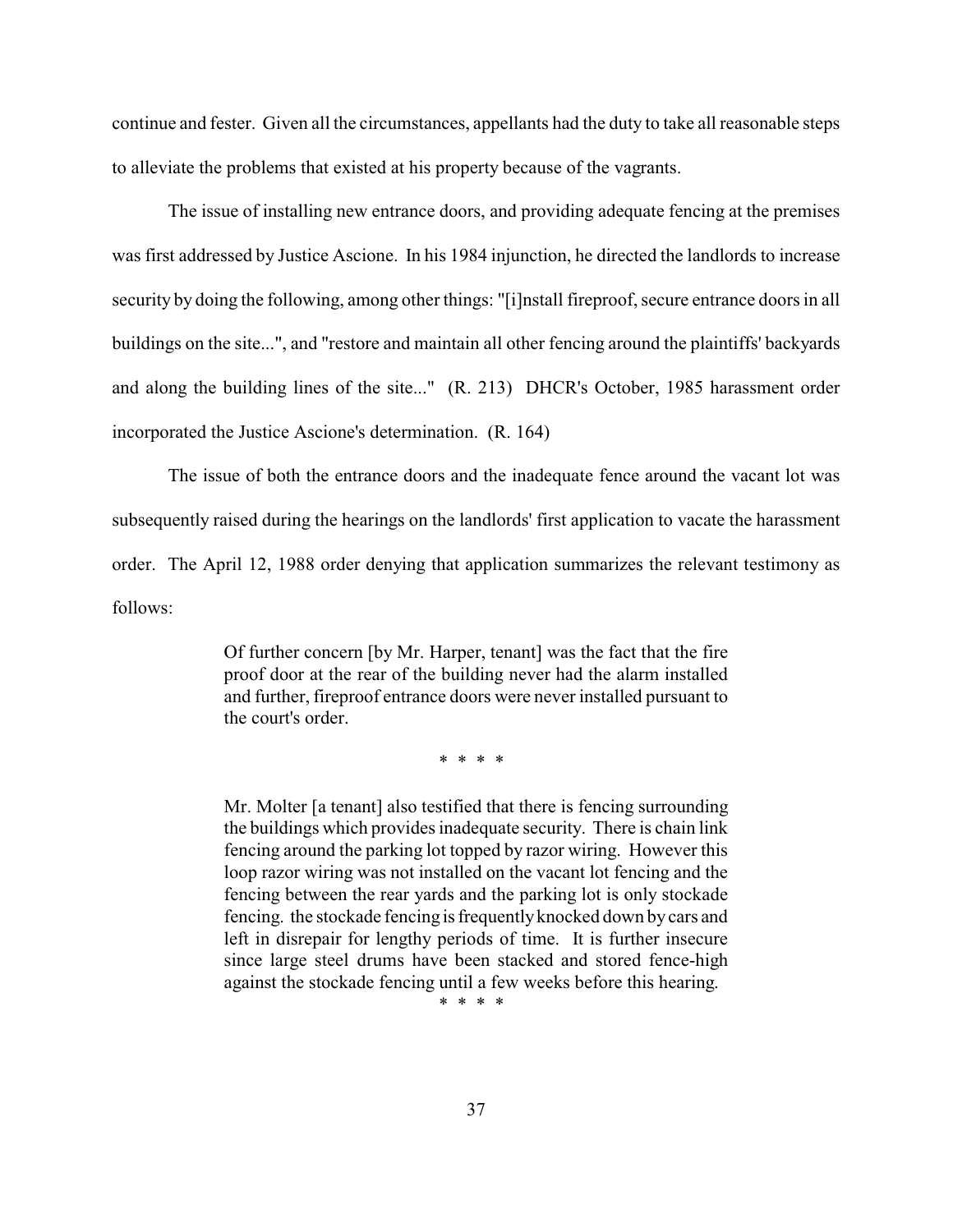Mr. Harper [tenant] testified that security has been an ongoing problem at the premises. After 247 and 249 East 36th Street were demolished the fencing was not put up immediately. In April 1985 Mr. Harper wrote to Mr. Perlbinder complaining about the fencing and other matters. The fencing finally installed was inadequate especially in view of the completion of the parking lot at the end of 1985.

(R. 179, 183) Although these items were not expressly addressed in the finding that there was a decrease of security on the premises, appellants were plainly placed on notice that security remained a major problem and that corrective steps were necessary.

This was subsequently recognized by Justice Glen when the landlords moved in February 1989 to modify Justice Ascione's injunction. The motion requested that the court "modify" paragraph 19A to eliminate the requirement that the owner erect an eight-foot chain link fence along the northern side of the site. The tenants agreed that the reference to a fence on the northern side of the site was a typographical error but argued that the site had become more dangerous over the years, that demolition of two buildings on the site left a vacant lot, that the six foot fence around the lot was frequently climbed by strangers and that a much taller fence or razor wire was required to secure the area. Judge Glen held as follows:

> Pursuant to the original decision upon which the judgment at issue here was settled, defendants were "directed to build or rebuild any fences essential to plaintiffs'security." Decision, p. 19. If defendants have since altered the character of the buildings and lots so that the fencing provided for by the original order does not adequately protect the plaintiffs, they must alter the fencing so that the tenants' safety is protected. Defendants are therefore directed to better secure the area in a manner suggested by plaintiffs/tenants in their moving papers.

After reargument, Judge Glen on January 2, 1990, affirmed her earlier order:

I therefore adhere to that portion of my previous decision which requires defendants to install an eight (8) foot chain link fence topped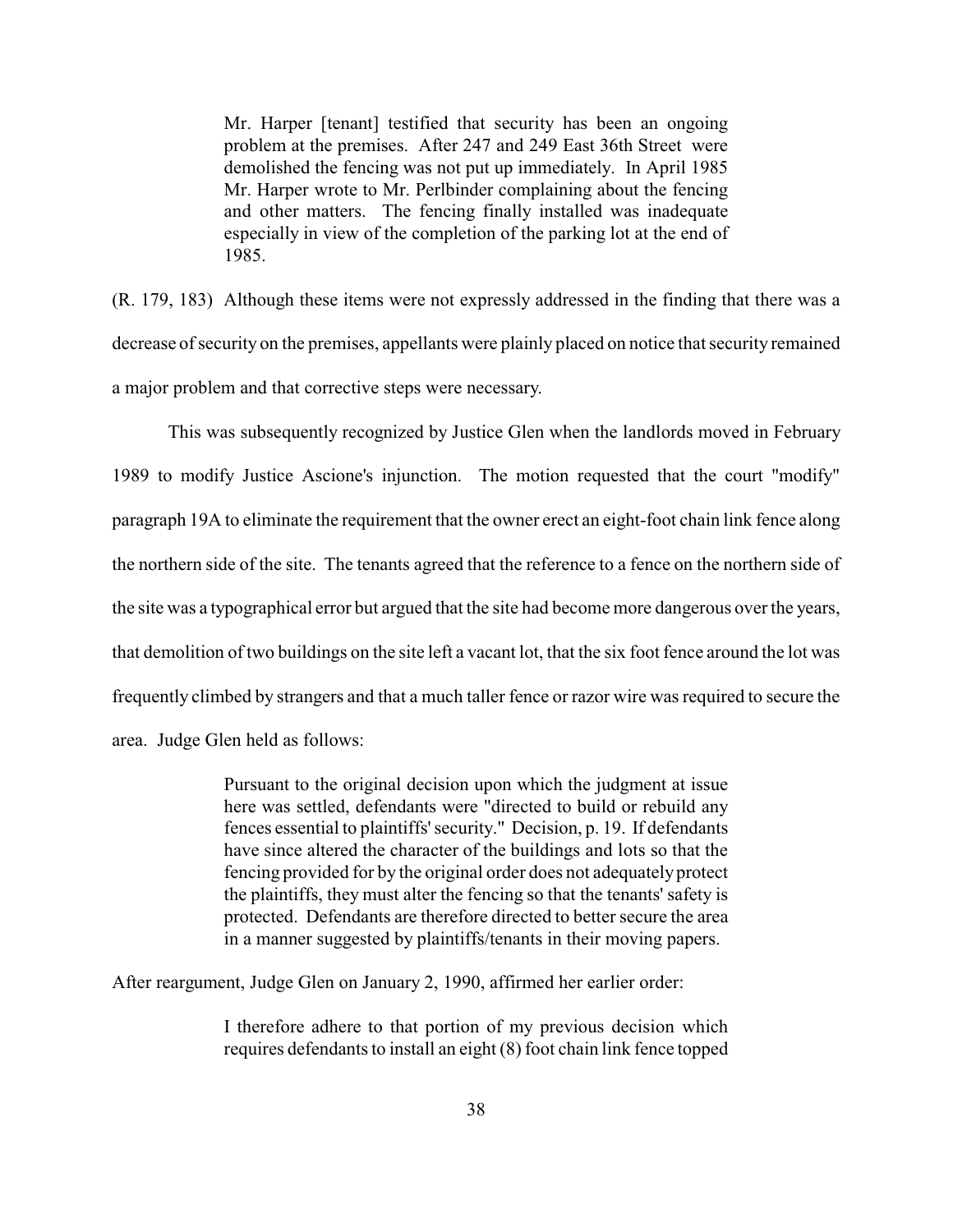with razor wire on all sides of the empty lot and to maintain the fencing in good condition at all times. As discussed in detail in that decision, defendants' conduct in constructing a parking lot behind their buildings, tearing down vacant buildings and refusing to rent apartments as they become vacant has created conditions requiring additional measures on their part to protect the tenants' safety...

Justice Glen reached similar conclusions with regard to the Justice Ascione's order to replace

the entrance doors:

...Having done nothing to appeal or set aside that judgment in the five years since its entry, defendants are now barred from asserting that the order is in any way improper, or that the installation of such doors will not serve to improve security in the buildings. Similarly, defendants are not relieved from complying with the order by virtue of the July 17, 1989 finding of DHCR that the vestibule doorlocks are adequate. As noted above, this Court ordered the installation of new doors and locks; DHCR does not have the authority to overrule that decision by subsequent inspection finding the existing locks to be in good repair.

On the basis of this history it was proper for DHCR to conclude that the landlords took only

half measures and thus had not fully complied with the requirement of providing adequate security.

Appellants argue without merit that the findings concerning the doors and fence are res judicata, having allegedly been resolved in their favor in the March 9, 1988 order which concerned their first application to vacate the harassment finding, and in the Rent Administrator's orders issued in June, 1989. In neither instance were the issues as to the overall adequacy of the front doors and the fence around the vacant lot specifically decided. The findings in the April 12, 1988 order, while addressing the overall decrease in security, did not mention those two items. The silence on those issues does not imply that they were decided either in for or against the appellants. Since the issues were not decided, the order does not render them res judicata.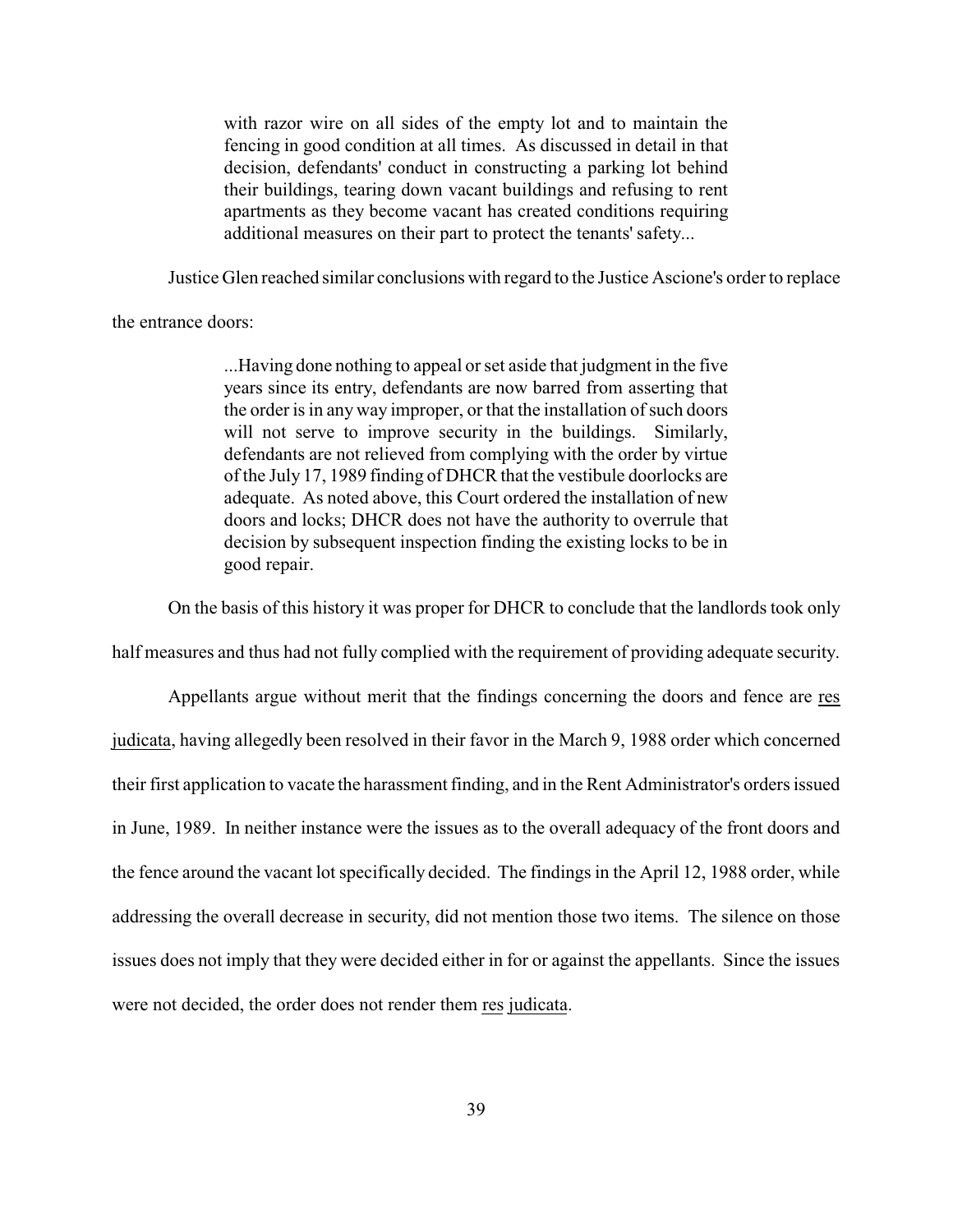Nor does the doctrine of law of the case apply. Law of the case applies only to different stages of the same litigation, not to different litigations. Also, it is limited to questions of law. Weinstein, Korn and Miller, New York Civil Practice, Par. 5011.09. 29 N.Y. Jur. 2d §497. This litigation, including the administrative proceeding, is separate from the litigation involving the March 9, 1988 order. That order was based on a different application, resulted from a different administrative proceeding, and was the subject of its own Article 78 litigation. If any of the multiple doctrines designed to preclude relitigation were applicable in this case, it would be res judicata, not the doctrine of the law of the case.

As for the June 1989 orders, not only are they the subject of pending Petitions for Administrative Review, but the findings made by the Rent Administrator are not the findings made in the Commissioner's order denying the application to vacate the harassment finding. The Commissioner's order is concerned primarily with security and the ability of the items in question to provide an acceptable level of security. The Rent Administrator's orders were limited to finding that the vestibule door locks were adequate, and that the "Chain link fence by the vacant lot is not defective". That an inspector found the locks to be adequate is not the same as finding that the doors as a whole are secure enough to provide the level of security which Justice Ascione found to be necessary. As for the fence, the inspector simply found the six foot fence to be in good repair. He did not reach any conclusion as to whether it adequately served the security need of the premises. The determinations of the Rent Administrator, even were they to be upheld in the pending Petition for Administrative Review, do not have any res judicata effect on the order denying the application to vacate the harassment finding.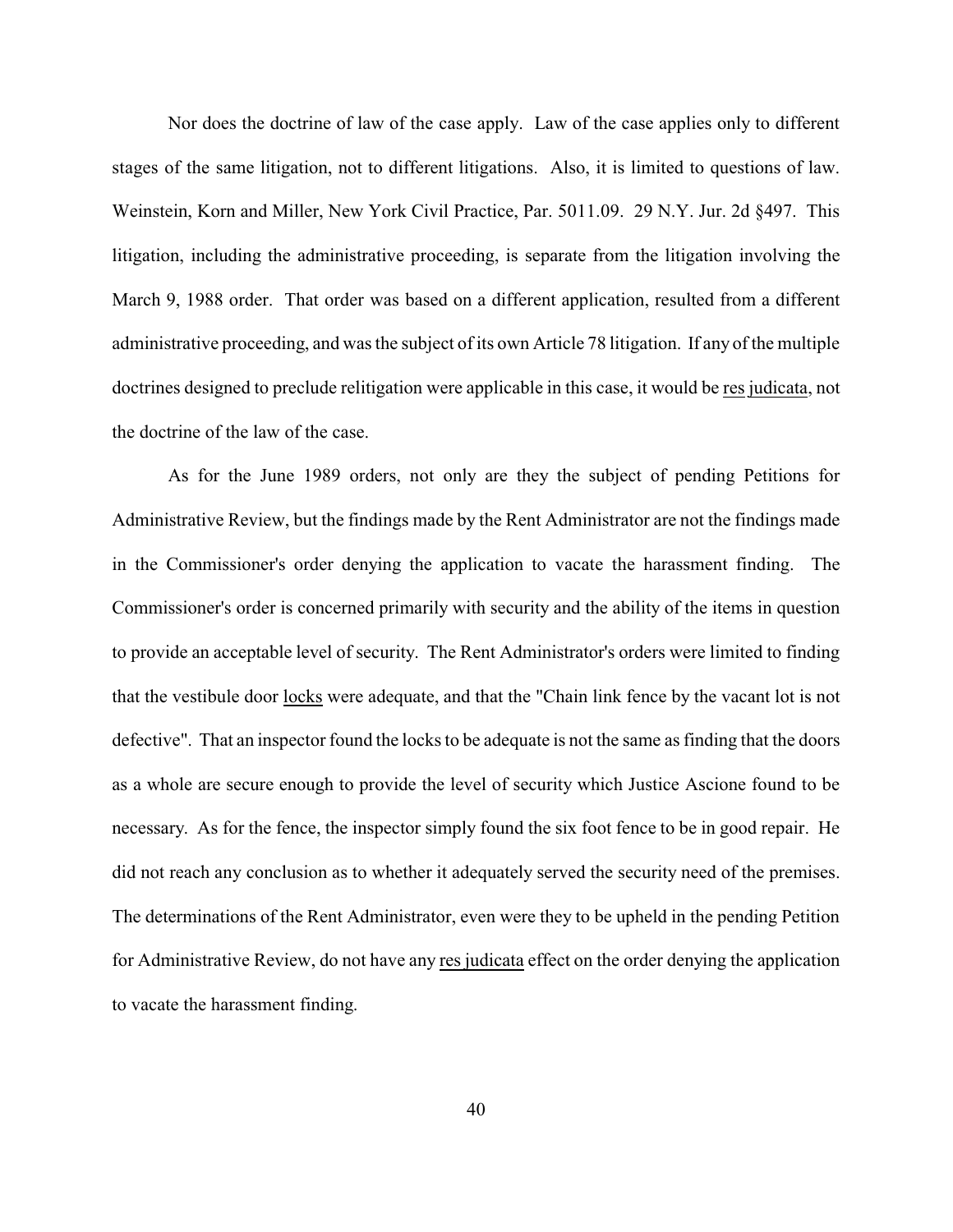Appellants argue that the failure to install new doors and put in adequate fencing does not constitute harassment. However, the issue in the proceeding is not whether the conduct constitutes harassment. The issue is whether the improper conduct has ceased, in this case the failure to provide sufficient security. Moreover, in determining whether or not to vacate a harassment finding, DHCR is not limited to basing its decision solely on the precise conduct which initially led to the harassment finding. If a landlord cures the precise conduct which resulted in the harassment finding but engages in new acts or omissions which fall within the general scope of conduct previouslyproscribed, denial of an application to vacate is justified. Similarly, entirely new conduct which rises to the level of harassment would justify denial of the application even though that conduct, generally or particularly, was not part the basis for the initial finding of harassment. In deciding whether or not to vacate a harassment finding, the Commissioner is not limited to considering only those matters which were precisely addressed in the prior findings.

In the case at bar, security has been a general area of misconduct by appellants. Thus, it was proper to find, on the basis of a failure over a five and a half year period to comply with Justice Ascione's directive on the entrance doors, that appellants had failed to adequately restore security services. Likewise, it was proper to find that adequate fencing, in the form of a sufficiently high fence with razor wire, had not been provided, as required by Justice Ascione. Justice Ascione could not have given a specific directive regarding the fence around the vacant lot since the buildings on those lots were not demolished until after he issued the injunction. But he did give a general directive requiring adequate fencing; and Justice Glen subsequently recognized the need to provide a better fence in response to the new circumstances created by the demolition and resulting vacant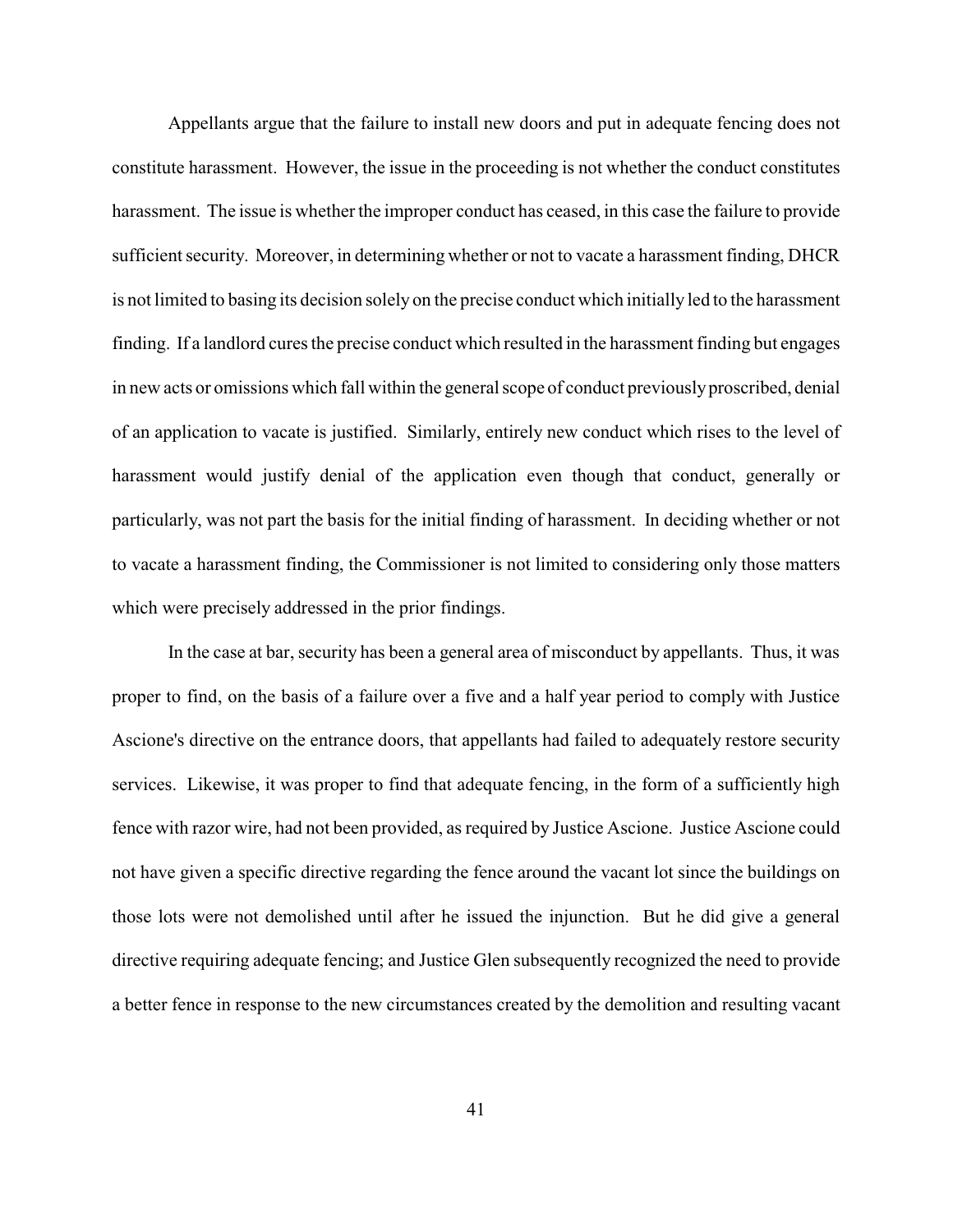lot adjoining the subject buildings. The Commissioner went no further than the security requirements imposed by the Court in reaching his determination.

Security was not adequately restored during the year in question. Thus, the Commissioner's conclusions were justified.

## **CONCLUSION**

The Administrative Law Judge, whose findings and recommendations were adopted by the Deputy Commissioner, reasonably determined that the landlords had not met their burden of affirmatively establishing that the proscribed course of conduct had ceased. Under such circumstances, the application to vacate the finding of harassment was properly denied. Meko Holding Inc. v. Joy, 107 A.D.2d 278, 486 N.Y.S.2d 201 (1st Dept. 1985); J & E Florescent Fixture and Lighting Co. v. Muniz, Index No. 4427/80, N.Y. Sup. Ct. 9/29/80 (Cahn, J.).

Under well settled principles of law the Court's function herein is completely accomplished upon finding that a rational basis supports the Agency's determination. Thus, the Court cannot substitute its judgment for that of the administrative agency. Matter of Fresh Meadows Associates v. New York City Conciliation and Appeals Board, 88 Misc. 2d 1003, 390 N.Y.S.2d 351 (Sup. Ct., N.Y.Co., 1976, aff'd 55 A.D.2d 559, 390 N.Y.S.2d 69 (1st Dept. 1976), aff'd, 42 N.Y.2d 925, 397 N.Y.S. 2d 1007 (1977); Matter of Pell v. Board of Education, 34 N.Y.2d 222, 230, 356 N.Y.S.2d 833 (1974); Colton v. Berman, 21 N.Y.2d 322, 287 N.Y.S.2d 647 (1967). Clearly, the determination of the DeputyCommissioner for Rent Administration has a rational basis in fact and law and are neither arbitrary or capricious. It is thus entitled to judicial affirmance.